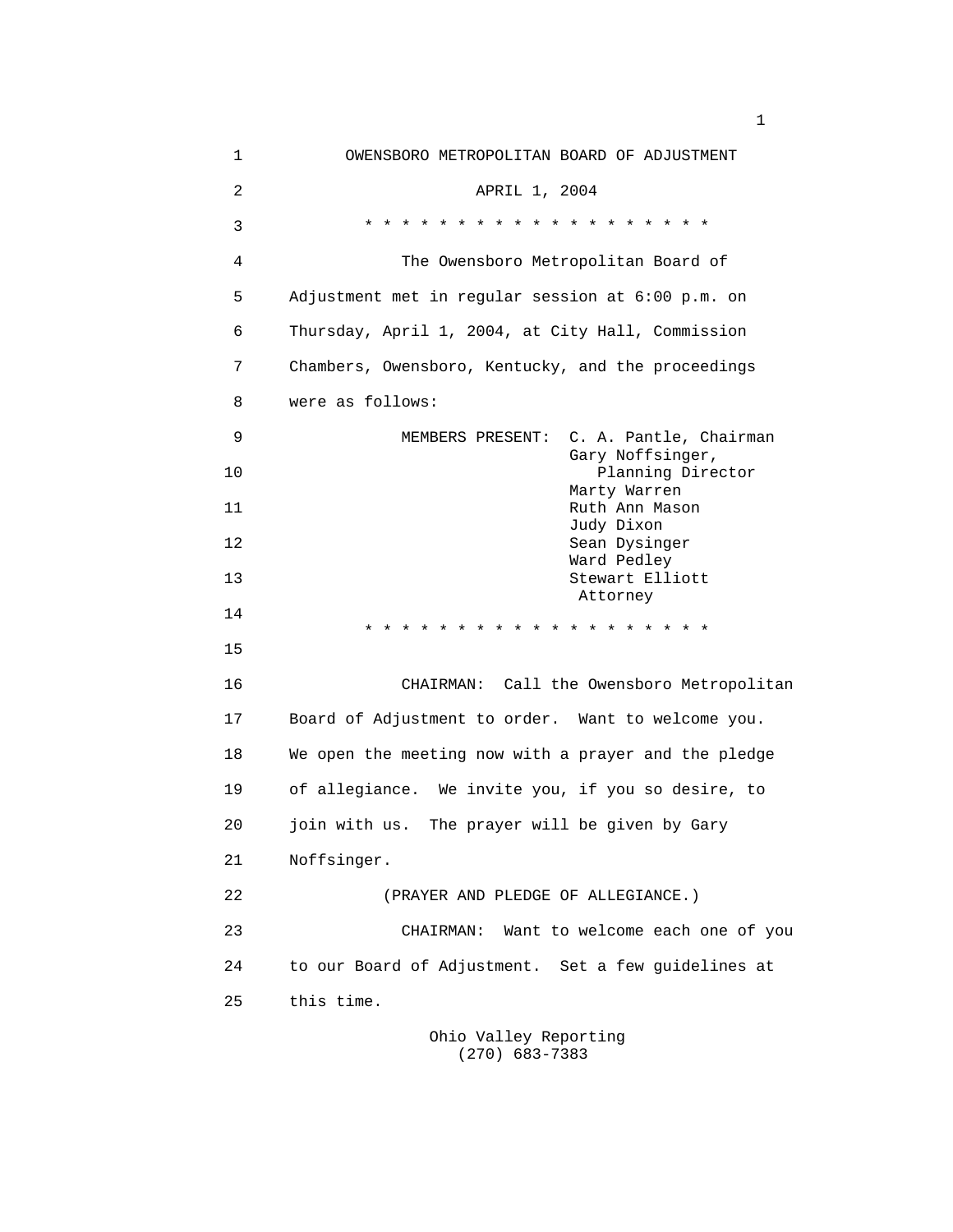1 Anyone wishing to speak, come before the 2 microphone, one or the other so we can hear you 3 clearly so the lady can put all the information down 4 for us. 5 With that the first item is the minutes of 6 the last meeting. They're on record in the office. 7 There are no problems with it that we know of. With 8 that entertain a motion to approve them. 9 MS. DIXON: Move to approve. 10 MR. DYSINGER: Second. 11 CHAIRMAN: Motion been made and a second. 12 All in favor raise your right hand. 13 (ALL BOARD MEMBERS PRESENT RESPONDED AYE.) 14 CHAIRMAN: Motion carries. 15 Hopefully you all don't object. The first 16 item, Number 2, which probably will be a few more 17 people involved with it than the others so we've asked 18 them to put theirs on last. We'll will start with 19 Item Number 3 instead of Number 2 at this time. First 20 one will be Item 3, please, sir. 21 ----------------------------------------- 22 CONDITIONAL USE PERMIT 23 ITEM 3 24 2600 Fairview Spur, in an R-1A zone Consider request for a Conditional Use Permit to 25 operate a photography studio within an existing home. Ohio Valley Reporting

(270) 683-7383

 $\overline{2}$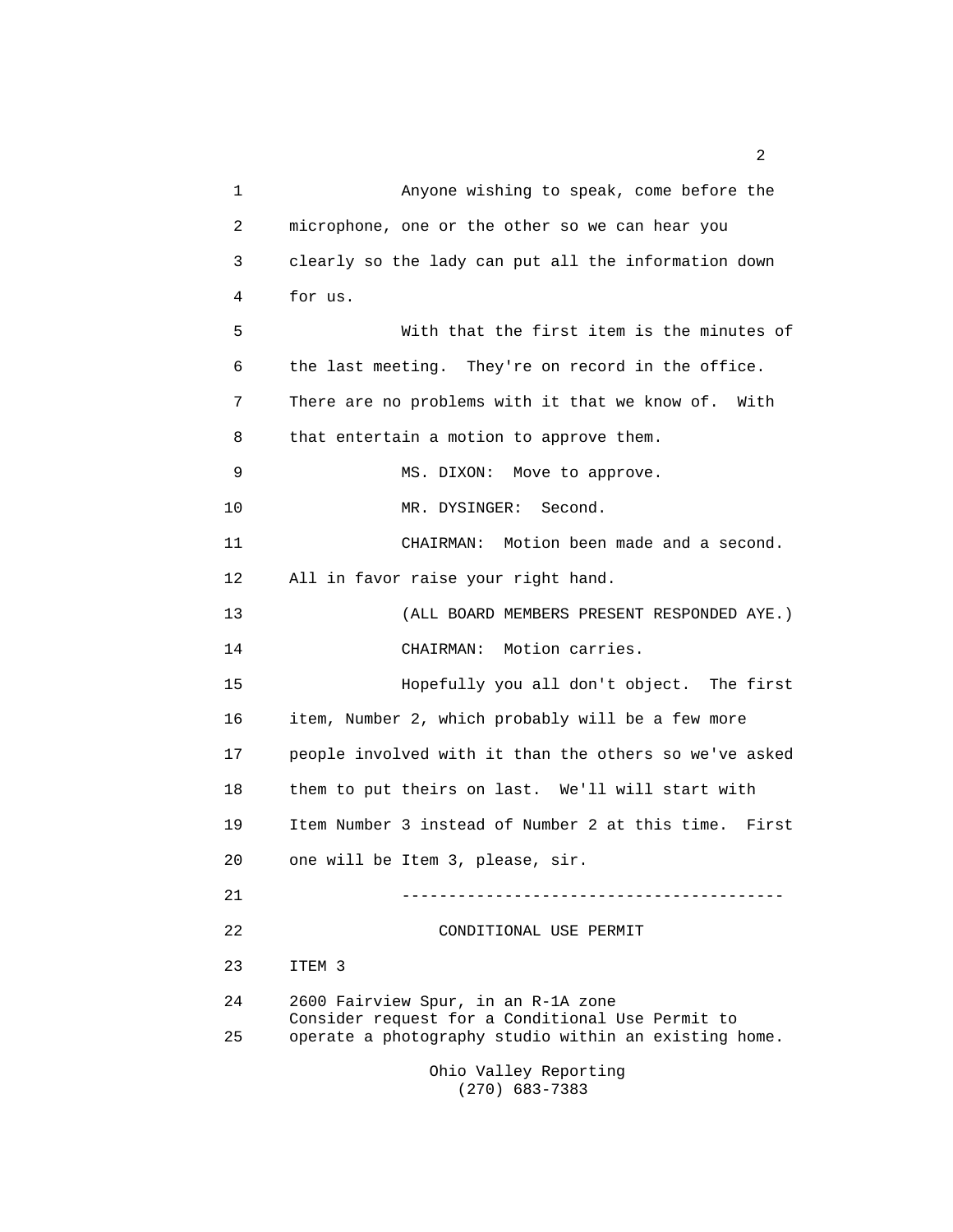1 Reference: Zoning Ordinance, Article 8, Section 8.2 B14 2 Applicant: Robert L. Riherd, Thomas E. Hagan 3 MR. NOFFSINGER: Mr. Chairman, Planning 4 Staff has reviewed this application and found to be in 5 order. This is for a photography studio within an 6 existing residential area. They are conditionally 7 permitted uses. 8 The Staff has reviewed this application. 9 We find no conflict with the comprehensive plan. We 10 have found no conflict in terms of the application as 11 submitted having a detrimental affect to the 12 neighborhood. We would reserve a recommendation and 13 would not make a recommendation on a Conditional Use 14 Permit, but would use this public hearing as an 15 information gathering situation so that the board can 16 make a recommendation and findings of fact. With that 17 it's ready for your consideration. 18 CHAIRMAN: Was there any objections filed 19 in the office? 20 MR. NOFFSINGER: No, sir. 21 CHAIRMAN: First, anyone wishing to speak 22 against this application? 23 (NO RESPONSE) 24 CHAIRMAN: Hearing none, the applicant, is 25 there anything you'd like to add please come forward. Ohio Valley Reporting (270) 683-7383

 $\sim$  3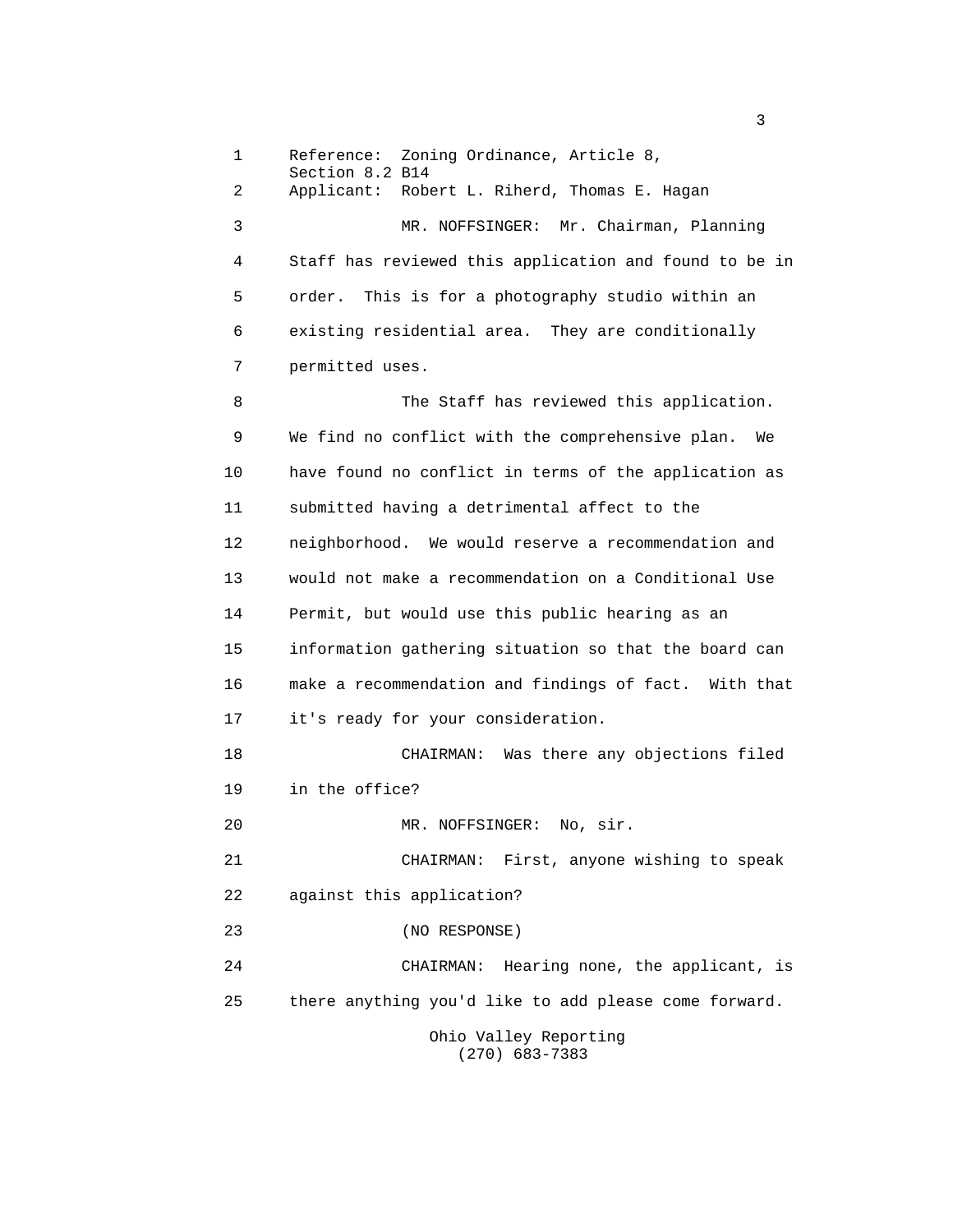1 (NO RESPONSE) 2 CHAIRMAN: Any board members have any 3 questions of the applicant? 4 (NO RESPONSE) 5 CHAIRMAN: Staff have anything else to 6 add? 7 MR. NOFFSINGER: No, sir, other than the 8 absence of no testimony we find that the use as 9 proposed by the applicant and the application would be 10 compatible with the neighborhood. 11 CHAIRMAN: Hearing none entertain a motion 12 to dispose of the item. 13 MR. DYSINGER: Move we approve the 14 Conditional Use Permit given the findings that it will 15 not negatively impact the neighborhood and it is not 16 in conflict with the master plan. 17 CHAIRMAN: Is there a second to the 18 motion? 19 MR. PEDLEY: Second. 20 CHAIRMAN: A second has been made. Any 21 other questions or discussions on the item? 22 (NO RESPONSE) 23 CHAIRMAN: Hearing none all in favor raise 24 your right hand. 25 (ALL BOARD MEMBERS PRESENT RESPONDED AYE.) Ohio Valley Reporting (270) 683-7383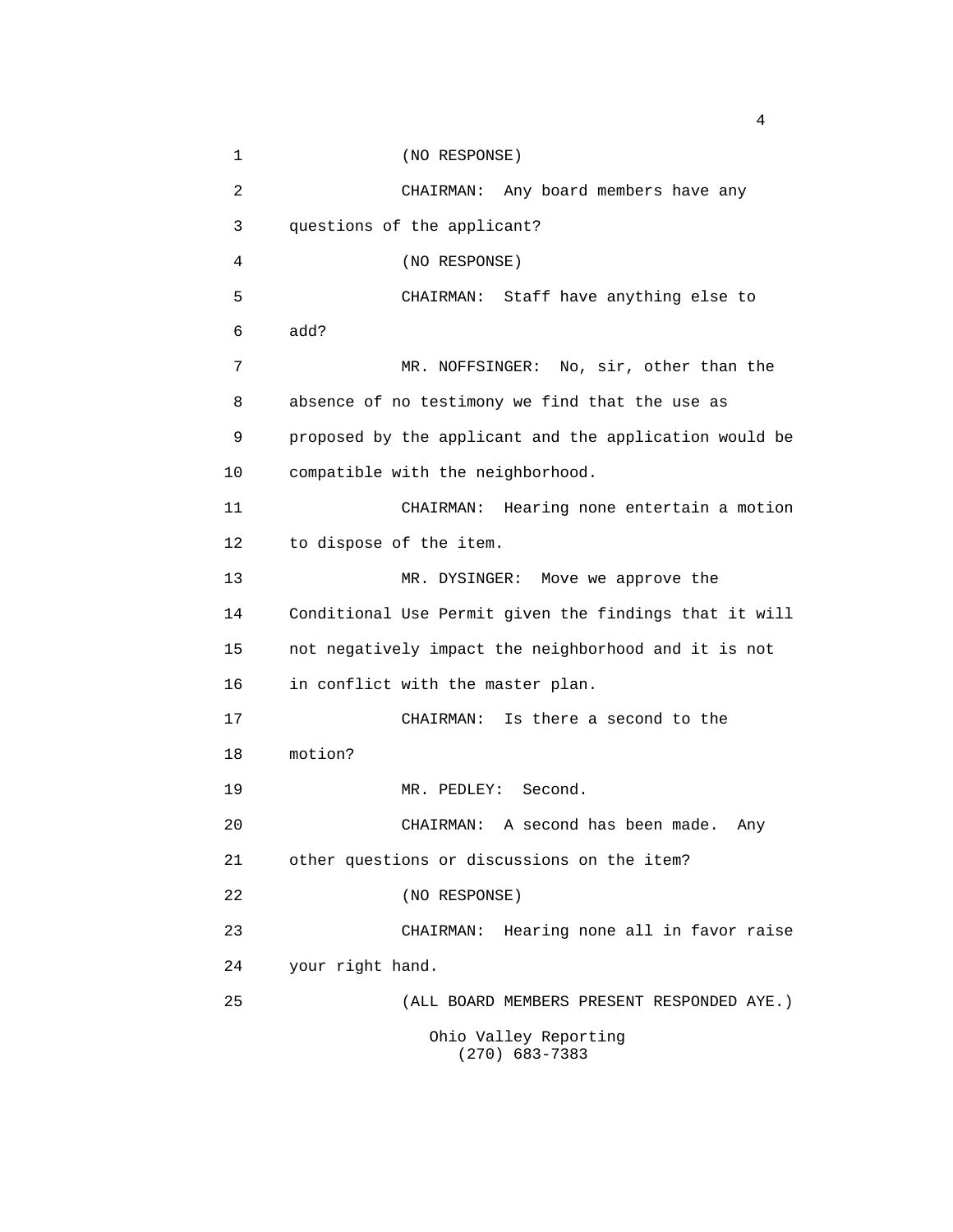1 CHAIRMAN: Motion carries. 2 Next item, please, sir. 3 ITEM 4 4 1831 McCulloch Avenue, in an R-4DT zone Consider request for a Conditional Use Permit to 5 place a 16 X 80 Class 2 manufactured home on the property. 6 Reference: Zoning Ordinance, Article 8, Section 8.2 10B 7 Applicant: Denise Marcum 8 MR. NOFFSINGER: Mr. Chairman, I have a 9 letter from a Shelia Phillips that claims to own the 10 property across the street from the subject property. 11 The applicant in notifying adjoining property owners 12 mistakenly listed the tenant of the home as the 13 property owner. In fact, she's not the property 14 owner. She's the tenant. It is a rental unit. This 15 Ms. Shelia Phillips would ask that the board postpone 16 taking action on this item or hearing any information 17 until our next board meeting in May which would be on 18 the first Thursday of the month so that they will have 19 an opportunity to make a determination on how it might 20 affect their property value or the area. They have 21 another commitment tonight. They just found out about 22 the meeting last night. Would like for the board to 23 postpone taking action. The staff has notified the 24 applicant of this issue. I believe the applicant is 25 here tonight to answer any questions you might have.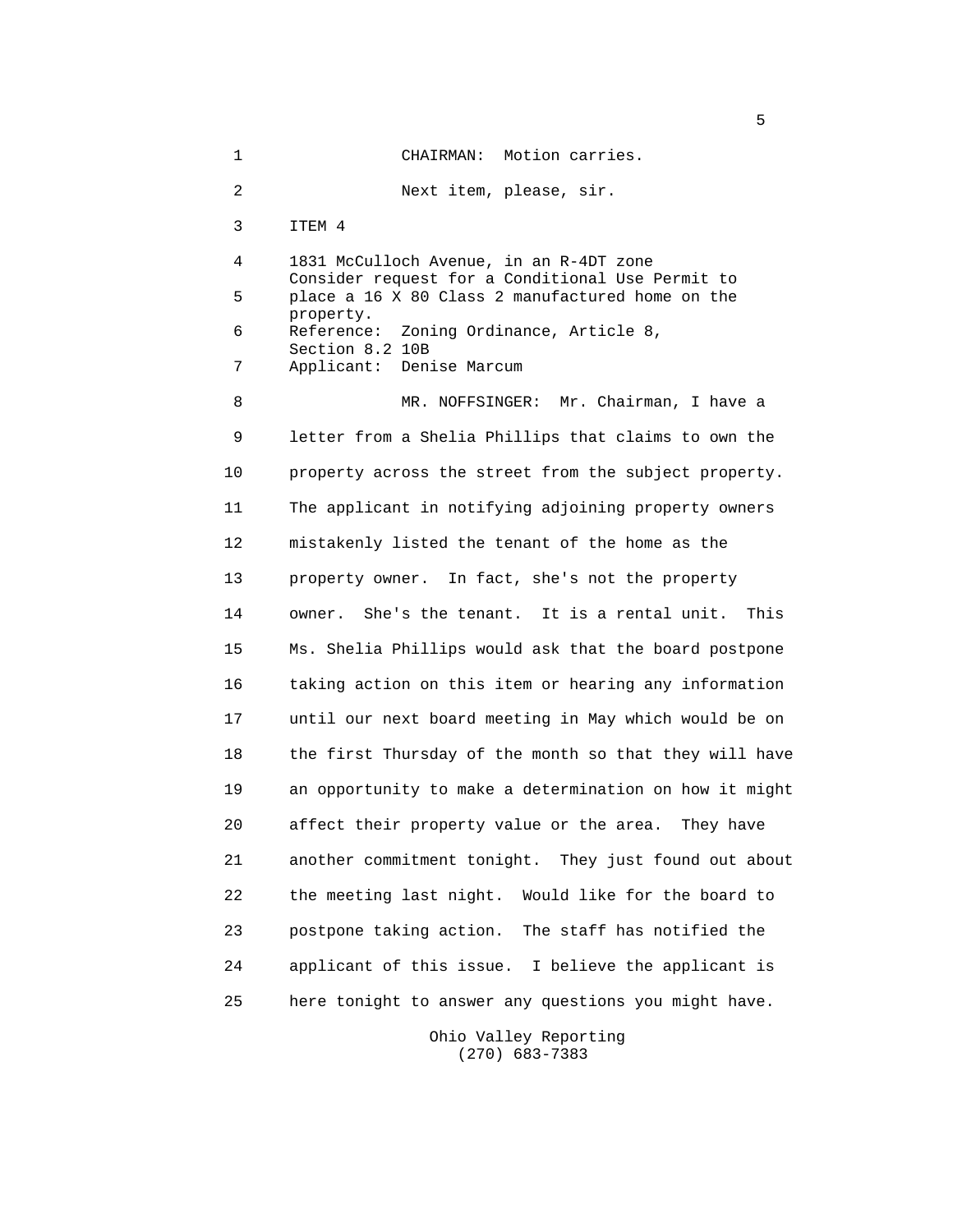1 CHAIRMAN: With that we should postpone it 2 until the next one. Entertain a motion to postpone it 3 until the next meeting. 4 MS. MASON: Move to postpone. 5 CHAIRMAN: A motion is made. Is there a 6 second? 7 MS. DIXON: Second. 8 CHAIRMAN: A second has been made. All in 9 favor raise your right hand. 10 (ALL BOARD MEMBERS PRESENT RESPONDED AYE.) 11 CHAIRMAN: Motion carries to be postponed 12 to the next meeting. 13 Next item, please. 14 ITEM 5 15 7900 Laketown Road, in an A-R zone Consider request for a Conditional Use Permit to 16 operate a shop for resale of collectibles and antiques within a 22' X 24' existing garage with a possible 17 future planned addition of 24' X 25'. Reference: Zoning Ordinance, Article 8, 18 Section 8.2 E4 Applicant: Betty Wathen & Jay Wathen 19 20 MR. NOFFSINGER: Mr. Chairman, this 21 application has been reviewed by the Planning Staff. 22 It's found to be in order. It is for the operation of 23 an antique shop in an A-R zone within an existing 24 garage. They do plan an addition of 24 by 25. 25 The adopted comprehensive plan allows for Ohio Valley Reporting (270) 683-7383

 $\sim$  6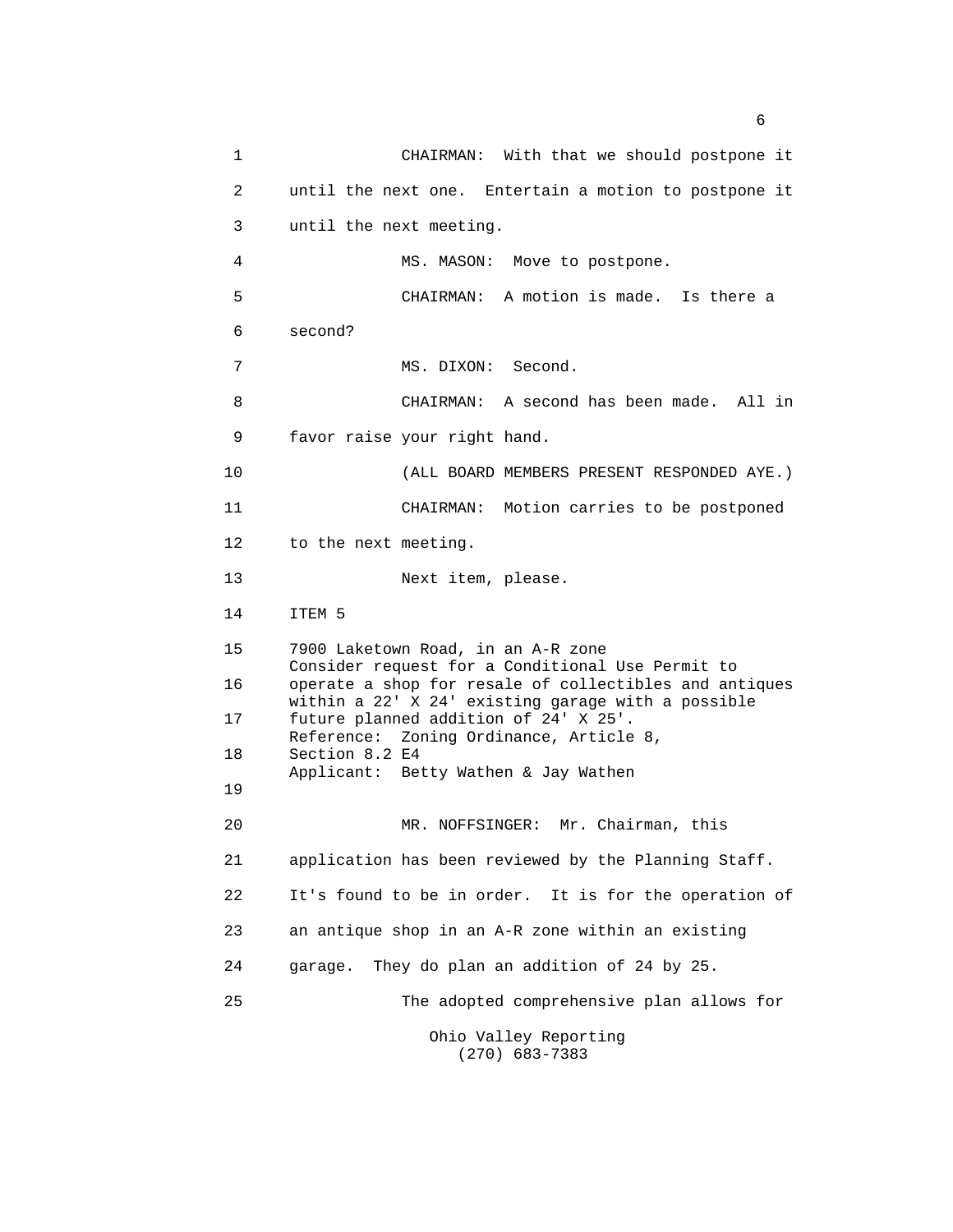1 these types of activities to occur in rural areas so 2 that you wouldn't have areas rezoned to a more urban 3 type zone like a B-4 general business zone. The 4 Comprehensive Plan supports these type of uses in an 5 A-R zone provided that it's found that the use would 6 not change the character of the area, would actually 7 help somewhat to preserve the real character of the 8 area.

 9 Given the fact that the applicant is using 10 the existing driveway, using an existing garage with 11 an addition not to exceed the structures that are 12 already on the premises, Staff determines it appears 13 that there would not be a conflict with the 14 neighborhood or would not impact the integrity or 15 change the character of the area. Of course, that is 16 baring any evidence that might be submitted here 17 tonight during this public hearing. 18 CHAIRMAN: Any objections filed in the 19 office. 20 MR. NOFFSINGER: No, sir. 21 CHAIRMAN: Is there anyone wishing to 22 speak in opposition to this item? 23 (NO RESPONSE) 24 CHAIRMAN: Does the applicant have 25 anything they want to add to it? Ohio Valley Reporting (270) 683-7383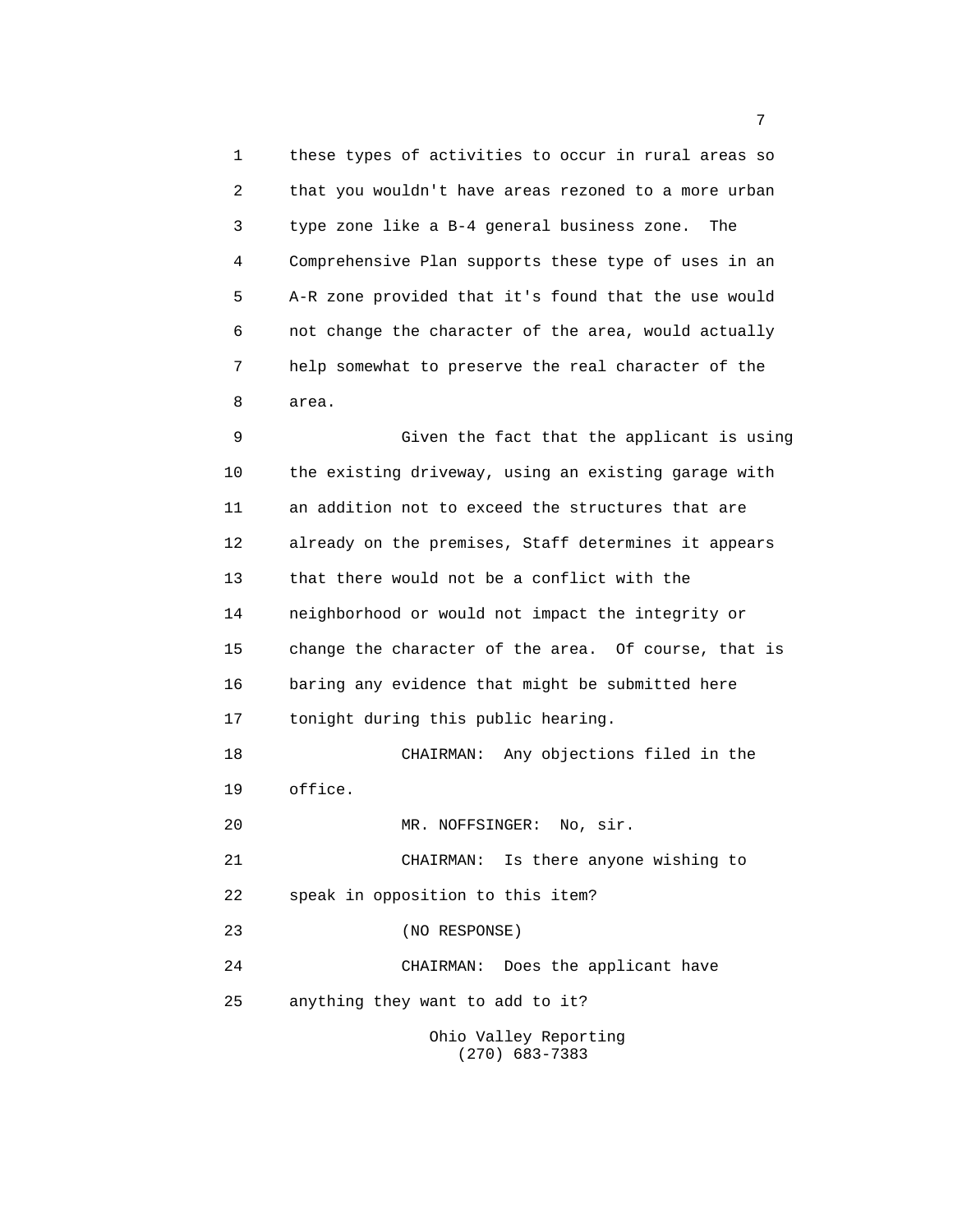1 (NO RESPONSE) 2 CHAIRMAN: Any board members have any 3 questions? 4 (NO RESPONSE) 5 CHAIRMAN: Entertain a motion to dispose 6 of the item. 7 MS. DIXON: Move to approve because the 8 use is compatible with the comprehensive plan and such 9 use would not change or negatively impact the 10 character of the area. 11 CHAIRMAN: Is there a second? 12 MR. PEDLEY: Second. 13 CHAIRMAN: A motion has been made and a 14 second. Any other questions or comments from the 15 board or staff? 16 MR. NOFFSINGER: No, sir. 17 CHAIRMAN: Hearing none all in favor raise 18 your right hand. 19 (ALL BOARD MEMBERS PRESENT RESPONDED AYE.) 20 CHAIRMAN: Motion carries. 21 Next item, please, sir. 22 ITEM 6 23 900 West Fourth Street, 406 Poplar Street in an R-4DT zone 24 Consider request for a Conditional Use Permit to locate a telecommunications hut on the property. 25 Reference: Zoning Ordinance, Article 8,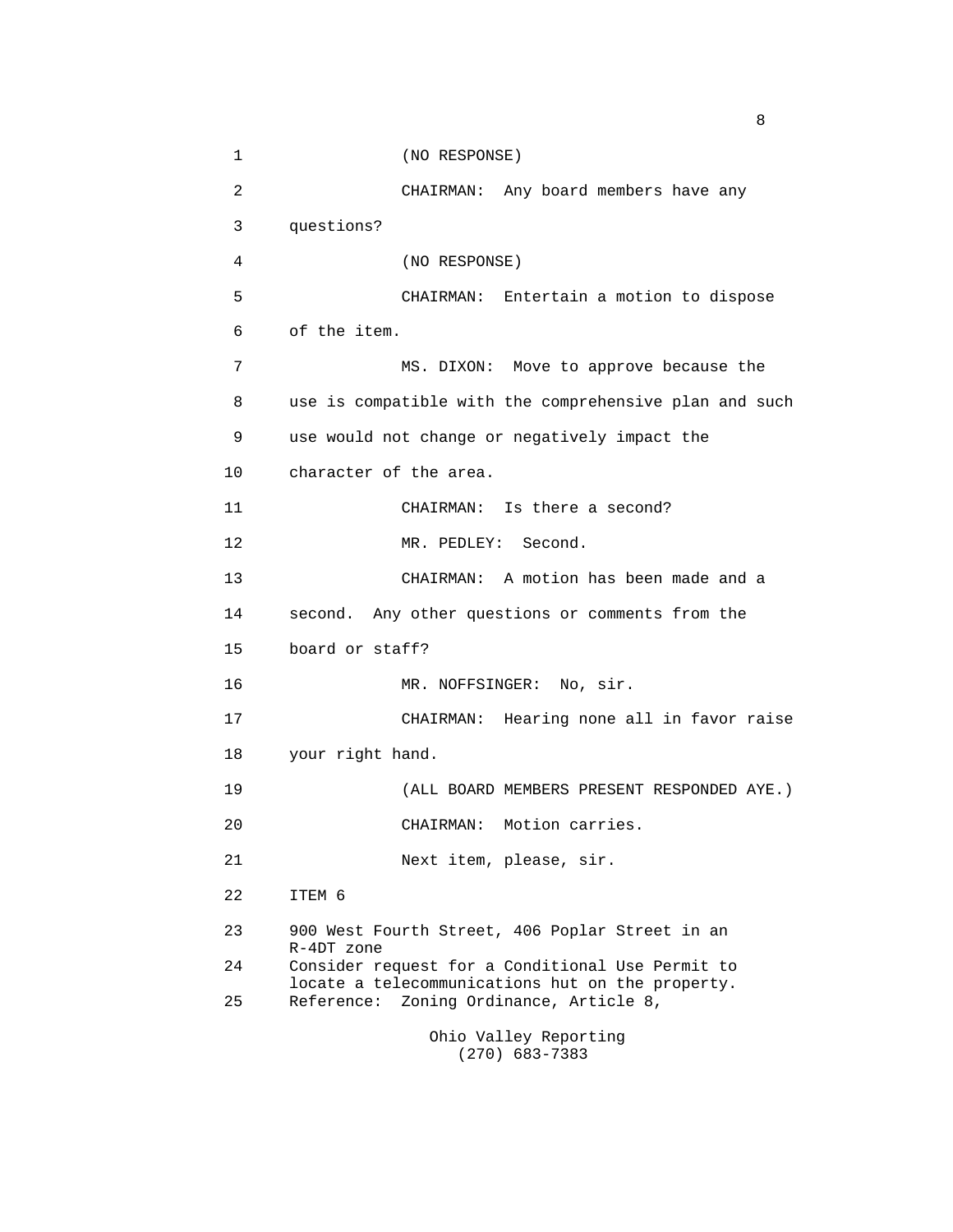1 Section 8.2 H4 Applicant: Kentucky Data Link, Inc., c/o D. Scott 2 Richmond, Floyd M. Lambert, Wayne W. Lambert 3 MR. NOFFSINGER: Mr. Chairman, the 4 Planning Staff has reviewed this application. The 5 application is found to be in order. It is for a 6 communications hut on actually two vacant pieces of 7 property. If this is approved, it should be approved 8 subject to consolidation of the two properties. Staff 9 has not received any comment in the office. We have 10 reviewed the adopted comprehensive plan. Makes 11 provisions for telecommunications and technology 12 upgrades. This is allowable in the zone with the 13 Conditional Use Permit and we find no reason why it 14 could not be integrated in the neighbor baring any 15 information to the contrary you might hear tonight. 16 CHAIRMAN: Again, is there anyone here 17 objecting to this applicant? 18 (NO RESPONSE) 19 CHAIRMAN: Hearing none does the applicant 20 have anything they want to add to it? 21 APPLICANT: Not unless there are 22 questions. 23 CHAIRMAN: Any board member have any 24 questions of the applicant? 25 MR. DYSINGER: I have a question, Mr. Ohio Valley Reporting (270) 683-7383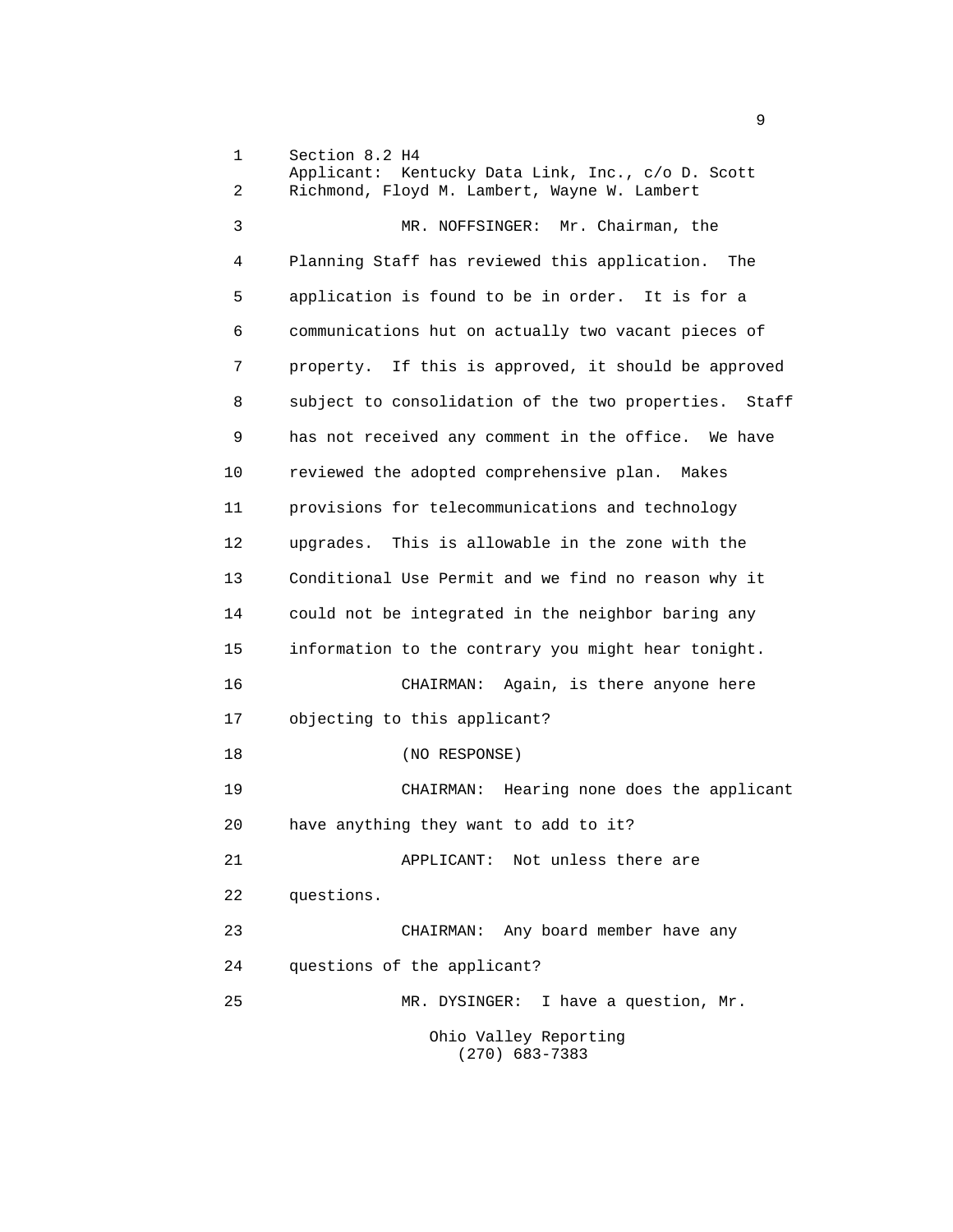1 Chairman.

 2 MR. ELLIOTT: State your name, please. 3 MR. RICHMOND: Scott Richmond. 4 (SCOTT RICHMOND SWORN BY ATTORNEY.) 5 MR. DYSINGER: In the interest of clarity, 6 the application says the proposed building will be 7 approximately 12 by 24 or 12 by 30. Do we know what 8 those dimensions are yet? 9 MR. RICHMOND: Not exactly, but it will 10 not exceed those dimensions. 11 Let me just add one further thing. A 12 question arose in my mind whether or not this involved 13 a tower and it does not. There is no tower involved. 14 It will strictly be fiberoptic lines so it's not going 15 to be an intrusive kind of installation at all. 16 CHAIRMAN: Any other questions? 17 (NO RESPONSE) 18 CHAIRMAN: Entertain a motion to dispose 19 with the item. 20 MR. PEDLEY: Mr. Chairman, I make a motion 21 for approval that it meets the requirement of the 22 zoning ordinance and it will not have adverse 23 influence on the neighborhood. 24 CHAIRMAN: Is there a second? 25 MS. DIXON: Is that subject to the Ohio Valley Reporting (270) 683-7383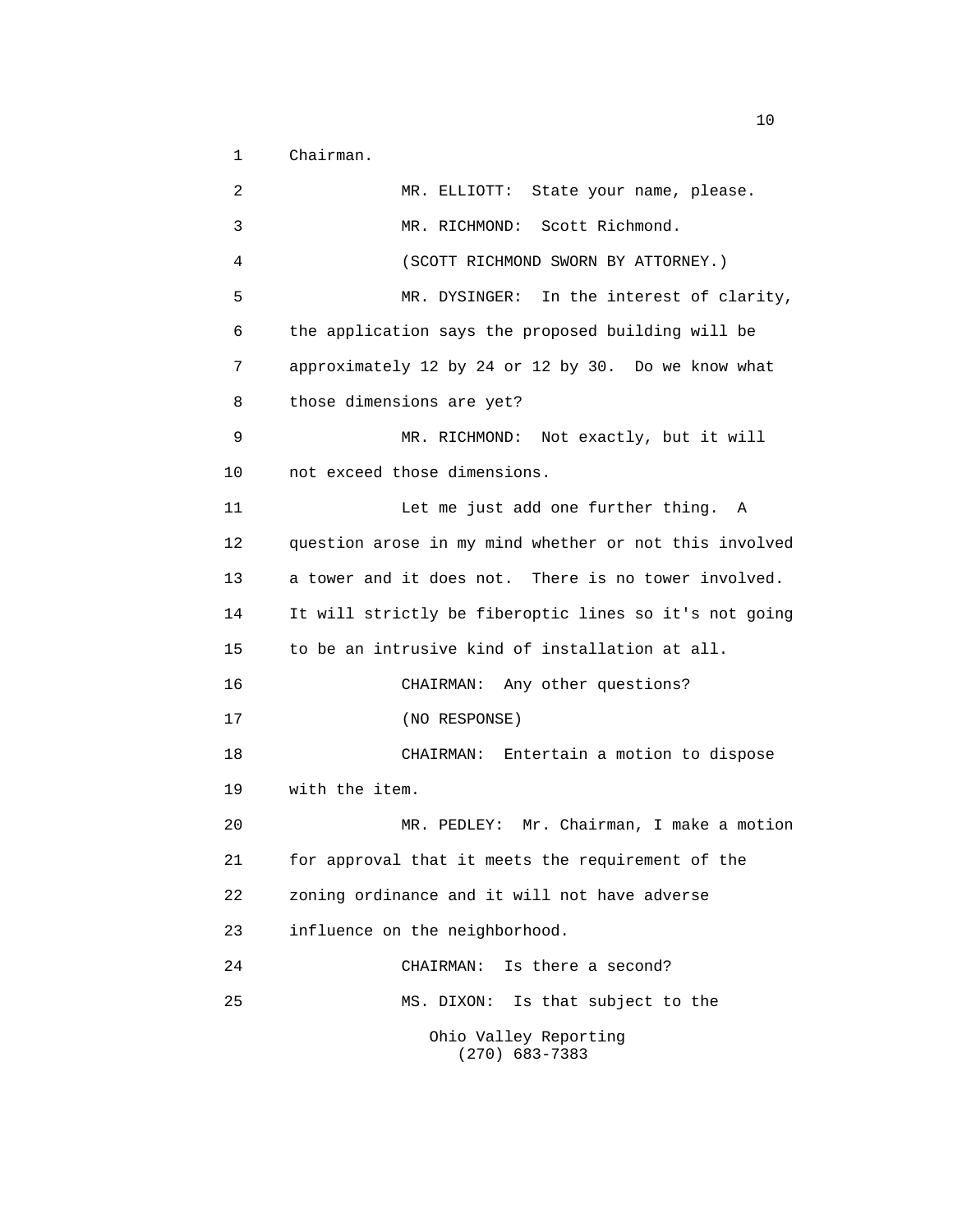1 consolidation? 2 MR. PEDLEY: Subject to consolidation of 3 the properties. 4 MR. DYSINGER: Second. 5 CHAIRMAN: A motion has been made and a 6 second. Is there any other comments by the board or 7 questions? 8 (NO RESPONSE) 9 CHAIRMAN: Staff have anything else? 10 MR. NOFFSINGER: No, sir. 11 CHAIRMAN: All in favor raise your right 12 hand. 13 (ALL BOARD MEMBERS PRESENT RESPONDED AYE.) 14 CHAIRMAN: Motion carries. 15 Next item, please. 16 ITEM 7 17 2130A East 19th Street in an R-4DT zone Consider request for a Conditional Use Permit to 18 construct a 40' X 88' addition to operate teen programming and technology training in a separate area 19 for the Cliff Hagan Boys and Girls Club. Martel Wightman unit that operates on the property. 20 Reference: Zoning Ordinance, Article 8, Section 8.2 B7 21 Applicant: Cliff Hagan Boys and Girls Club, c/o Steve Winkler, Housing Authority of Owensboro, 22 c/o David Condon 23 MR. NOFFSINGER: Mr. Chairman, this 24 application has been reviewed by the Planning Staff. 25 It's found to be in order. It is an expansion of the Ohio Valley Reporting (270) 683-7383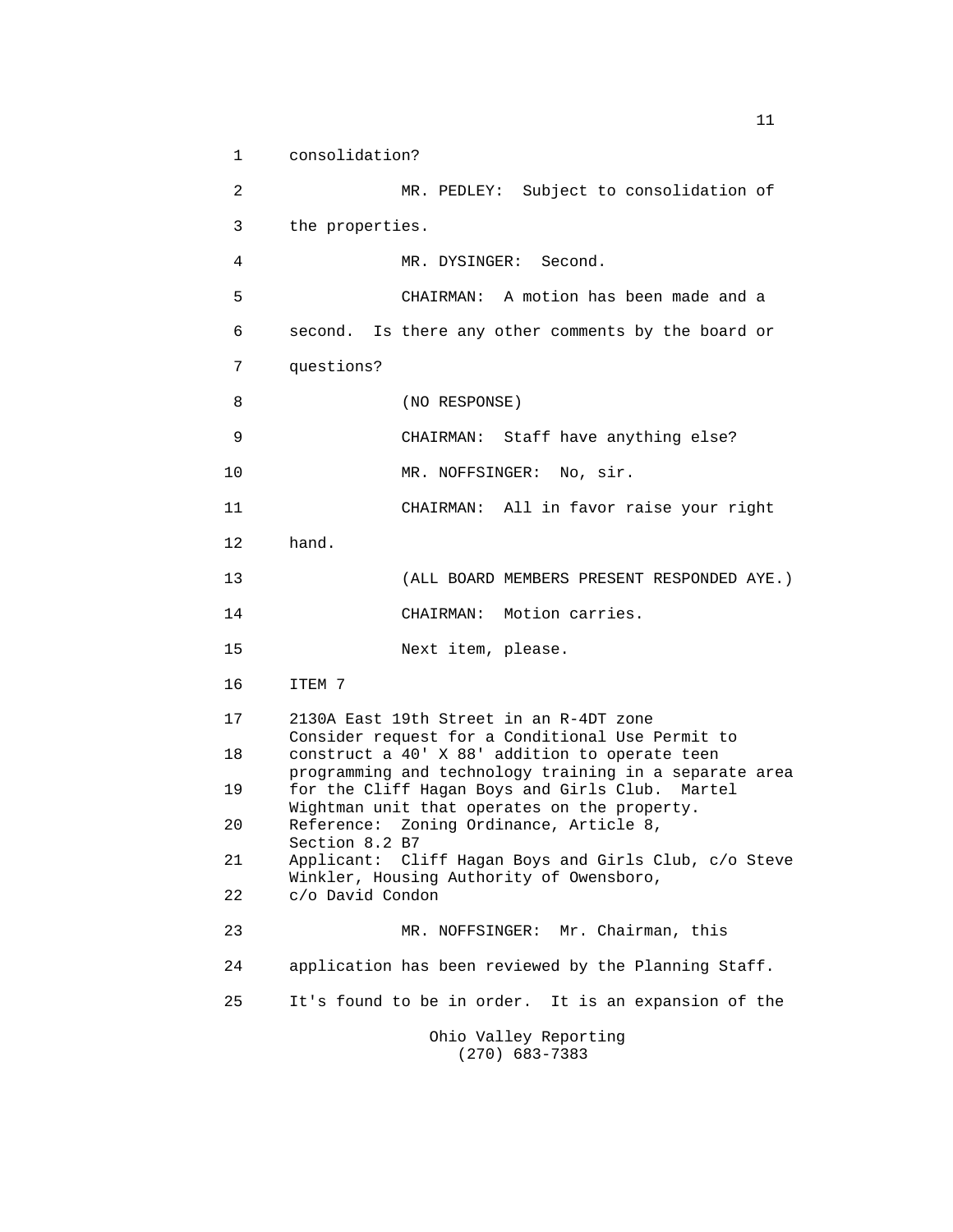1 existing facility that's operated within this 2 neighborhood for many years. With that it's ready for 3 your consideration. 4 CHAIRMAN: No objections been filed in the 5 office? 6 MR. NOFFSINGER: No, sir. 7 CHAIRMAN: Is there anyone wishing to 8 speak in opposition on this? 9 (NO RESPONSE. 10 CHAIRMAN: Does the applicant have 11 anything they'd like to add? 12 (NO RESPONSE) 13 CHAIRMAN: Does the board have any 14 comments? 15 MR. DYSINGER: Mr. Chairman, I have a 16 question of the applicant. 17 CHAIRMAN: Anyone here representing? Come 18 and state your name, please. 19 MR. ELLIOTT: State your name, please. 20 MR. CONDON: David Condon. 21 (DAVID CONDON SWORN BY ATTORNEY.) 22 MR. DYSINGER: You provided a drawing 23 which is good, but will it be adjoining enough that it 24 will have supervision from the existing building or 25 will it have people there who are dedicated to Ohio Valley Reporting

(270) 683-7383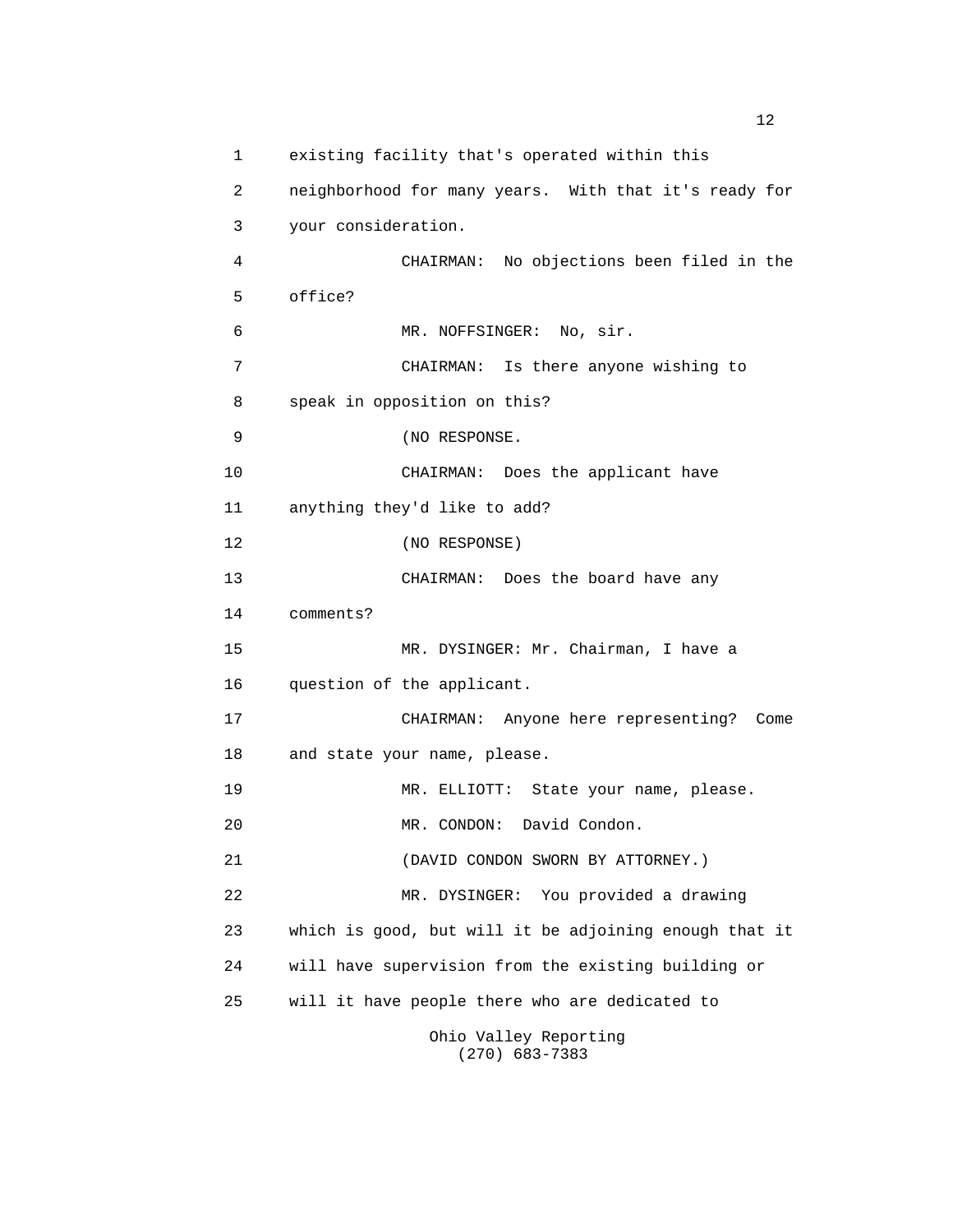1 supervising that facility?

 2 MR. CONDON: Will be adjoining. The units 3 will be adjoining with common entrance. From the 4 existing center there's a hallway that will go into 5 the new center. The existing computer room will also 6 access the new building. So they walk in one facility 7 under one roof. 8 CHAIRMAN: Any other board members have 9 any questions? 10 (NO RESPONSE) 11 CHAIRMAN: Staff have anything else? 12 MR. NOFFSINGER: No, sir. 13 CHAIRMAN: Entertain a motion to dispose 14 of the item. 15 MS. MASON: I move to approve based on 16 that it will not have a negative impact on the 17 neighborhood and it is part of the comprehensive plan. 18 CHAIRMAN: Is there a second? 19 MS. DIXON: Second. 20 CHAIRMAN: A motion has been made and a 21 second. Any other questions or comments from the 22 board or staff? 23 (NO RESPONSE) 24 CHAIRMAN: With that all in favor raise 25 your right hand. Ohio Valley Reporting

(270) 683-7383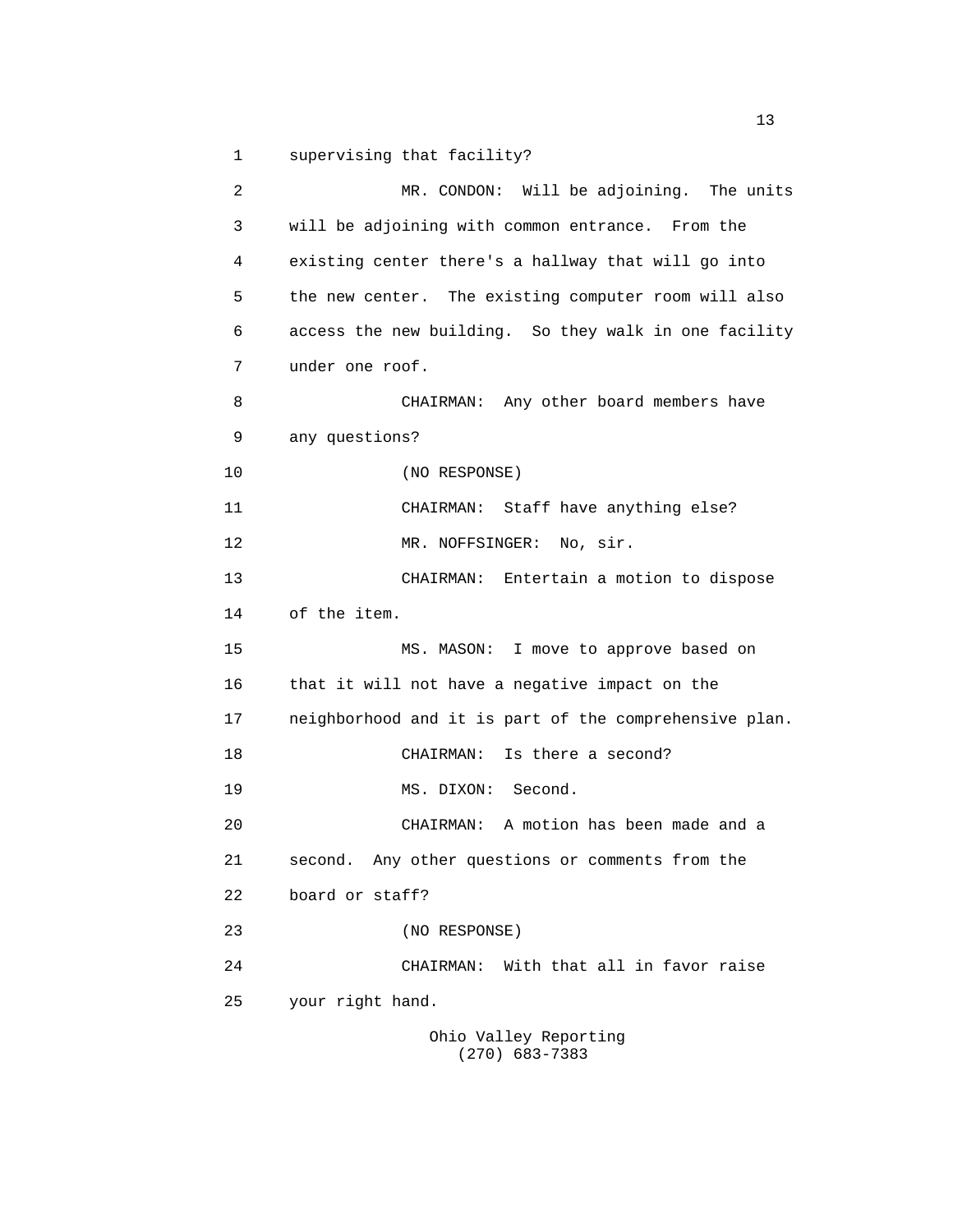1 (ALL BOARD MEMBERS PRESENT RESPONDED AYE.) 2 CHAIRMAN: Motion carries. 3 ITEM 2 4 1125 Allen Street in an R-4DT zone Consider request for a Conditional Use Permit in 5 order to operate a dormitory housing facility for 6 immigrant men/farm workers with one live-in mentor 6 Reference: Zoning Ordinance, Article 8, Section 8.2 A7 7 Applicant: MISAS, Inc., c/o Sr. Larraine Lauter, Jennifer House, Inc., c/o Jenne Owers, Chairman 8 9 MR. NOFFSINGER: Mr. Chairman, Planning 10 Staff has reviewed this application. It's found to be 11 in order. 12 The application comes before this board 13 for housing for six single immigrant men farm-workers 14 with one live-in mentor. Fee includes room and 15 board. Support programming for successful 16 integration, emphasis on English acquisition. 17 Coordinated through the Plaza Community Center. 18 Available services: English as a second 19 language (partnership with Owensboro Technical 20 College). English immersion for all residents; 21 special program developed in partnership with the 22 Plaza Community Center. Successful integration 23 counseling and education; Plaza Community Center, 24 various agencies. 25 The location of this property is at 1125 Ohio Valley Reporting (270) 683-7383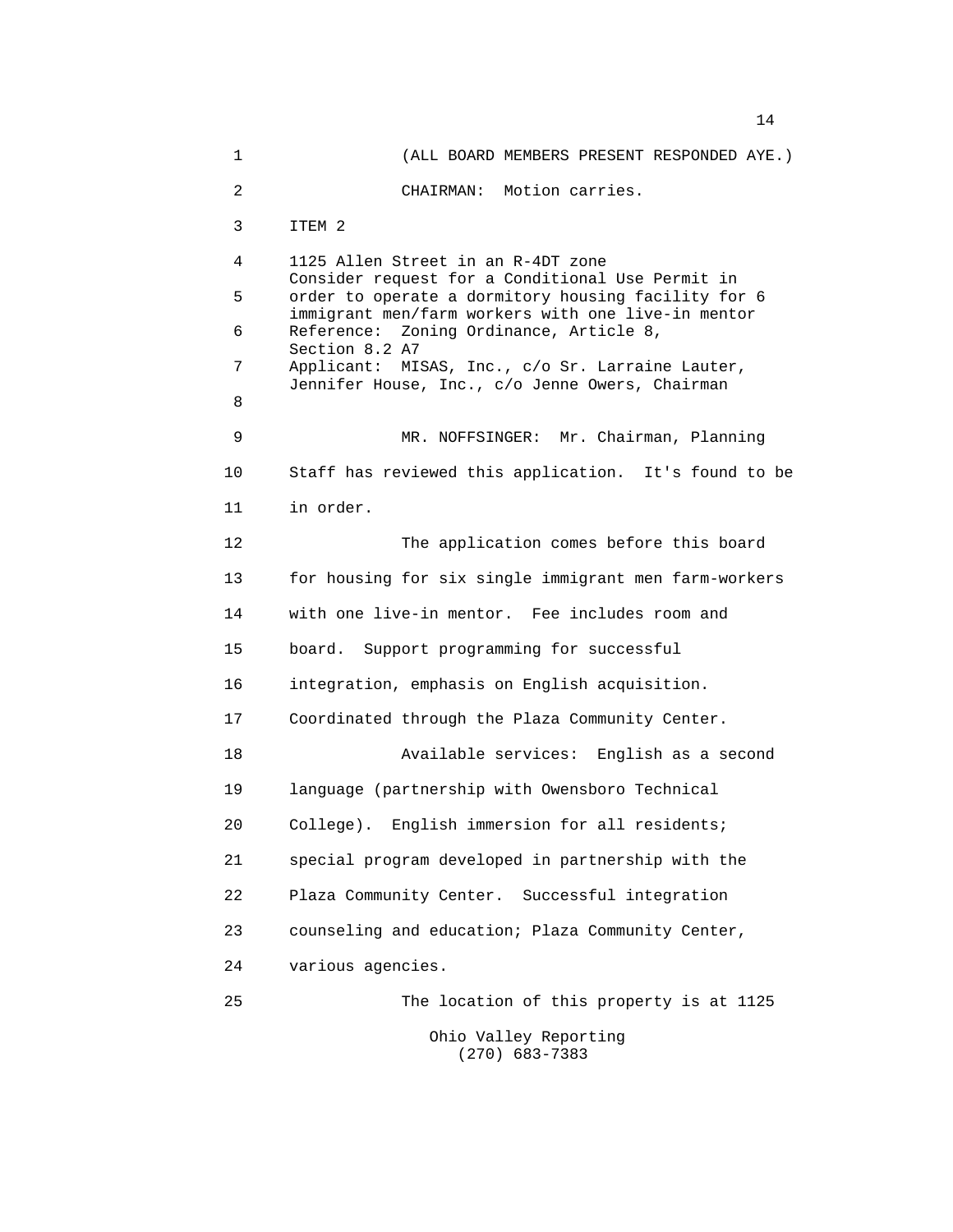1 Allen Street, Owensboro, Kentucky.

 2 Mr. Chairman, the applicant is represented 3 here tonight. I think they've held at least one 4 meeting with folks that live within the 5 neighborhood. I think some of those folks are here 6 tonight. I think there was probably one article, at 7 least one article in the Messenger-Inquirer that 8 summarized that meeting. With that it's ready for 9 your consideration. 10 CHAIRMAN: Did we receive any comments at 11 the office? 12 MR. NOFFSINGER: We have received comments 13 that come in asking questions about the application. 14 Asking questions that most likely will be asked here 15 tonight. We haven't had anyone that has registered a 16 comment with us that they wanted us to make here 17 tonight. 18 CHAIRMAN: Thank you. 19 Being the applicant is here, you want to 20 come forward and present your program, please? 21 MR. ELLIOTT: State your name please. 22 SISTER LAUTER: Sister Larraine Lauter. 23 (SISTER LARRAINE LAUTER SWORN BY 24 ATTORNEY.) 25 SISTER LAUTER: Really I don't know that I Ohio Valley Reporting (270) 683-7383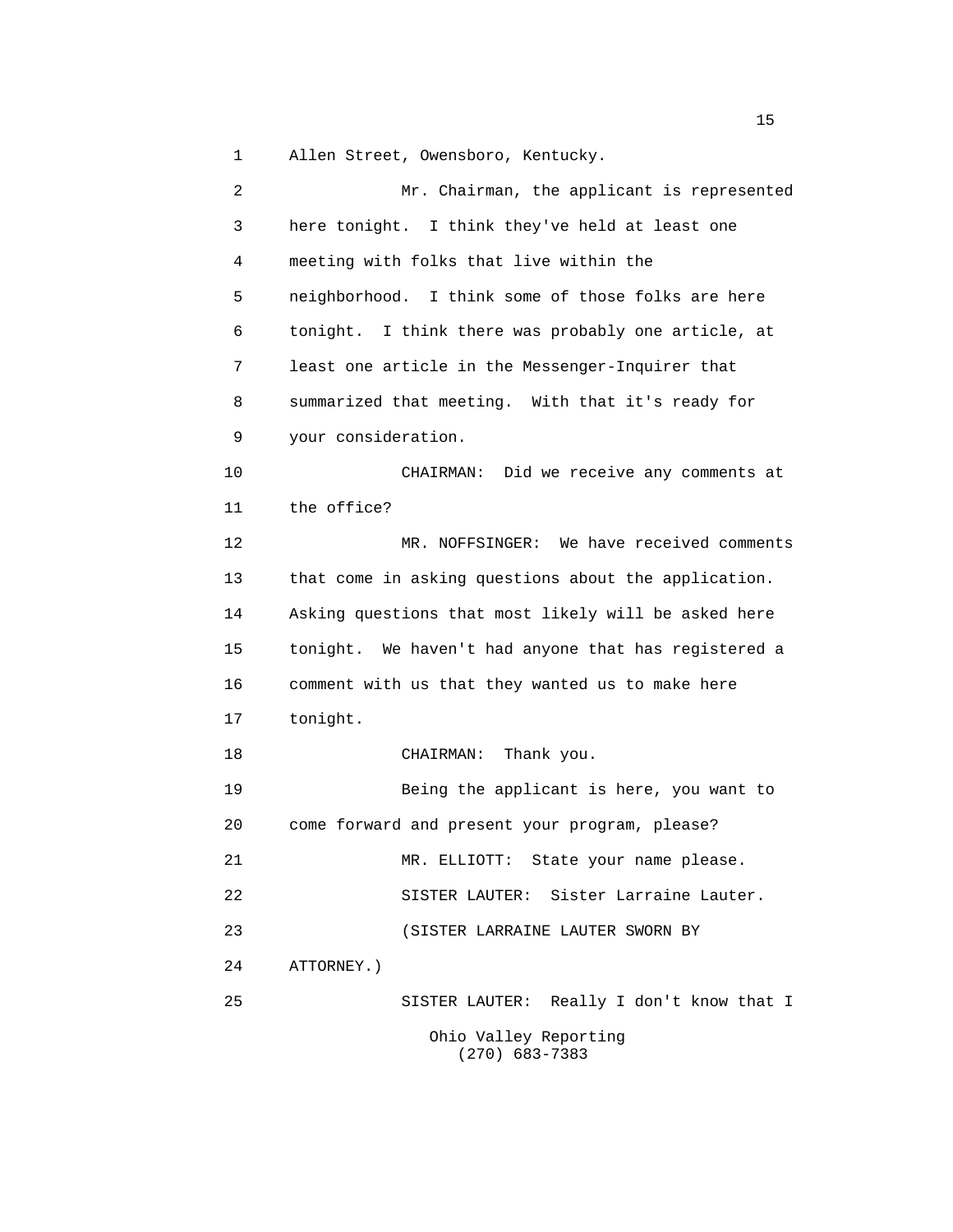1 have anything to add to the description of the program 2 as it was stated. I'm ready for questions. 3 CHAIRMAN: Anybody else have anything to 4 add to it at this time? Comments from anyone? 5 (NO RESPONSE) 6 CHAIRMAN: Anyone have objections and 7 questions you want to come forward. 8 MR. ELLIOTT: State your name, please. 9 MR. MEYER: J.D. Meyer. 10 (J.D. MEYER SWORN BY ATTORNEY.) 11 MR. MEYER: Mr. Chairman, Ladies and 12 Gentleman of the Board, my name is J.D. Meyer. I 13 represent the neighbors in the J.Z. Moore Historic 14 District which is the area and neighborhood in which 15 Sister Larraine proposes to operate this migrant 16 worker house. 17 Let me begin by saying that we believe, 18 the neighbors do believe that this is a very 19 worthwhile project. Migrant workers are often times 20 discriminated against. They can be housed in horrible 21 conditions and the efforts to take action to 22 immigrants into our society by providing them English 23 skills and other teaching skills we certainly applaud, 24 and as I said are worthwhile. I believe that Sister 25 Larraine has the best intentions in undertaking this Ohio Valley Reporting

(270) 683-7383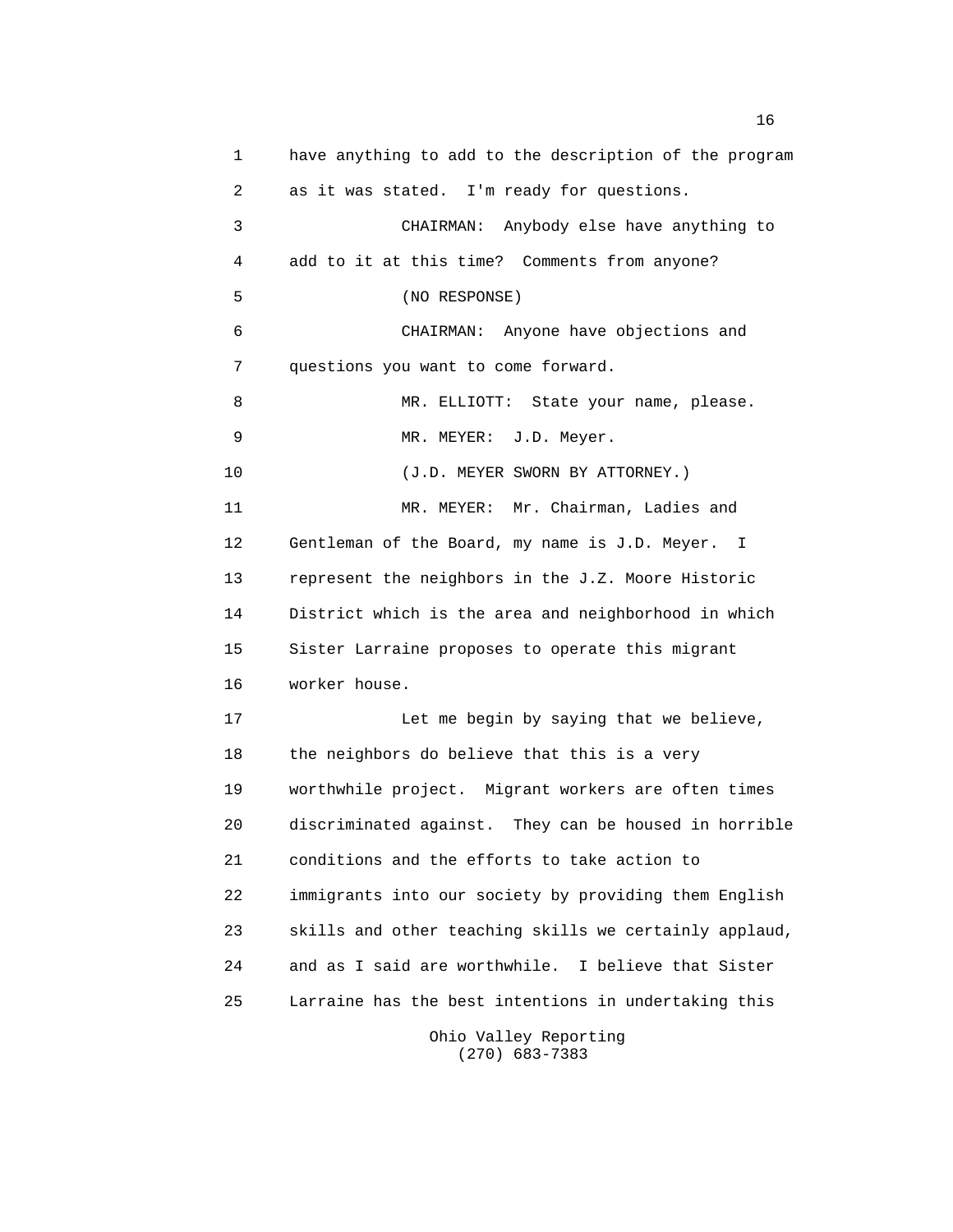1 project; however, this appears to be a fantastic 2 program and when looked at on paper it does, but there 3 are several questions that remain.

 4 Mr. Noffsinger pointed out that there was 5 a public forum held and a meeting held with the 6 neighborhood. At that hearing or at that meeting a 7 lot of questions were not answered. I don't know that 8 the Messenger-Inquirer painted a truly accurate 9 picture of what transpired there, but the neighbors 10 had several questions. As I mentioned, they were not 11 answered. If I may approach the members of the 12 commission, I'd like to provide a handout that was 13 given at that meeting which is a repeat, a lot of the 14 information in the application, but also expounds on 15 it a little bit more.

 16 CHAIRMAN: Who prepared this? 17 MR. MEYER: I believe it was prepared by 18 Sister Larraine and I will provide her a copy of the 19 same.

 20 If I can summarize. There are really two 21 points of concerns of the neighbors in the 22 neighborhood. They boil down to, one, is really 23 accountability and accountability for this program. 24 The other concern is the stress kind of placed upon 25 the community by operating this dormitory facility as Ohio Valley Reporting

(270) 683-7383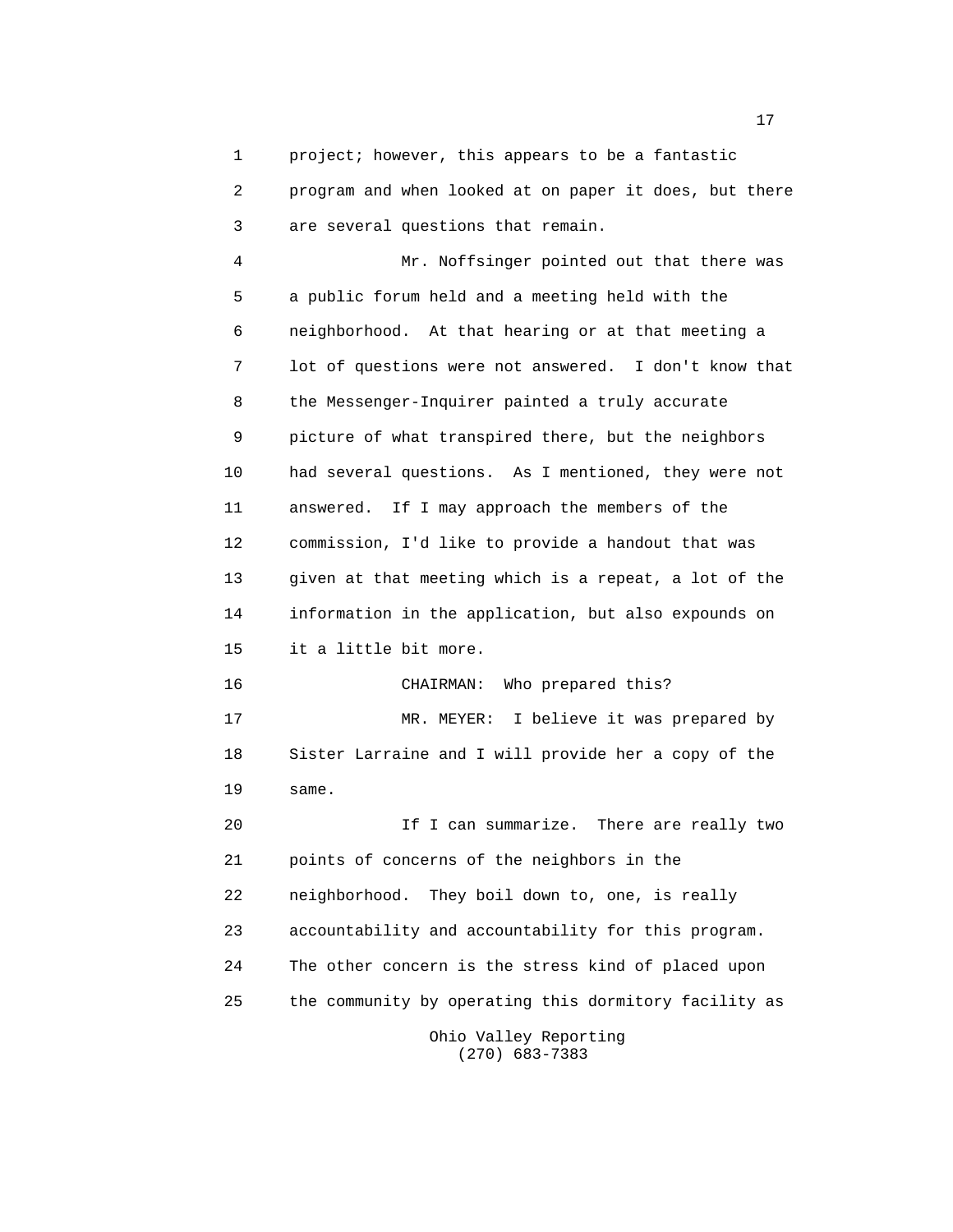1 the application sets forth for six migrant workers. 2 On the notion of accountability, the 3 handout that I provided to you that was made and 4 presented to the neighborhood during that meeting 5 states that this is going to be a well-regulated 6 program with lived-in mentors monitoring these six 7 migrant immigrants and the residents in the facility. 8 We have questions and concerns about who 9 is regulating them and what is meant by regulation. 10 Is that someone - - when you say, well-regulated, is 11 that the live-in mentor regulating and monitoring 12 these people or who is going in to make sure that the 13 conditions of this house remain in habitable and 14 worthwhile condition? There were questions posed 15 during the meeting as to who and what entity controls 16 and would do that regulating? Is it the Kentucky 17 Housing Corporation? Unfortunately I believe their 18 attorney may have just left. Is it their entity that 19 will come in and operate and look at and make sure 20 that there are only six people in this facility. If 21 there are inspections of the facility, how often are 22 they made? Is it yearly? Is it quarterly? There are 23 a lot of states that have adopted regulations and 24 other laws and procedures for surveying migrant 25 farmhouses and workers and places of this nature.

> Ohio Valley Reporting (270) 683-7383

n 18 ann an 18 an t-Iomraid ann an 18 an t-Iomraid an t-Iomraid ann an 18 an t-Iomraid an Iomraid an Iomraid a<br>T-Iomraid an t-Iomraid ann an t-Iomraid an t-Iomraid an Iomraid an Iomraid ann an t-Iomraid an Iomraid an Iomr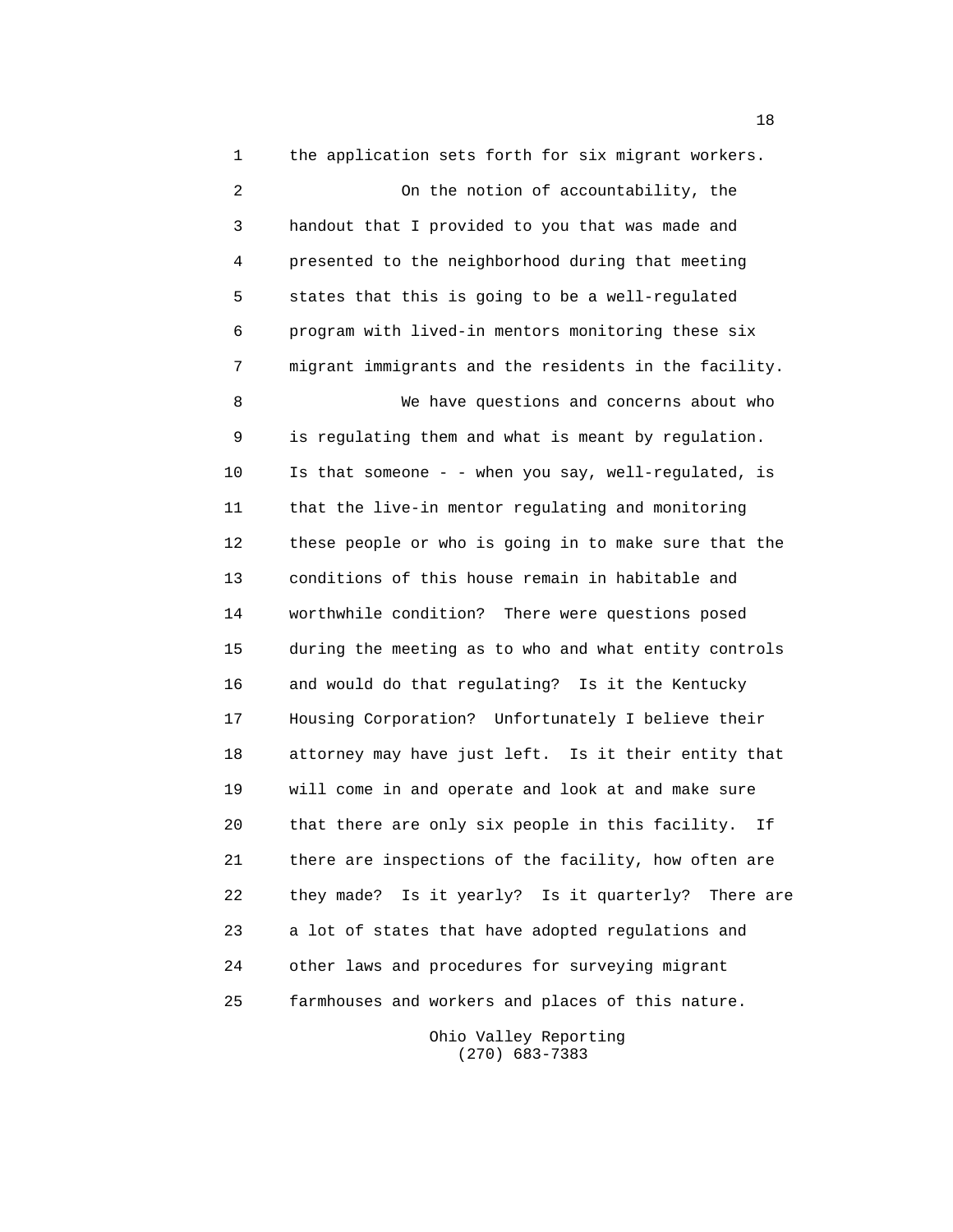1 Kentucky is not one of those. We do not have such 2 regulations.

 3 Going back, the concern also back with the 4 regulations and the accountability is who do they 5 answer to?

 6 As I said before, this is a worthwhile 7 program as presented, but the concern of the 8 neighborhood is making sure that it stays within the 9 parameters as presented. This is a neighborhood. 10 It's a community. They all want to get along; 11 however, they want to make sure that they continue and 12 operate and work under the guidelines that you all 13 presented here today.

 14 On that note, there were questions asked 15 what are the policies and procedures concerning 16 training this live-in mentor? It's our understanding 17 and as presented in the information that this will be 18 someone of a Hispanic background that's fluent in 19 English. But what type of training do they receive? 20 That mentor is going to receive and be placed in some 21 very difficult situations at time, and are they 22 adequately trained to handle that situation? It seems 23 to me and appears that this is a peer monitoring 24 situation and similar to a residency hall, an RA in a 25 dorm at Kentucky Wesleyan, or Brescia College, or any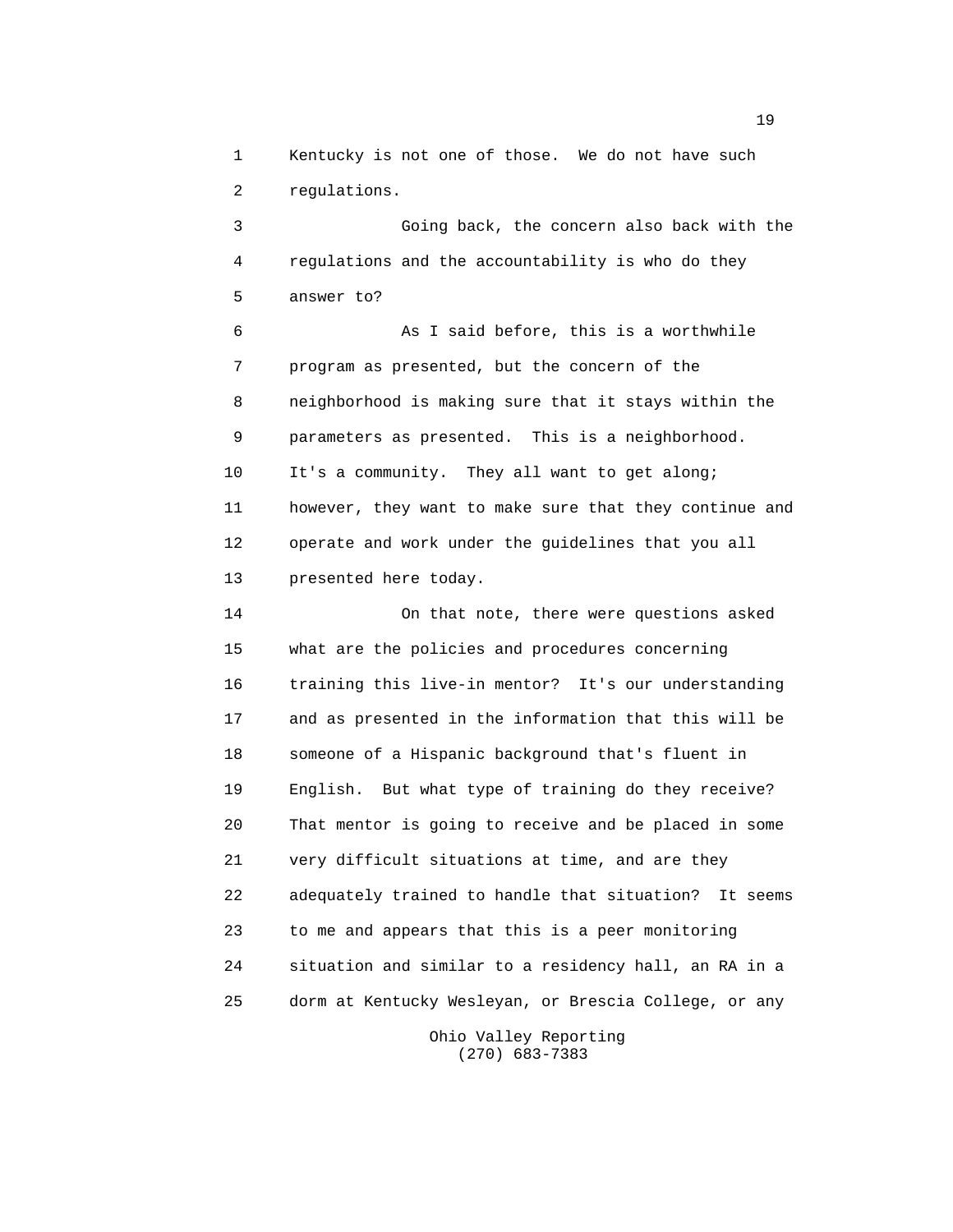1 other university. Will such a live-in mentor go 2 through similar training? Because you have a peer 3 watching over other peers. Will they make sure that 4 the policies and procedures that the people that are 5 suppose to follow in this house, are they followed 6 through? Because that live-in mentor is the enforcer 7 of that facility.

 8 What policies and procedure are in place 9 concerning the occupancy of the home? It's been 10 presented here today that this will house six migrant 11 workers. Who's to say, what's to say it's someone 12 else that just needs a temporary housing. They house 13 seven, or eight, or a few more than that.

 14 Additionally, what is the policy and 15 procedure with respect to housing of visitors or 16 relatives of these individuals? Are they going to be 17 allowed to stay there? Such will place an increased 18 burden as I mentioned on point Number 2 upon kind of 19 the infrastructure and the number of people, vehicles 20 and other nature in the community that I'll talk about 21 in just a moment.

 22 There's also some questions about, as I 23 said, those residents bringing additional people in 24 maybe for a temporary period of time. Is that 25 permissible? Again, what is the policy and procedure Ohio Valley Reporting (270) 683-7383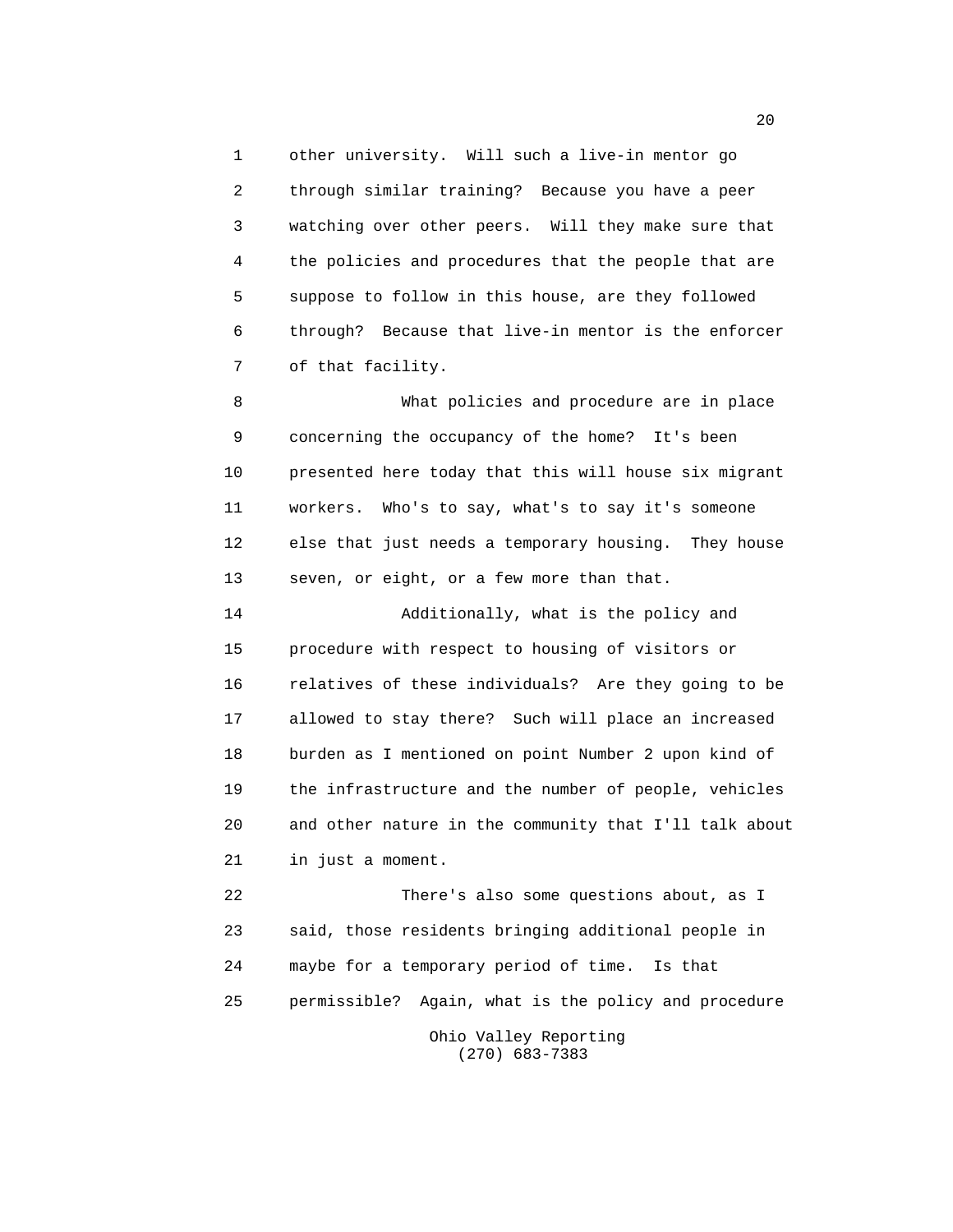1 with respect to these matters? None of that has been 2 presented yet to the neighborhood. It was not 3 presented to them in the forum.

 4 Lastly, it states that alcohol use and 5 criminal activity on the premises will not be 6 tolerated. Sister Larraine represented that all of 7 these migrant workers will have background checks. 8 Little information was provided as to who actually 9 performs these background checks. Is this simply a 10 United States background check? Is it also checking 11 their backgrounds in Mexico? Some of those questions 12 were not answered during the prior discussions and we 13 posed them here tonight.

 14 Additional, what happens if someone gets 15 in trouble while they're living in the facility? 16 Again, what are the policies and procedures for 17 handling such a situation?

 18 Additionally, what if somebody presents 19 themself that has a substance abuse problem or 20 something like that? Drinking on the facility or use 21 of drugs on the facility, of course, it says here are 22 not to be tolerated; however, if some person comes in 23 after several nights of drinking and they continue 24 that pattern, what is the mentor to do? What is the 25 facility? How are they to react? Do they have a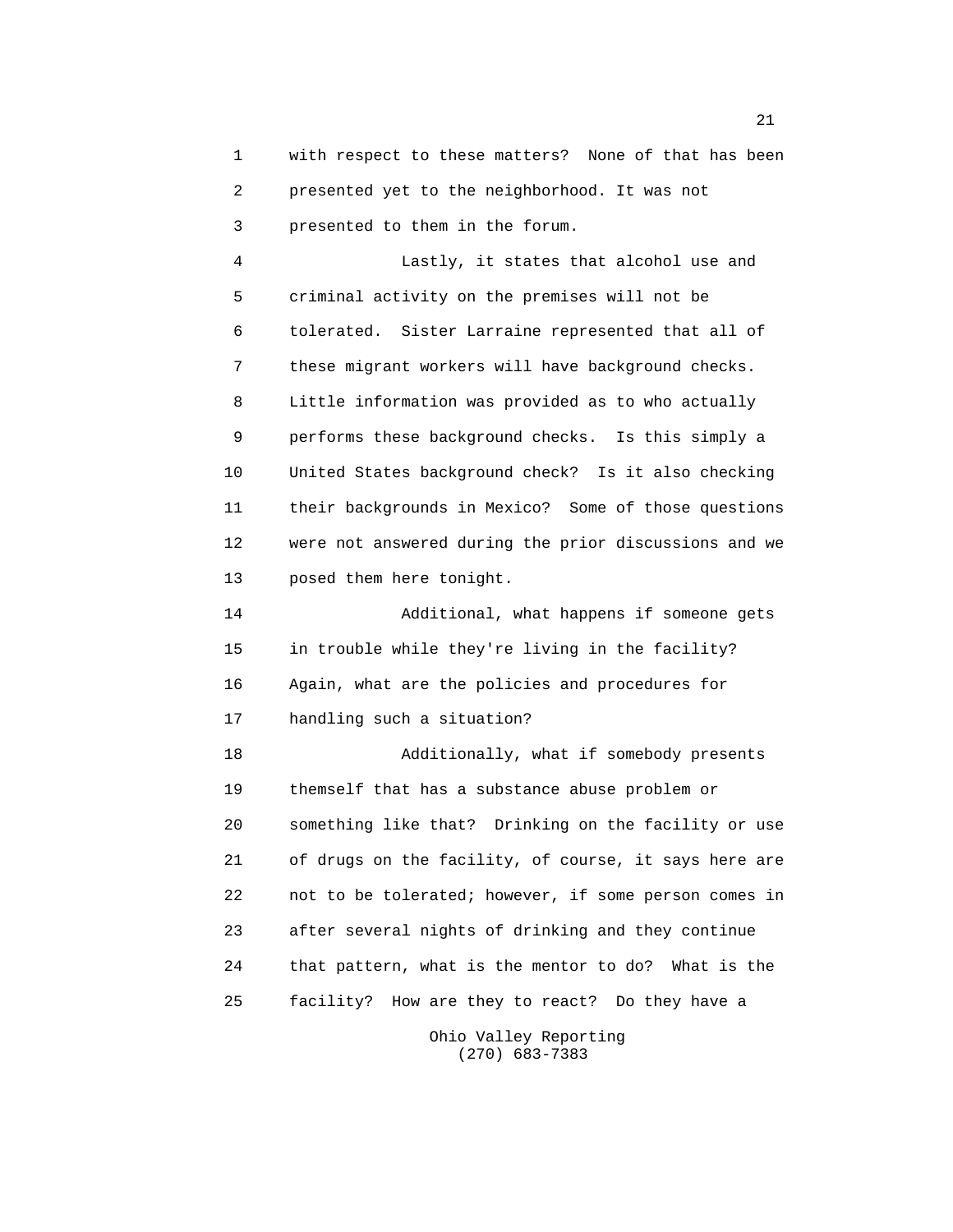1 collaborate of effort with other people in the 2 community to make sure that they get that individual 3 assistance that they need so that that person does not 4 pose a danger not only to themselves, not only to the 5 members who are living in the other residence in that 6 house, but also to the neighborhood as a whole. 7 As I said, I think that all of this boils 8 down to the neighbors have not seen any formal 9 concrete policies and procedures how this home is 10 going to be operated, how she plans to carry out the 11 activities within the house. A lot of the answers 12 that were given during the prior public forum were 13 vague and ambiguous to that nature and that they have 14 not been answered. That's why we are posing them here

15 tonight.

 16 Additionally, the information indicates 17 that I've handed to you that MISA plans to increase 18 the property value by adding this facility and 19 operating this house here. There's a specific 20 representation that's been made of a pledge to put 21 \$50,000 of capital improvement into the property, 22 increasing the aluminum siding on the outside of the 23 structure, new porch columns, windows, things of that 24 nature. We want to make sure that those are done. 25 Obviously if she is going to increase the value of the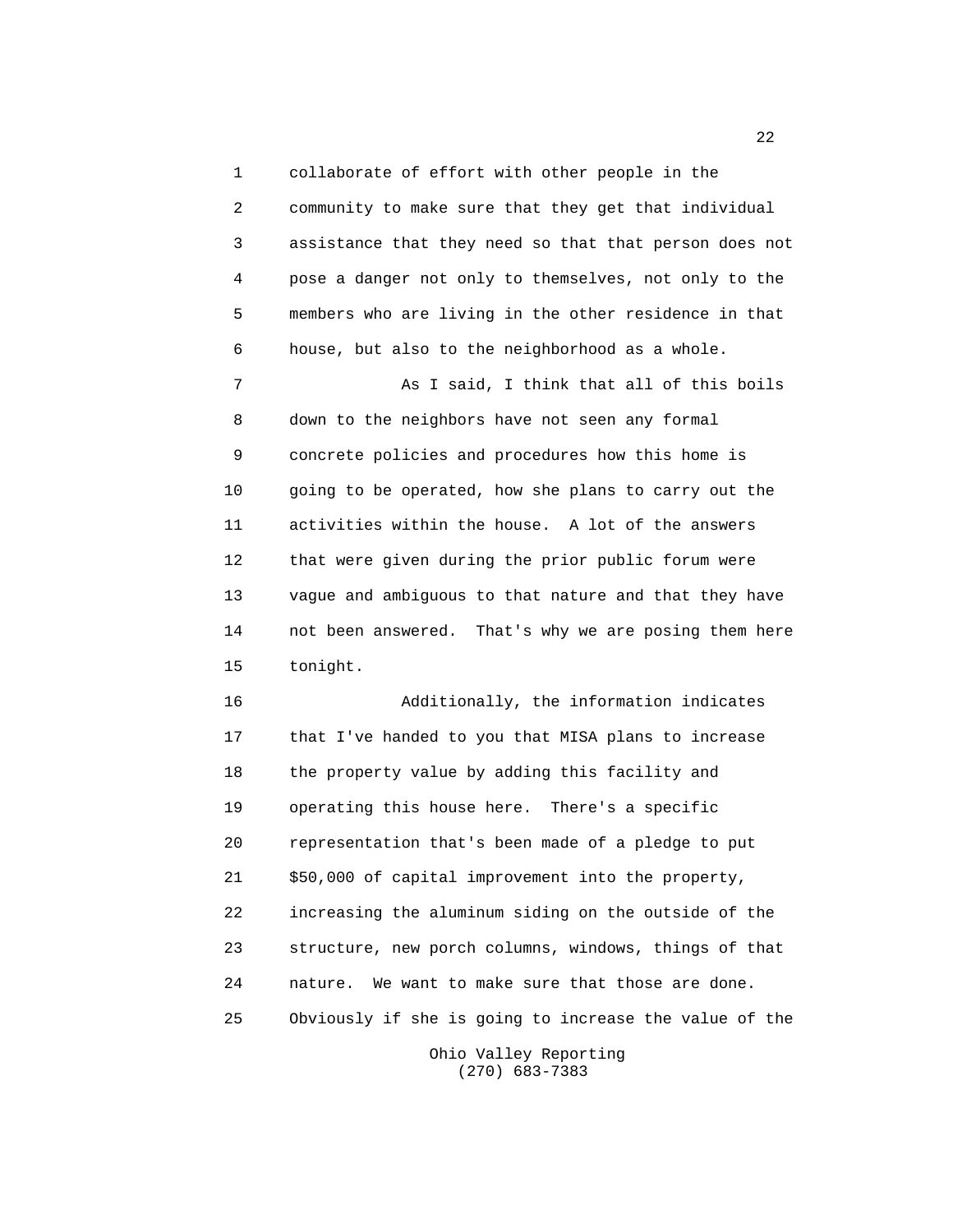1 home, that will correspondingly increase the value in 2 the neighborhood, but that's a representation that's 3 been made. We want to make sure that that's carried 4 through. We're uncertain where those funds are going 5 to come from at this point in time. That was not 6 expounded upon by where the funds and the money will 7 come from and are these pledged or like I said where 8 the source of the funds are. 9 All of this goes back to accountability. 10 We just want to make sure and protect the interest and 11 make sure that the representations that were made at 12 that prior meeting, two other individuals in the 13 neighborhood are met and carried forward and we're 14 asking tonight that the board consider those. 15 Lastly as I indicated there is some

 16 concern about the stress placed upon, as I call it, 17 the infrastructure of the home. Do these migrant 18 workers, if they all possess vehicles, there are seven 19 of them living in the house including the live-in 20 mentor. That's seven vehicles on Allen Street. The 21 house doesn't have any parking available to it. That 22 would increase the congestion in the community. 23 Possibly pose a dangerous situation and that is a 24 concern.

 25 So we ask that the board consider some of Ohio Valley Reporting (270) 683-7383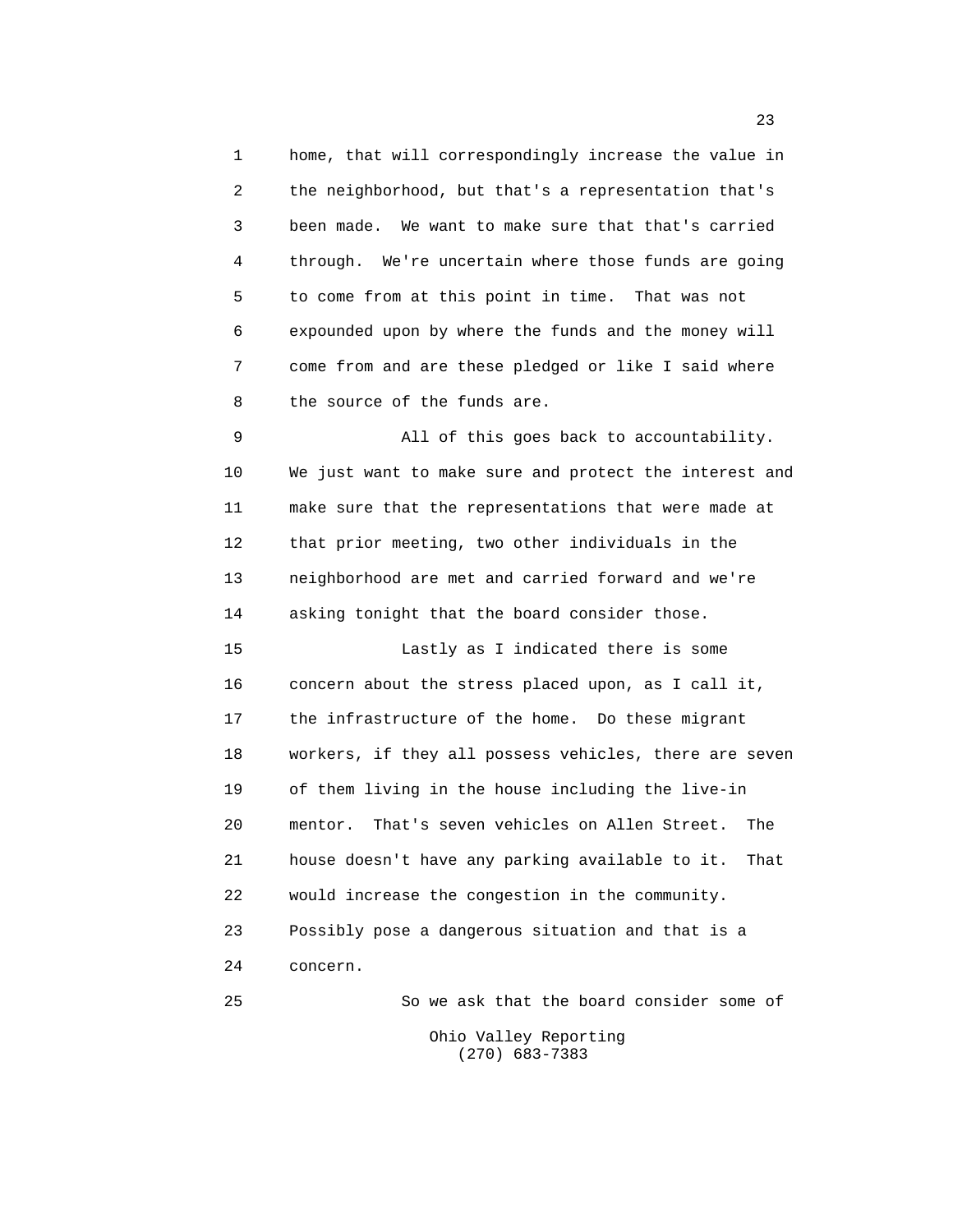1 these things, ask questions of the applicant, and 2 actually hold off rendering a decision in this matter 3 and tabling this discussion until more information can 4 be provided and that the neighbors can see a set form 5 policy and procedure as to actually how this is going 6 to be operated. Not simply someone standing here 7 saying that this is what I'm going to do. Thank you 8 very much. 9 CHAIRMAN: We'll try to come up with these 10 answers. 11 Sister, you want to go ahead and start now 12 and answer his part. 13 SISTER LARRAINE: Yes, I would. 14 First of all, Mr. Meyer, since you are 15 under oath to tell the whole truth and nothing but the 16 truth, you weren't at the meeting, I take issue with 17 your characterization of the meeting. 18 I'm quoting here things look fantastic on 19 paper, but questions were not answered. If you had 20 been at the meeting, you would have heard me say, are 21 there any more questions? It was concluded that we 22 were finished with the meeting. 23 I think the Chair would back me up on 24 that. I think other people that attended the meeting 25 will back me up on that. I came to the meeting. I Ohio Valley Reporting

(270) 683-7383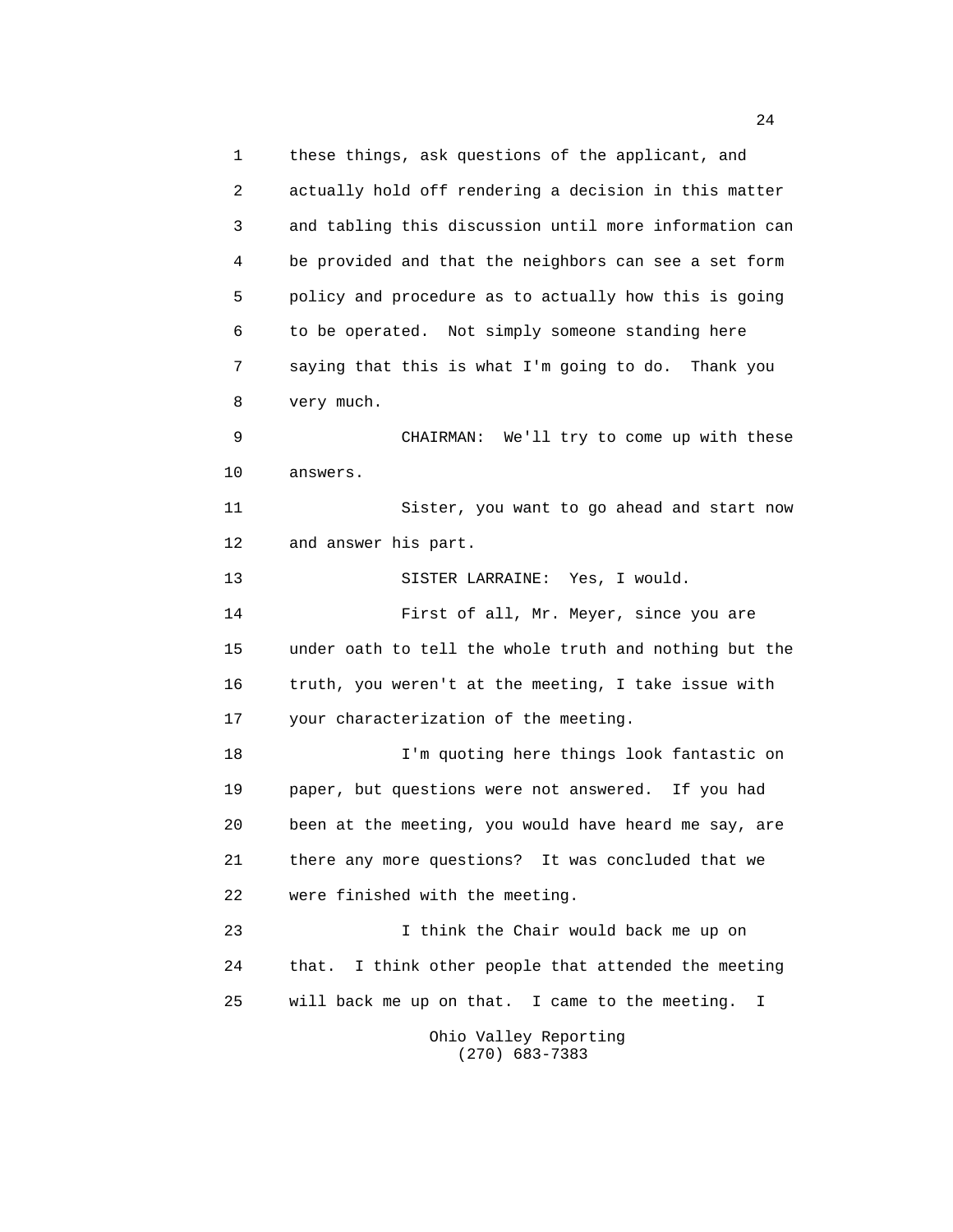1 had a presentation and I also when I sat down was 2 handed without warning two full pages of typed 3 questions which I worked my way down question by 4 question by question.

 5 I'd also take issue with the sort of 6 presumption of problem on the part of the residents. 7 There seems to be a presumption that these kinds of 8 residents, these kinds of people would automatically 9 present possible problems. I want to be very careful 10 with that. While there was a lot of nice talk about 11 my good intentions, there also seems to be a 12 presumption that I'd be willing to misrepresent what I 13 intended to do or what MISA intended to do. I would 14 have to take issue with that as well. We have no 15 reason to misrepresent what we intend to do and that 16 would be wise. 17 CHAIRMAN: Sister, excuse me for 18 interrupting you. We weren't at that so please answer

19 those to the board, please.

20 SISTER LARRAINE: Sorry.

 21 The two points of concern: Accountability 22 and stress placed on the community. The monitoring 23 question was addressed at length. MISA center, my 24 office, the MISA headquarters, whatever is about two 25 and a half blocks away, I think. Just about right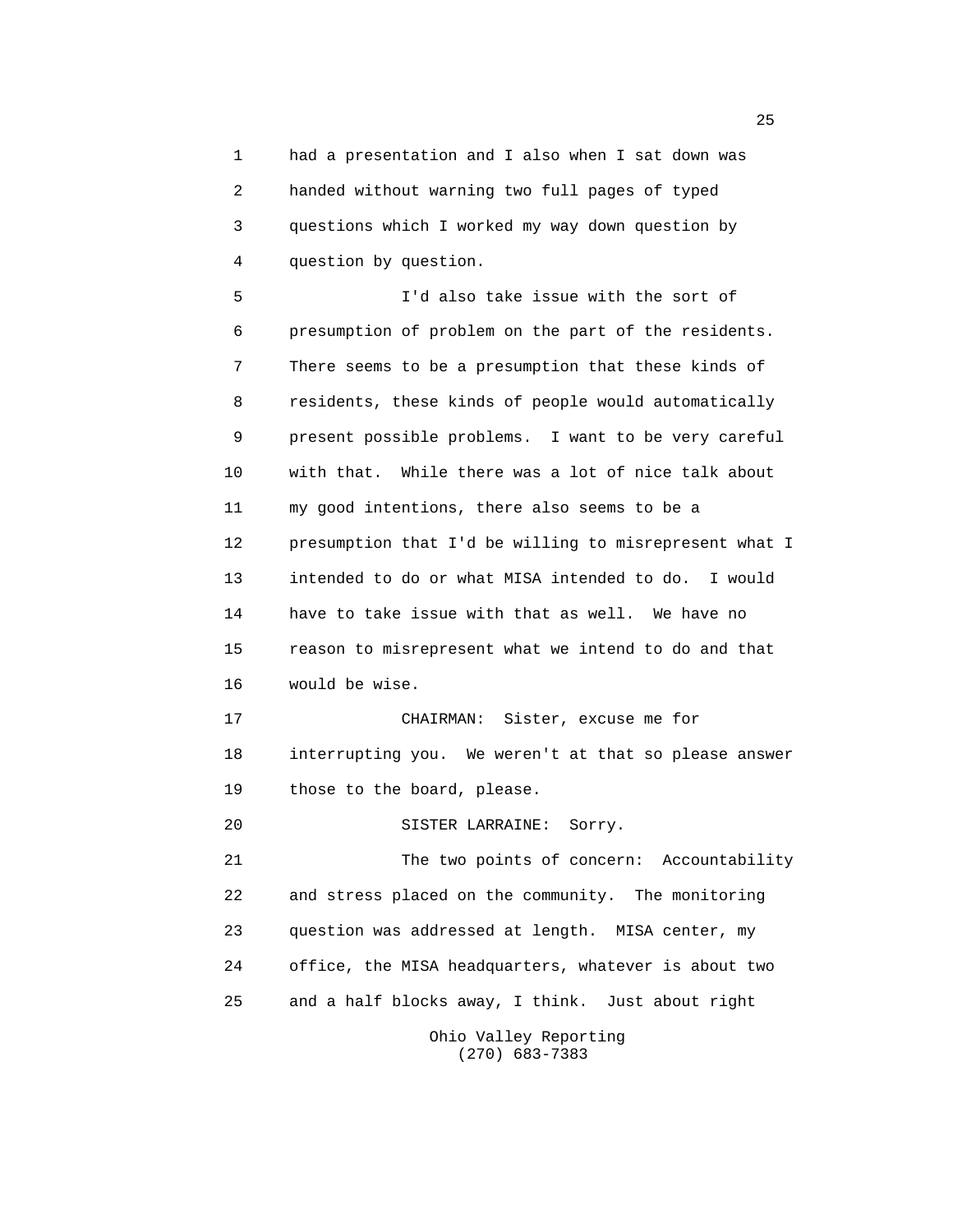1 around the corner. I think we made it clear that 2 Kentucky Housing Corporation is the source of the 3 funding. That monitoring would be the responsibility 4 of MISA. 5 The whole thing of inspections, 6 regulations, I looked for the word monitoring and, 7 again, it seems to imply that these are people that 8 need some kind of special oversight. You know, if 9 this were - - there is no special population 10 identified here other than migrant farm-workers. So 11 there's nothing inherently problematic identified as a 12 need for monitoring migrant farm-workers. 13 Kentucky does have law for inspection, 14 which as I understand there are laws in other states 15 for inspection of housing of migrant farm-workers and 16 that would be for safety and affordable housing. Not 17 for some sort of criminal checking kind of thing going 18 on. That would be a violation of constitutional 19 rights. 20 Regulations for surveying the 21 neighborhood. I'm not sure whether I wrote that down. 22 The policies and procedures for the 23 mentor. The mentor, and I am currently - - he's 24 basically in training. To say that he's necessarily a 25 peer is presuming a lot, I think.

 Ohio Valley Reporting (270) 683-7383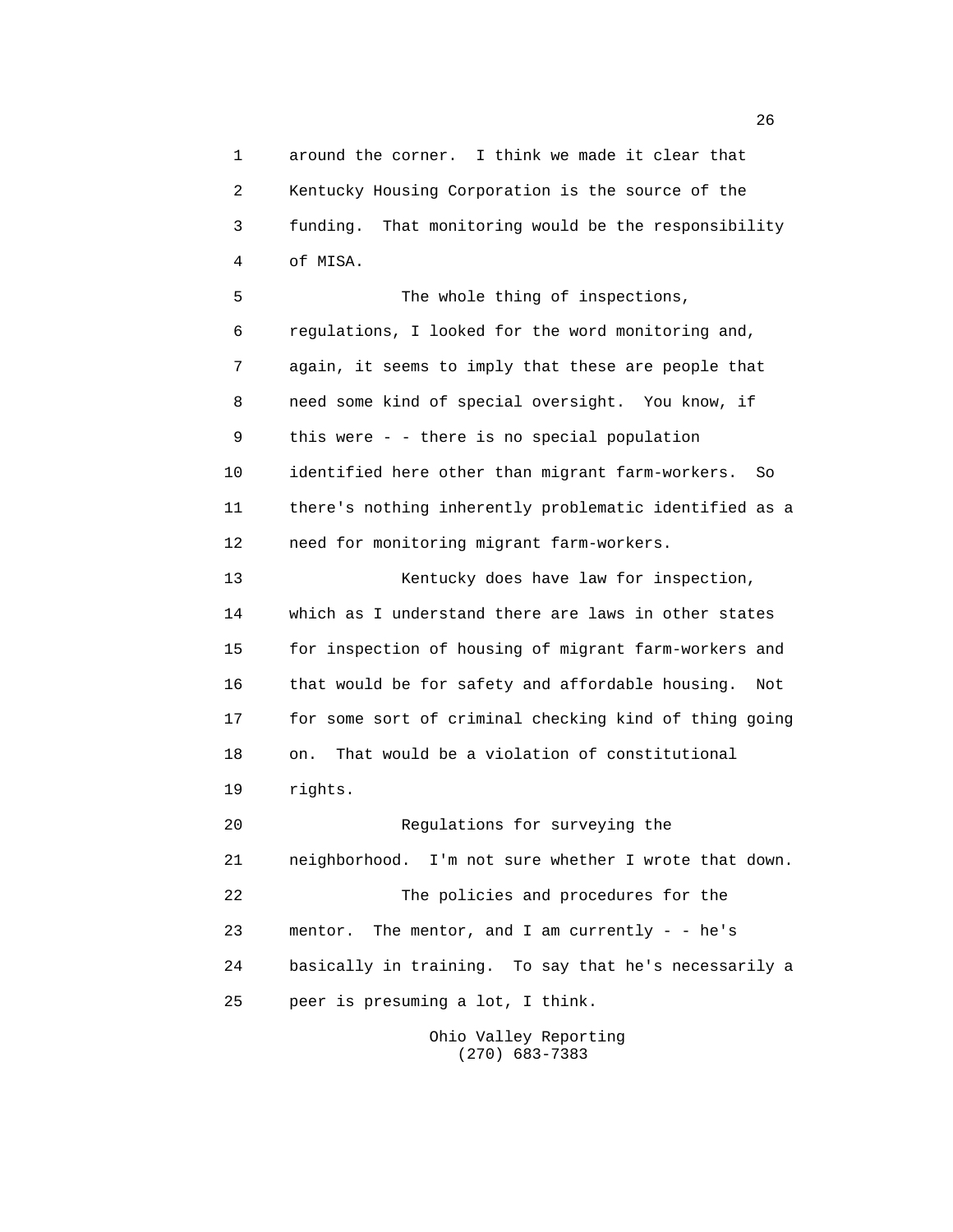1 Again, to - - there is just a lot of 2 discussion in that that seems to point to the idea 3 that this particular population by reason of being 4 migrant farm-workers is going to be problematic. 5 We have talked at length at the meeting 6 about the issue of background checks. I believe I 7 made it entirely clear that that will be through 8 Owensboro Police Department. 9 We talked at length at the meeting as to 10 what would happen if someone gets in trouble. Again, 11 we have a presumption there that these are problematic 12 people. 13 We had also talked about there being an 14 application process. This is going to be fairly 15 competitive. We talked at length about how if a 16 resident were to become obviously in violation of the 17 house, that that resident would no longer be able to 18 stay there. Again, there seems to be a presumption 19 that there would be a substance abuse problem and we 20 have in no way, while other than personally against 21 working with people of substance abuse, it's not the 22 intention of the program and it's not stated there as 23 being the intention of the program. Again, we had 24 sort of a presumption that somebody would "pose a 25 danger."

> Ohio Valley Reporting (270) 683-7383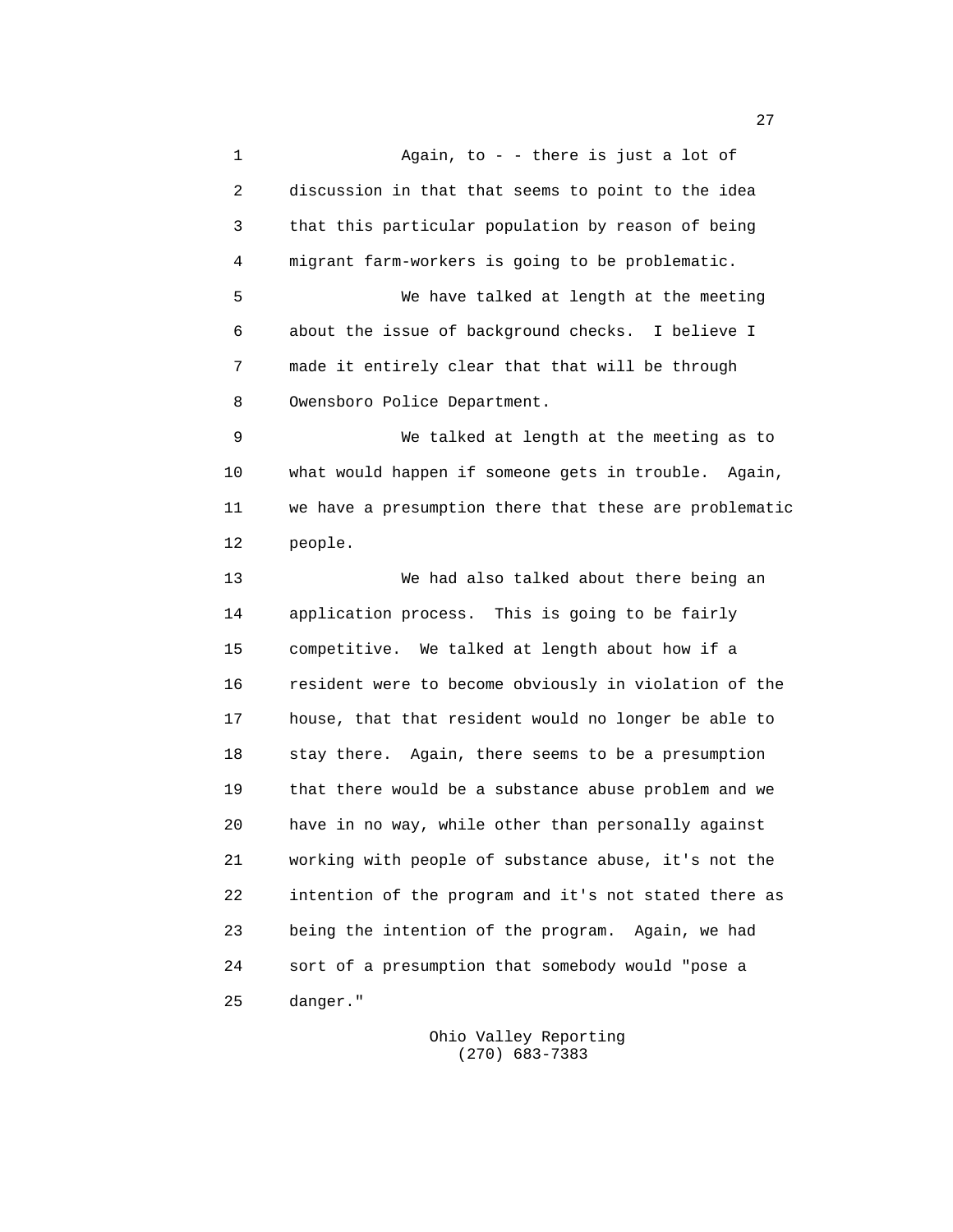1 As far as stress placed on infrastructure 2 in the neighborhood, the planning and zoning 3 regulations pretty well speak to that. I tried to 4 make that very clear at the meeting. 5 For example, there's a certain number of 6 parking spaces required in the back and that we have 7 to meet that, and that's on the map that was presented 8 to yourself. We did that. Worked with all the 9 planning and zoning issues in conjunction with 10 planning and zoning staff. I don't see a particular 11 cause, my cause for concern there. 12 My concluding remarks at the neighborhood 13 alliance were that - - actually the remarks I began 14 with were that people always have a right to be 15 concerned in terms of the physical appearance of the 16 property and the impact on their property values and 17 all of that. It says here that we'll spend \$50,000 or 18 around there, around \$50,000 in funding, which I've 19 already made clear was from the Kentucky Housing 20 Corporation as well and my name is on that paper. 21 Our board has signed off on that so all their names 22 are on that paper as well. 23 The other point I tried to make clear was 24 that if I were a homeowner in the neighborhood, I 25 would be far more concerned about absentee landlord Ohio Valley Reporting

(270) 683-7383

<u>28</u>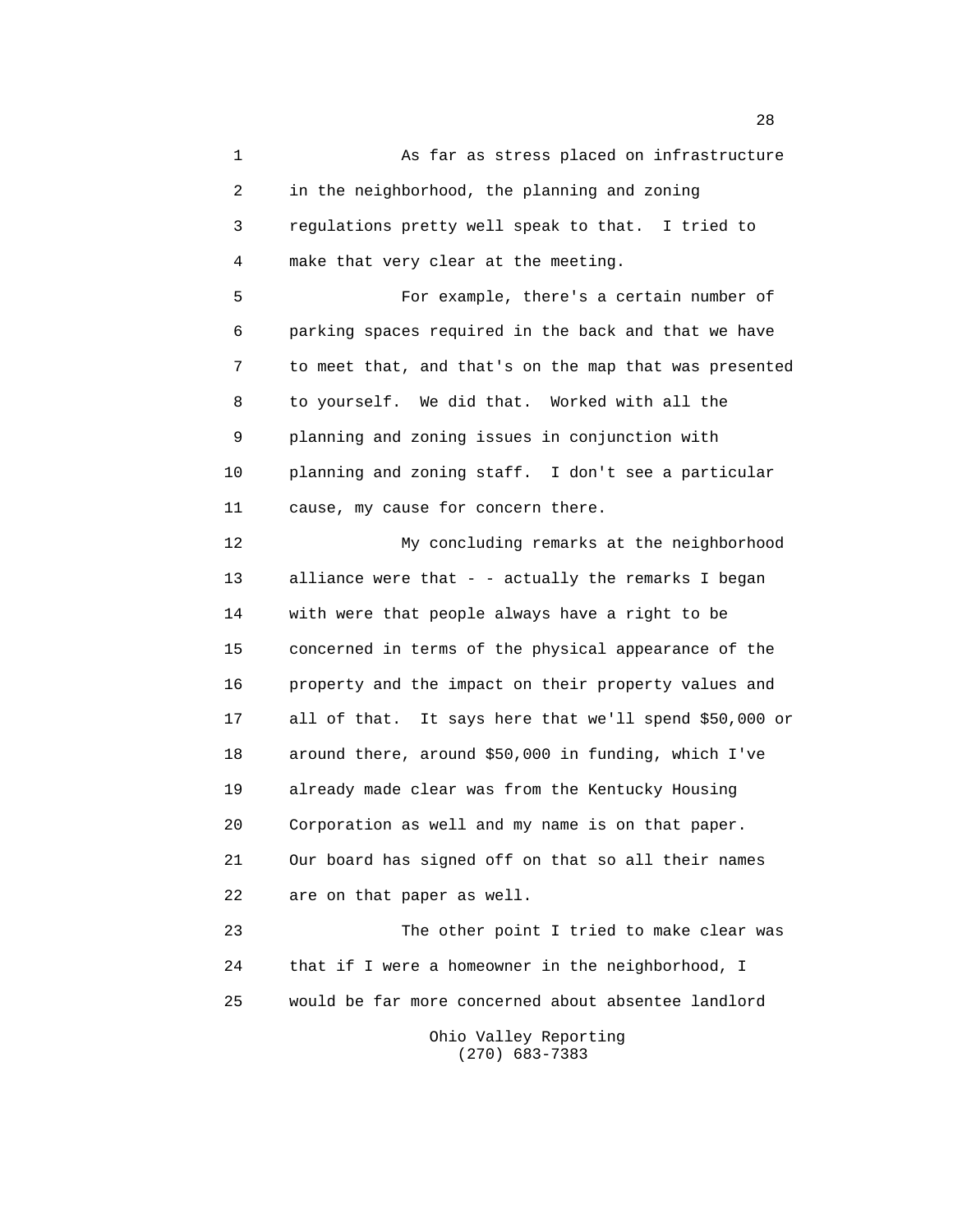1 issues rather than a heavily regulated publicly, you 2 know, in the public eye, very much in the public eye 3 project such as this.

 4 If you're not familiar with the house 5 itself, the house sits on a block which is just 6 outside the line of the historic district. It's 7 across the street from a warehouse. There is one 8 empty lot with the house and it's next to a lot that, 9 as I understand, the county built on. The next lot 10 over built on. I think that has something to do with 11 gas lines and the railroad track is there. The house 12 to the left is not in very good shape at all, the only 13 other house on the block. The houses behind on the 14 other side of the alley does not really present a very 15 up kept appearance either. Just want to kind of paint 16 that picture there. As far as what we say we will do, 17 what I'm representing here. Again, has our name on 18 it.

 19 CHAIRMAN: I think you've touched most of 20 them. One other question they brought up about if 21 more than six were there visiting or family or 22 something like that came.

 23 SISTER LARRAINE: First of all there's a 24 presumption I think that, again, this particular 25 population - - first of all having friends, family Ohio Valley Reporting (270) 683-7383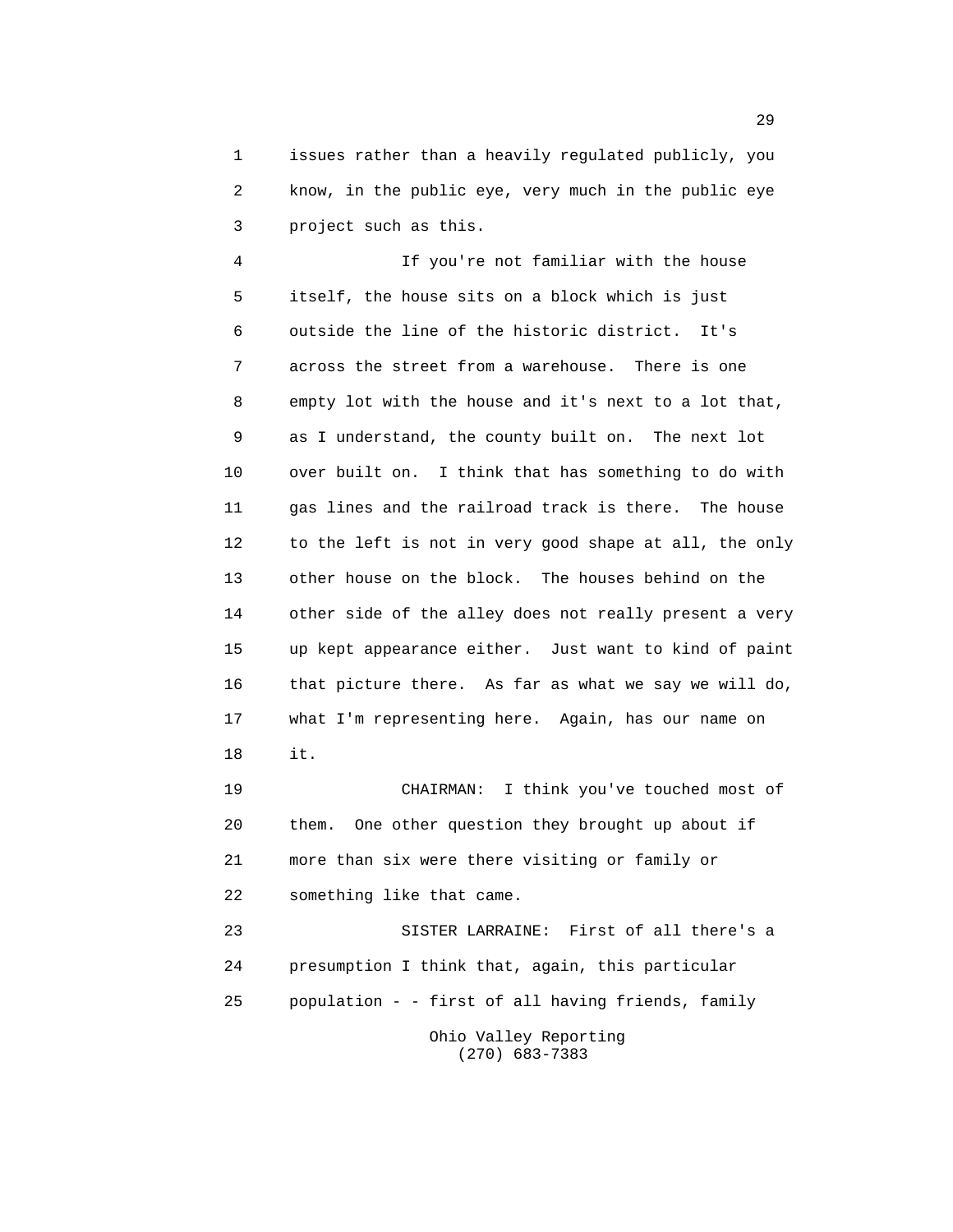1 around, as I'm sure all of these homeowners sometimes 2 do, that that would be problematic. There's a 3 presumption that there would be no oversight of the 4 building and that our intention is to cram as many 5 people in as possible.

 6 MISA states, safety and affordable 7 housing. That safety and affordable housing does not 8 have people sleeping on the floor crammed in. There 9 will be seven beds and it will be a tightly regulated 10 program. It will be open for whoever wants to come in 11 and inspect people within reason for privacy 12 obviously, but it will be a transparent operation. I 13 hope I did not answer that vaguely, but no, there will 14 not be extra people sleeping around all the time. 15 MR. NOFFSINGER: I have a question, 16 Sister. You prepared this La Academia A MISAS Project 17 description and it has Project Description, Program 18 Design, Points for Consideration. You submitted a 19 very similar document to Becky Stone as a part of the 20 application that's contained in the application. Do 21 you make this a part of your application? 22 SISTER LARRAINE: No. I made this as - - 23 it's available to the public. It went out to all the

 24 neighborhood alliance. I didn't write it with that in 25 mind and I would be uncertain about doing this at the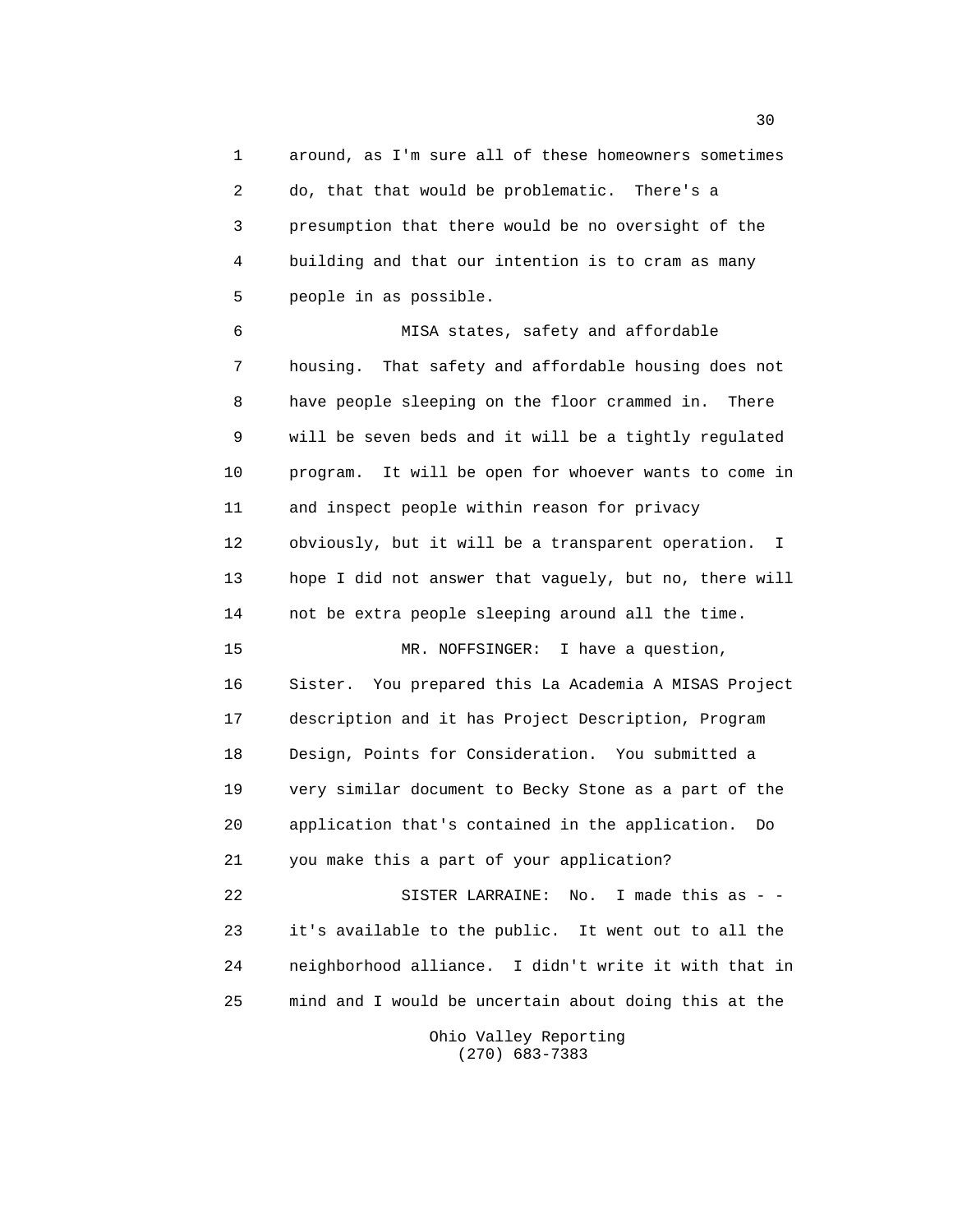1 time. I don't feel like there's anything problematic 2 there, but it's not submitted with the application. 3 MR. NOFFSINGER: You understand you 4 represented to the planning staff as well as our 5 attorney almost everything that's contained in this 6 document you prepared. 7 SISTER LARRAINE: Yes. I feel like that 8 is probably true, but I would want to carefully make 9 sure about that. I'd want to make sure the wording 10 was the same. 11 MR. NOFFSINGER: Mr. Chairman, I'm not 12 sure what application you're dealing with here tonight 13 then, what's actually contained in the application. 14 If what you presented to the Planning 15 Staff and to our attorney is not a part of your 16 application and you didn't intend to make it a part of 17 the application, then why did you represent that to 18 them? 19 SISTER LARRAINE: I'm sorry. I'm 20 confused. Are we talking here about what Mr. Meyer 21 just gave you? 22 MR. NOFFSINGER: Right. Which is almost 23 identical. 24 SISTER LARRAINE: Right. 25 MR. NOFFSINGER: I say almost because I Ohio Valley Reporting (270) 683-7383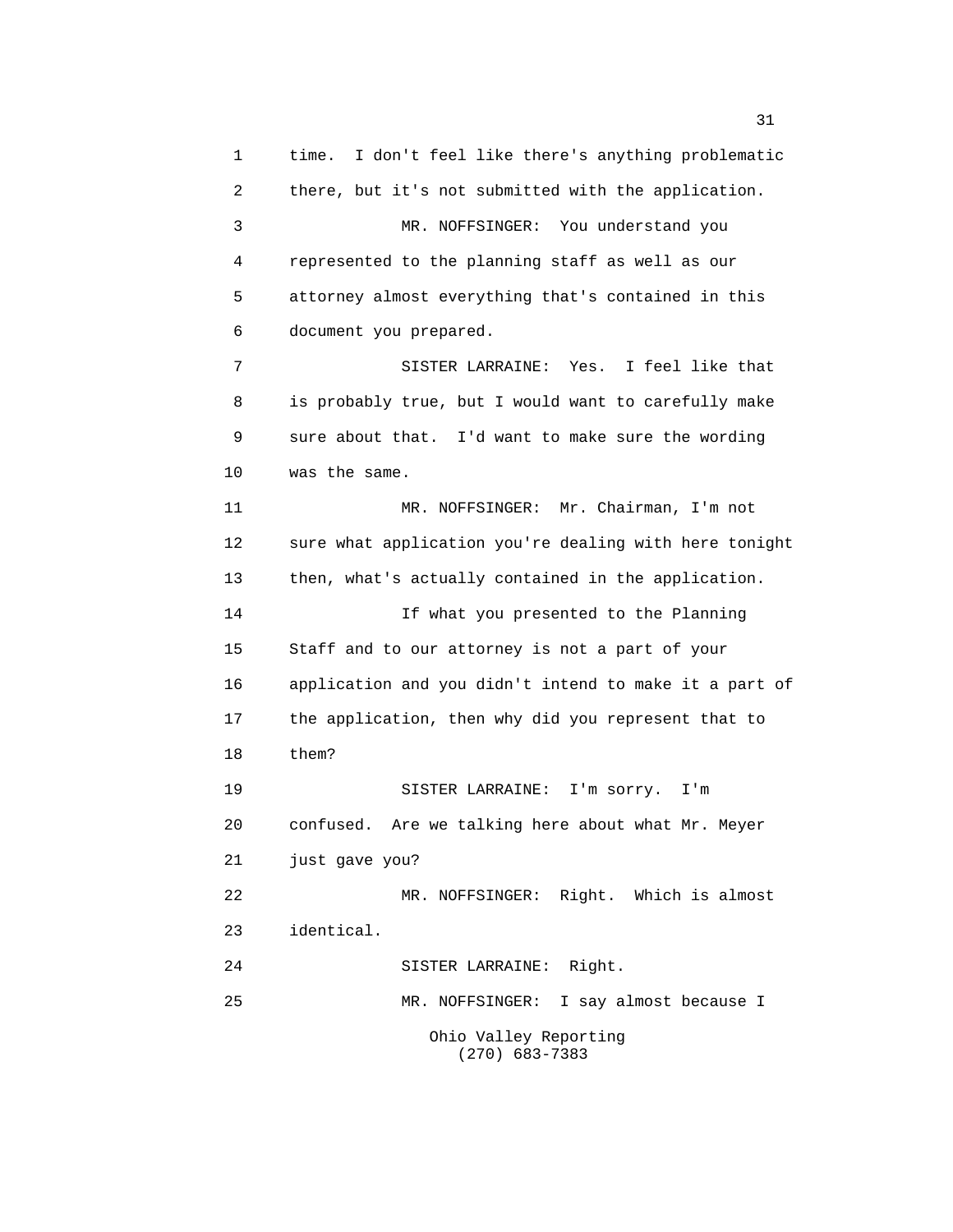1 haven't gone through it word for word. You have. You 2 prepared it. I think that's what you stated. 3 SISTER LARRAINE: I prepared this for the 4 neighborhood alliance. 5 MR. NOFFSINGER: Right. Then what you 6 presented to the Planning Staff, Becky Stone, and our 7 attorney, Stewart Elliott, is almost identical to 8 this. My question is: If you did not intend to make 9 this a part of your application or did you? Did you 10 intend to make it a part of your application? 11 SISTER LARRAINE: Let me back up to the 12 history of that. First of all, I wasn't realizing you 13 were holding up that particular letter. When we first 14 began asking questions on the third floor about what 15 we needed to do to go through this correctly a call 16 was made. It was made on my behalf by someone else to 17 Jim Mischel who said we should write a letter 18 outlining where we thought this was going to go, what 19 some of the questions might be to see what we needed 20 to do. When the question was asked, I think the 21 person who was asking the question didn't realize that 22 I personally, and the board didn't have any issue with 23 asking for a conditional use permit, I mean for 24 getting a conditional use permit, so we went ahead and 25 just applied for the conditional use permit, but then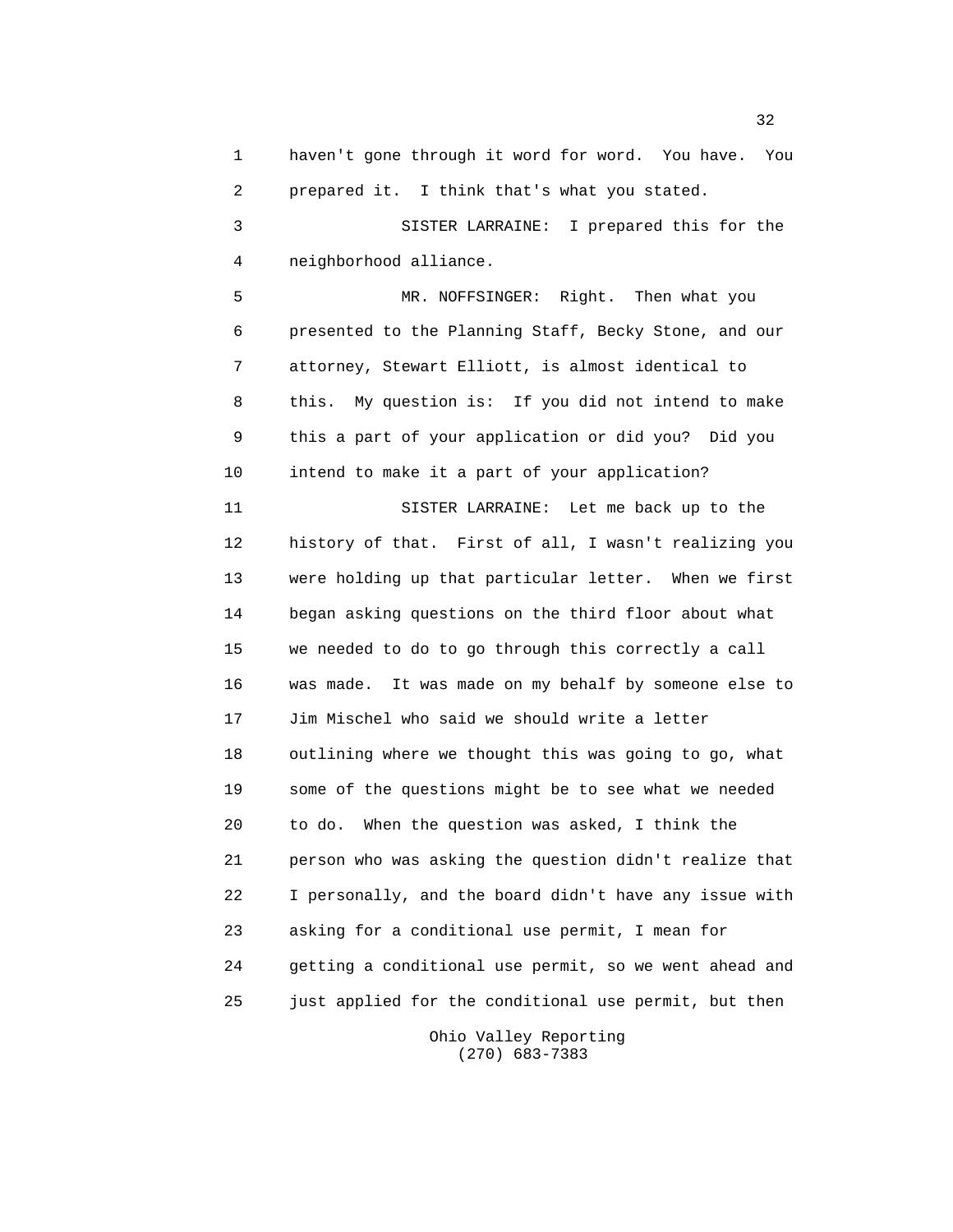1 the question was raised that we had been asked for 2 this letter. I don't think that letter is part of the 3 application. I said, sure, I've still got that letter 4 in my computer. I can send it to you. But it was 5 kind of a letter of inquiry. I believe it's dated 6 March 1st. It's kind of a letter of inquiry as to - - 7 it started out as a letter of inquiry as did we need 8 to have a conditional use permit. I said, yes, we do 9 and that's not an issue. It was just basically a 10 letter of courtesy. 11 There's no two applications there. I 12 don't believe there's contradictory - - 13 MR. NOFFSINGER: Right. So what you're 14 saying is what you prepared for the neighbors and what 15 has been presented here tonight is not a part of your 16 application? 17 SISTER LARRAINE: Everything that was 18 required of the application is in the application, 19 correct? 20 MR. NOFFSINGER: Ms. Stone would have to 21 answer that question, but I would like for you to 22 answer that question yes or no. Is this a part of 23 your application or is it not? Because this board 24 needs to know what they are considering. You're 25 claiming that this represents the answers that you Ohio Valley Reporting

(270) 683-7383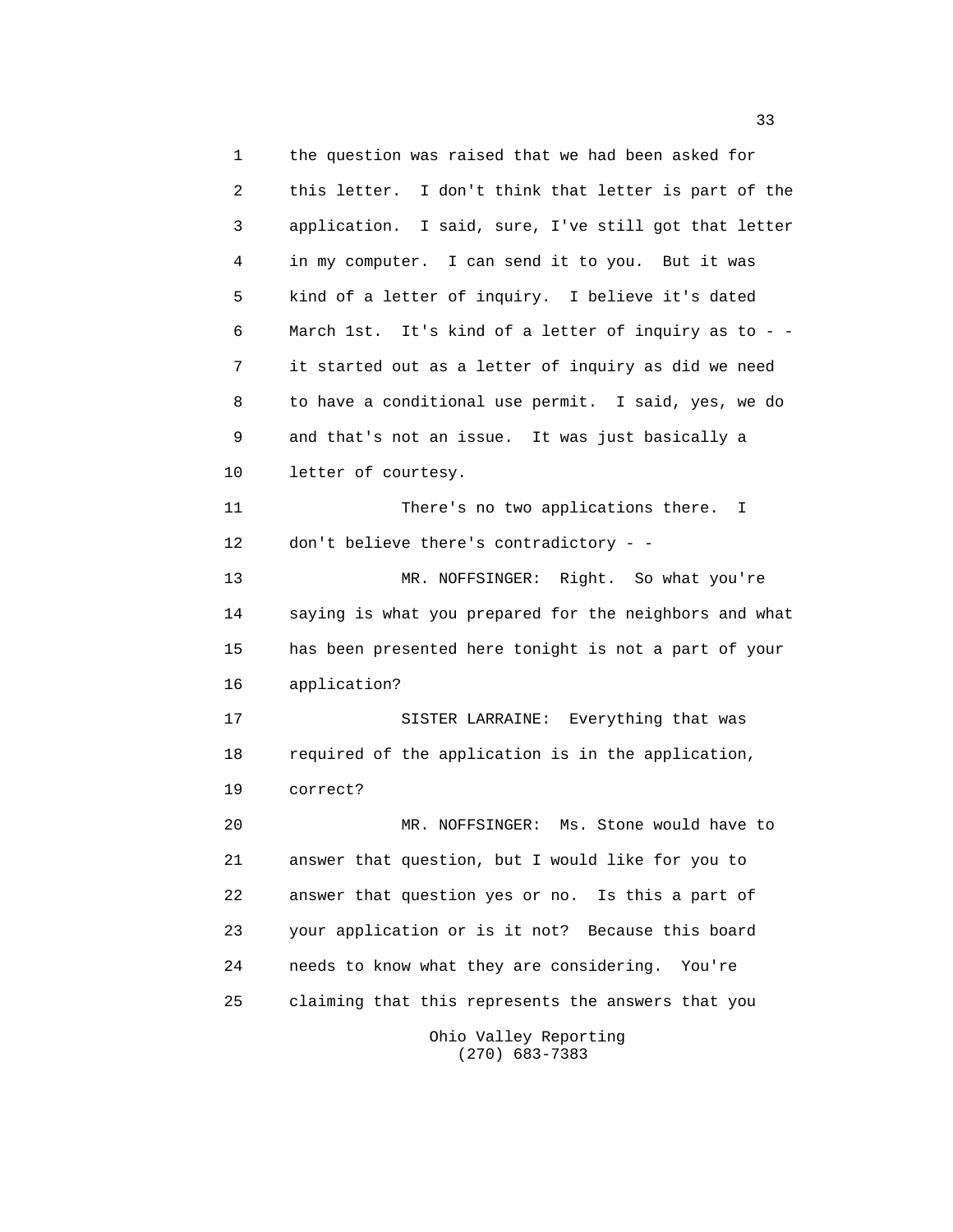1 gave to the neighbors during that meeting. If you 2 don't intend to abide by what you say you're going to 3 do and you're not willing to make it a part of the 4 application or have no intent, then I'm not sure that 5 there's enough information there to know exactly what 6 you intend to do. The reason for this letter that you 7 prepared March 1st was to make sure that we had a 8 clear description of what you were proposing to do so 9 that you were heading along the right track.

 10 We've been in that situation before where 11 folks felt like they were sent down the wrong track. 12 We want to make sure you go down the right track. I 13 think you owe it to this board and your neighbors, 14 future neighbors to tell them what you're intending to 15 do. If this is not part of your application, then the 16 only thing that you have is stating that you're going 17 to have housing for six single immigrant men farm- 18 workers which you put in your application. I don't 19 think the staff or this board had you do that. You 20 talk about the fee and you talk about successful 21 immigration, but you do not go on to speak to the 22 things that you've told these neighbors that you're 23 willing to do and will do. 24 SISTER LARRAINE: First I want to say that

 25 I think we have here an implication that myself and Ohio Valley Reporting

(270) 683-7383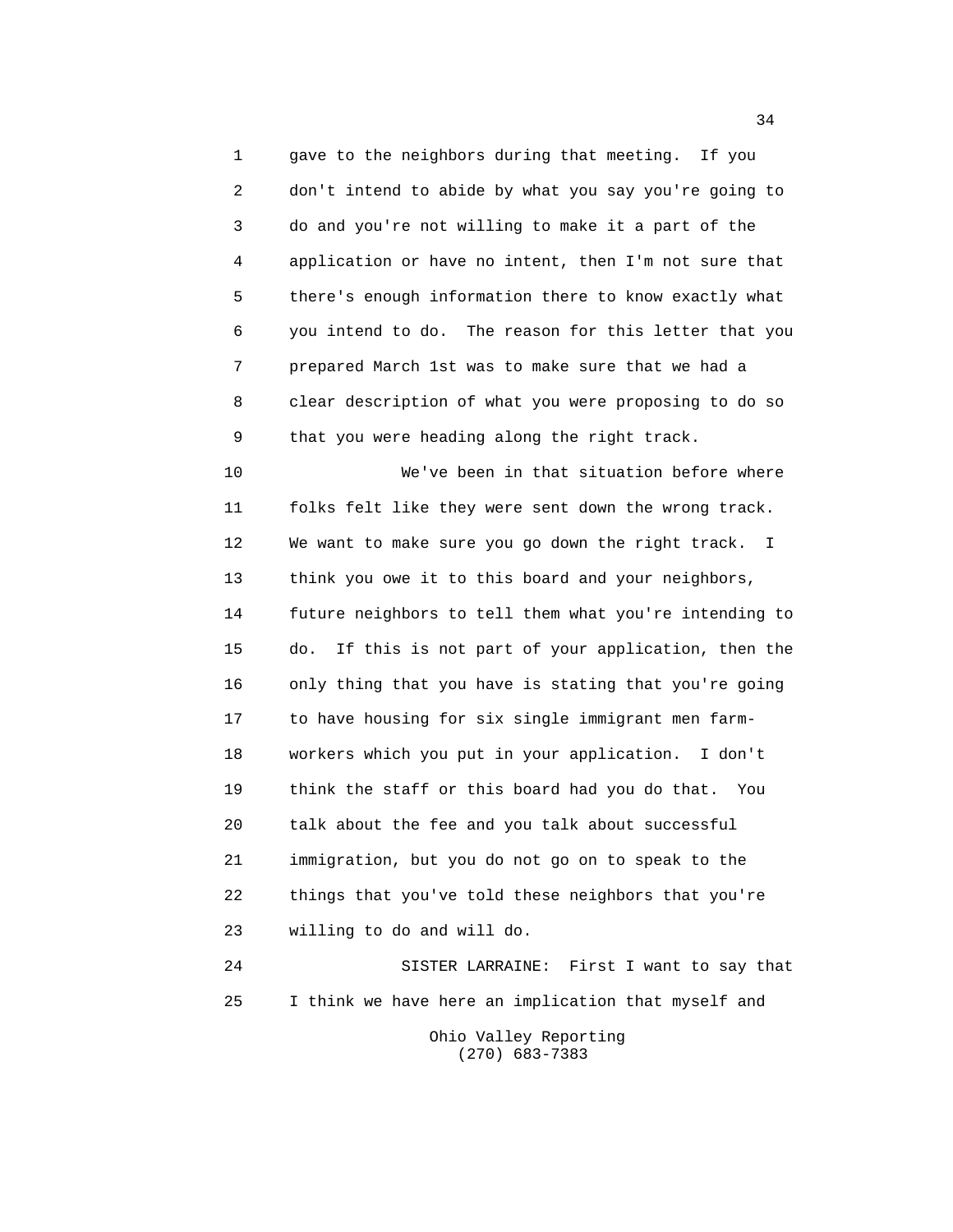1 MISA would be trying to somehow hide intentions. We 2 wrote the letter as asked, which I do not think is 3 part of the process as it's outlined on paper. I 4 don't have any problem with that. I don't have any 5 problem with that letter being part of the 6 application; however, I'm cautious due to our last 7 history with this kind of problem, this kind of thing, 8 I'm cautious as to entering extra words into the 9 application that then somehow become conditions. I'm 10 very cautious there. I'm cautious on advice from our 11 attorney. I don't have any problem because I know 12 that I considered carefully the wording on the letter. 13 The intention of this is peace for the neighbors. 14 It's very, very similar. I don't doubt that there's 15 probably, well, I probably would be happy with that, 16 but that wasn't the intention of this. As you said, 17 it's replicated in the original letter. If you want 18 to put the original letter into the application, 19 that's fine with me, but there's no intention here to 20 deceive anyone. 21 MR. NOFFSINGER: Mr. Chairman, I would 22 like to enter into the record Exhibit A, a letter to 23 Becky Stone from Sister Larraine Lauter dated March 1, 24 2004. Do I need to read that into the record?

25 MR. ELLIOTT: Yes.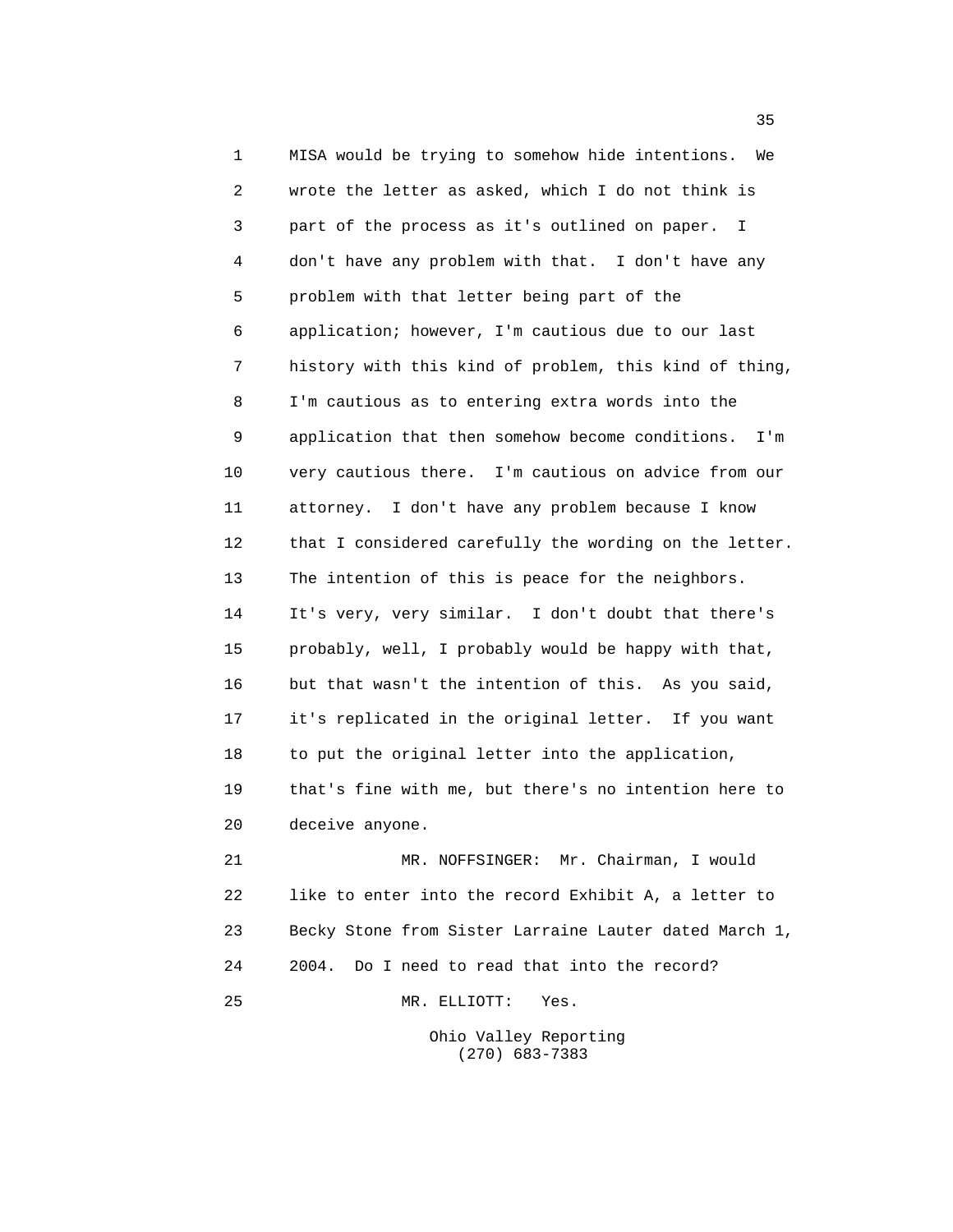1 MR. NOFFSINGER: "Dear Ms. Stone, The 2 Board of Directors of MISAS has agreed to purchase 3 property at 1125 Allen Street for use in a housing and 4 successful integration program. The purchase is 5 contingent on permission from your office for use of 6 this property according to our special needs. We 7 understand that a conditional use permit is required, 8 since our program targets a particular clientele, and 9 is not simply a boarding house. In fact, we 10 understand such a permit to be desirable for the good 11 of our own program, and are eager to work with your 12 office in order to obtain such a permit. 13 "We also understand what the conditional 14 use permit process requires, and we are ready to begin 15 that process. This letter is being sent to your 16 office as suggested by Jim Mischel, simply to give 17 notice of our intention to move forward, and to lay 18 out the general intentions of the program for your 19 consideration. 20 "Our program design may be summarized as 21 follows: 22 "- Residents pay a modest weekly fee for 23 room and board. 24 "- Residents participate in an English 25 acquisition program. Ohio Valley Reporting

(270) 683-7383

 $36<sup>2</sup>$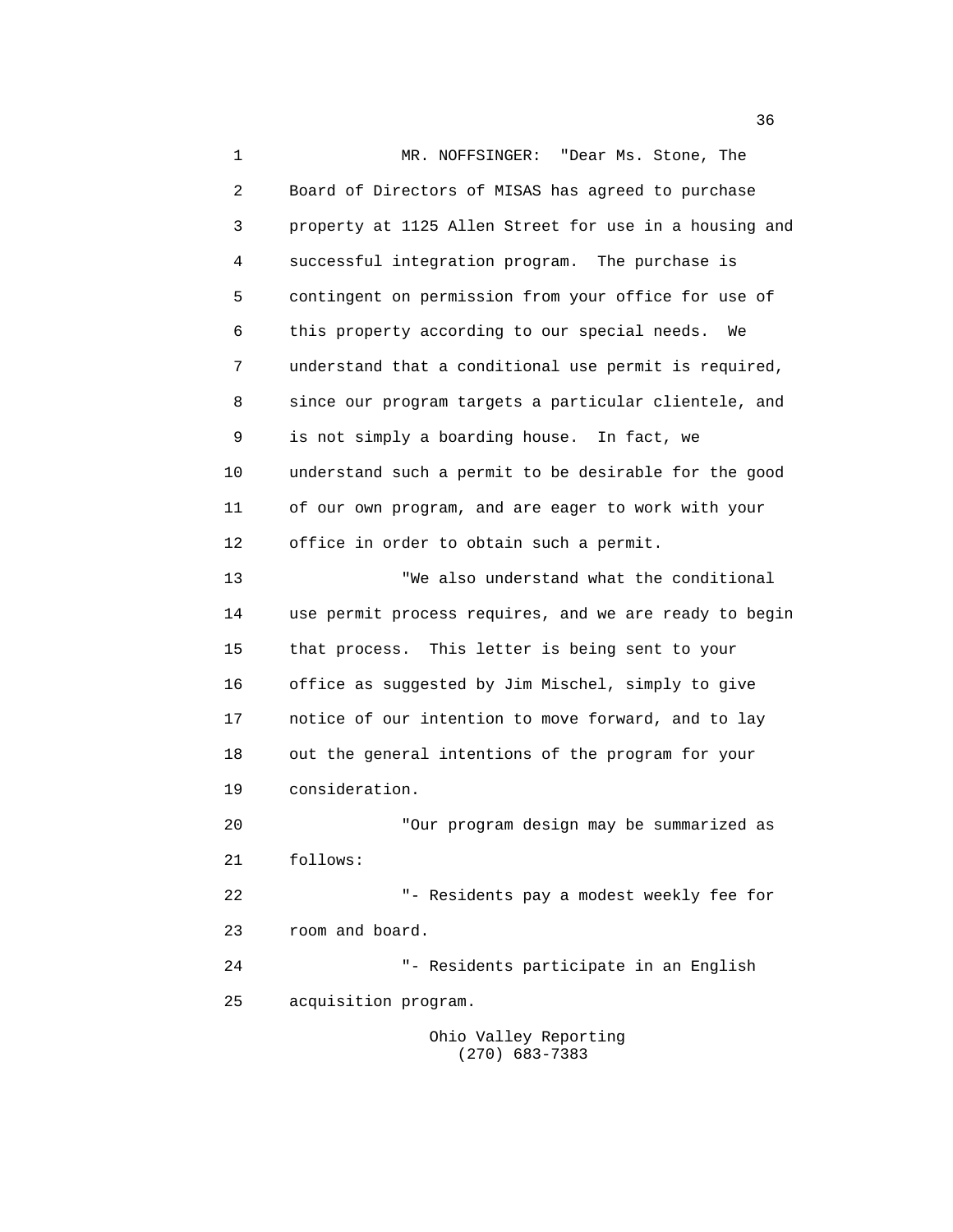1 "- Residents receive guidance from an 2 integration mentor. 3 "- An integration mentor lives at the site 4 for the purpose of coordinating the program. 5 "The property would sleep six residents 6 and one integration mentor, and will require some 7 rehabilitation. Rehabilitation plans may include 8 construction of an additional bathroom (within 9 existing footprint,) vinyl siding, new porch 10 appointments and window facings, new HVAC. Our 11 intention is to elevate the exterior appearance of the 12 building in such a way that it enhances the 13 neighborhood. 14 "We would like to point out that: 15 "- The property is unlikely to sell at 16 full value as desirable residential property, 17 surrounded as it is by light industrial property and 18 rental property. It may be more likely to become 19 rental property with minimal upkeep and oversight. 20 "- We can bring generous funding to create 21 a well-rehabilitated/expanded structure that will be 22 an enhancement to the neighborhood and its property 23 values. We have a plan and funding for around \$50,000 24 worth of rehabilitation of the existing structure, 25 including new siding, porch columns and window Ohio Valley Reporting

(270) 683-7383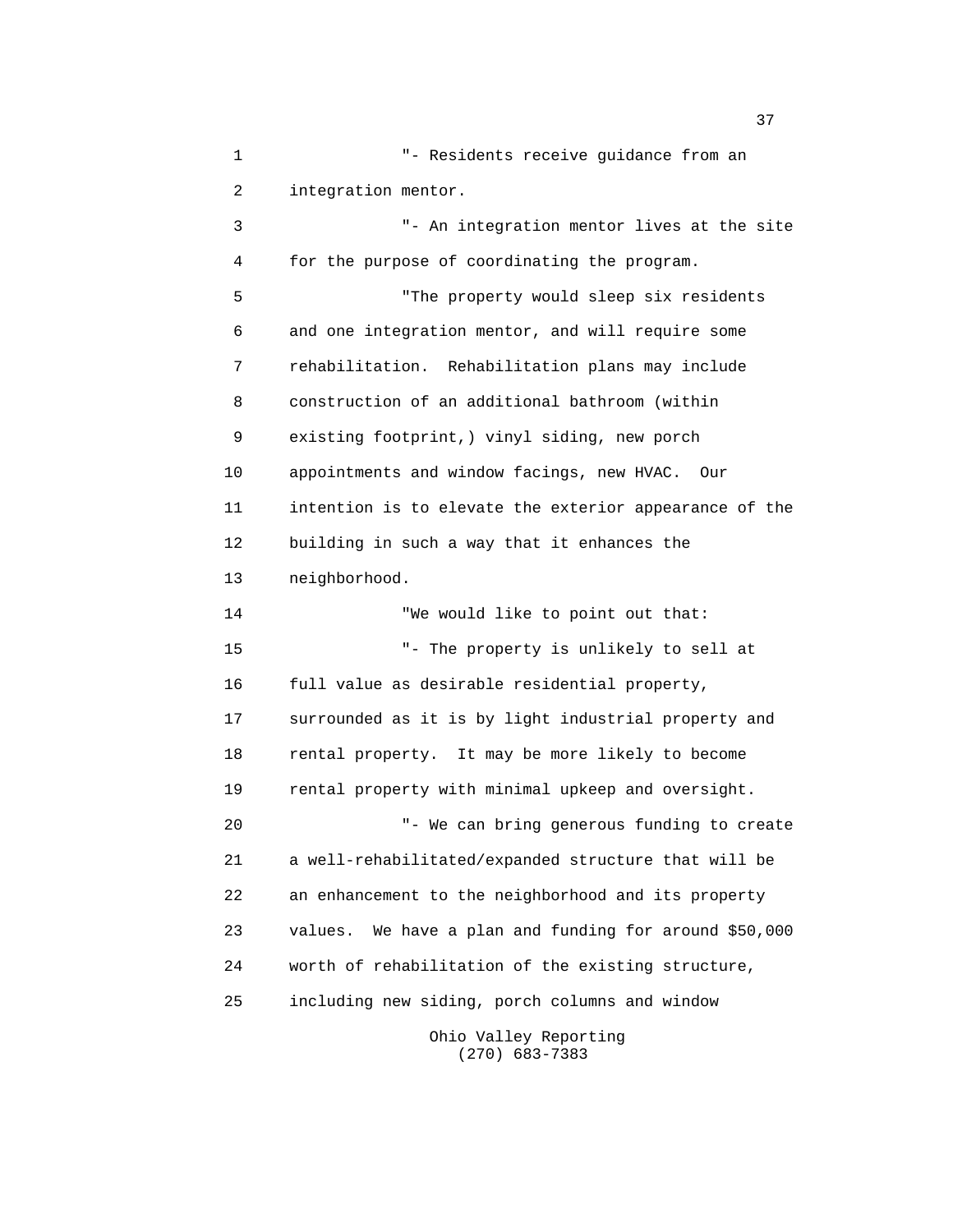1 facings.

 2 "- We are committed to a well-regulated 3 program with live-in mentors; residents will be 4 required to make application for the program, and will 5 be screened as to criminal history. 6 "- The past residential program in the 7 existing structure did not to our knowledge, ever 8 create a prolem for the nearby residential 9 neighborhood. 10 "Thank you for your time and attention to 11 this matter. 12 "Sincerely, Sister Larraine Lauter, OSU, 13 MISAS Exeuctive Director." 14 CHAIRMAN: You understand this will be 15 filed with the application, correct? 16 SISTER LARRAINE: That letter is already 17 submitted to the office. I consider it already a part 18 of the process. 19 CHAIRMAN: Wanted to be sure. 20 Any board member have any questions before 21 we proceed further? 22 MS. DIXON: In the piece that you 23 discussed with the neighbors, you talk about the 24 screening policy and you said background checks would 25 be done by OPD. When someone makes application to Ohio Valley Reporting

(270) 683-7383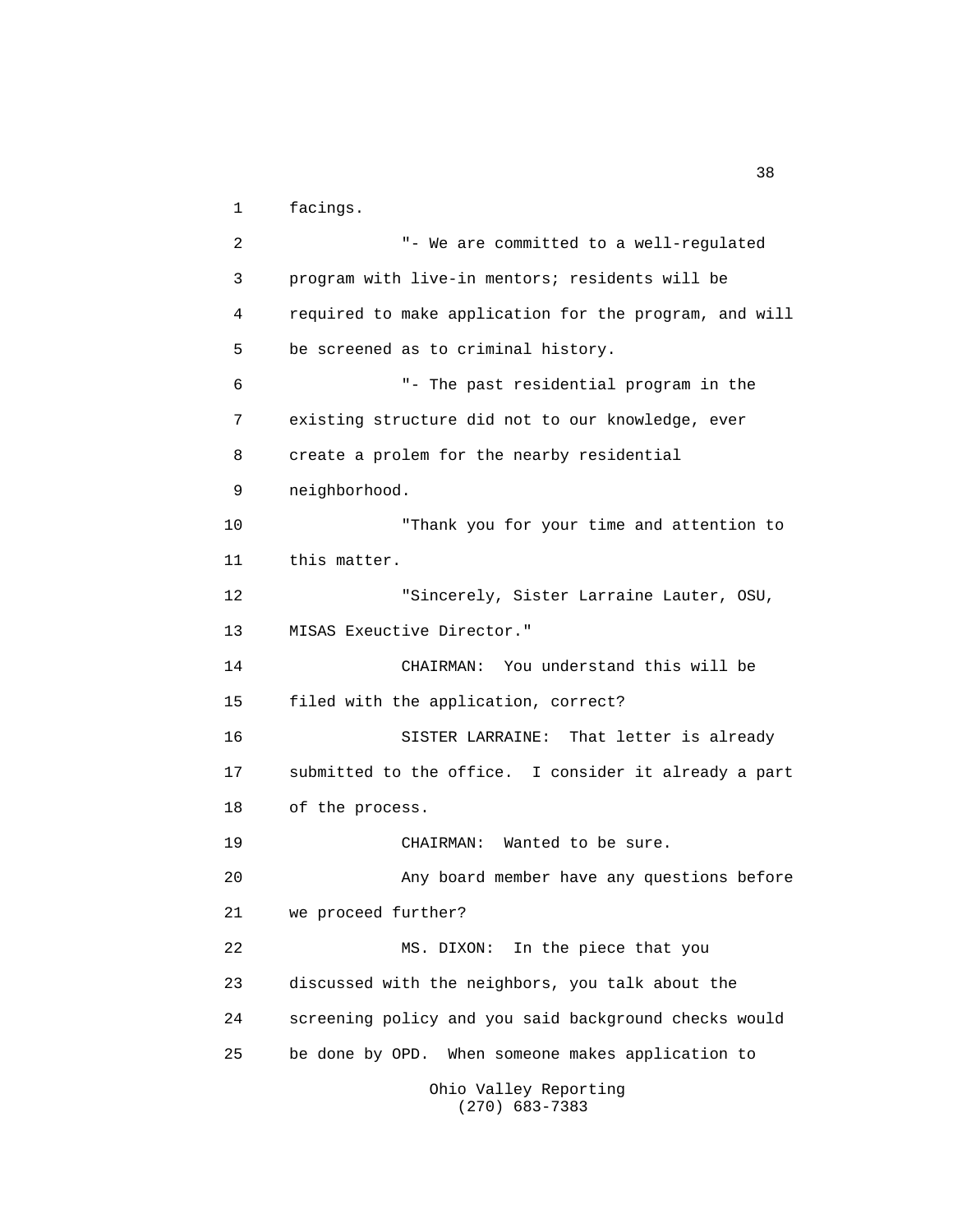1 become a resident of the MISAS property, do they apply 2 through you and then at that point you would check 3 credential as far as the legality of their immigration 4 papers and that kind of thing to make sure that they 5 are in the country legally? 6 SISTER LARRAINE: We have to be very 7 careful here. This is a housing project under 8 Kentucky Fair Housing. I can only do what Fair 9 Housing requires, allows. Kentucky Fair Housing law 10 is very clear about discrimatory practices based on - 11 - 12 MS. DIXON: Yes, I recognize that. 13 SISTER LARRAINE: Kind of a presumption on 14 the part of - - anybody can rent anywhere in the city 15 by going through an application process. 16 MS. DIXON: Right. That's correct. 17 SISTER LARRAINE: Beyond any kind of 18 special, special community situation, I can't require 19 anything more than any other landlord could require by 20 law. 21 MS. MASON: Who checks to make sure that 22 they are in the United States legally? 23 SISTER LARRAINE: That's a difficult 24 question to answer and this is probably where somebody 25 would say this is vague. The burden of proof, and Ohio Valley Reporting (270) 683-7383

<u>39</u>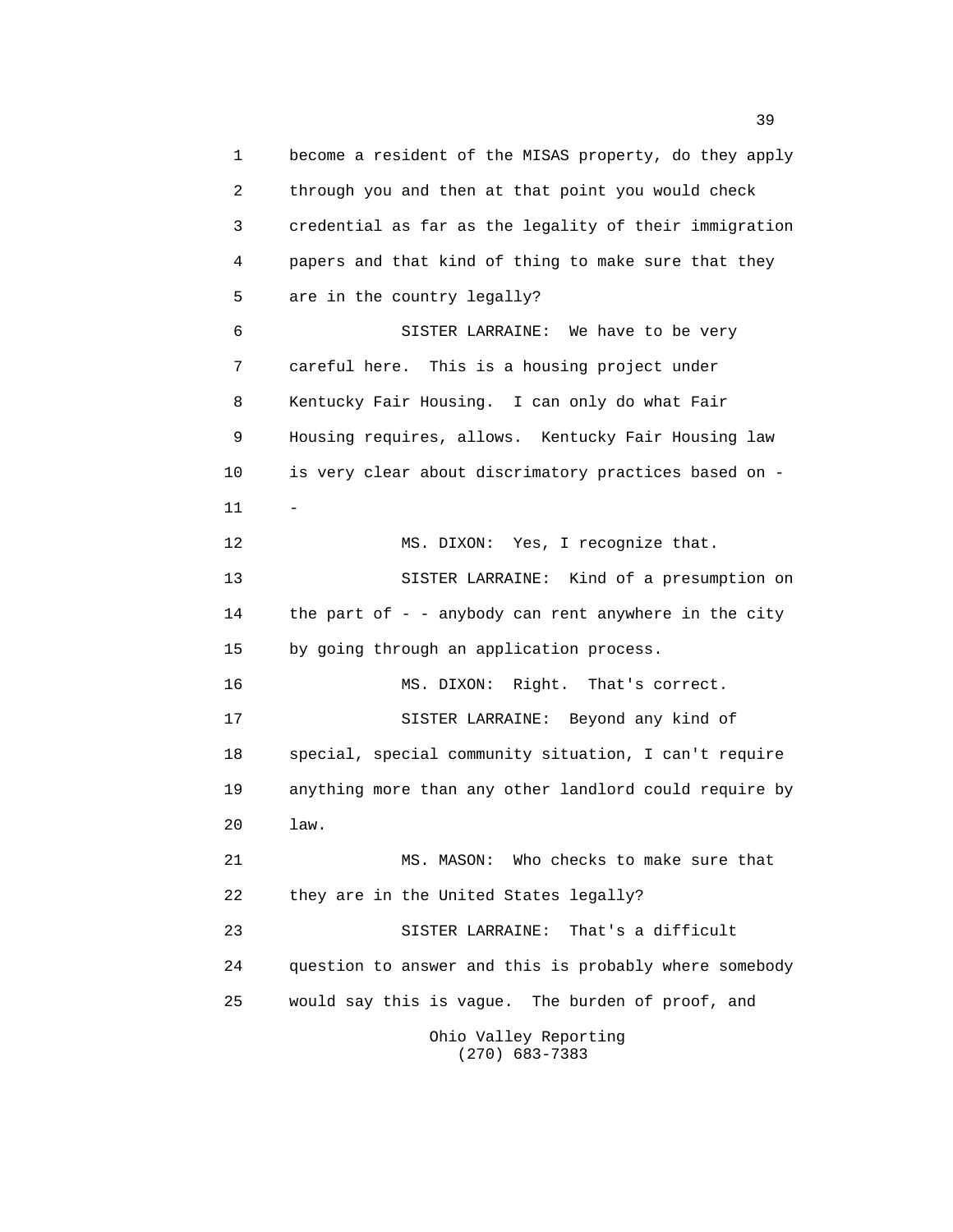1 this is backed up in USDA regulations for farm-worker 2 housing and in HUD, regulations for public housing, 3 the burden of proof is not on the leasor, or the 4 developer, or the owner. The burden of proof - - 5 there's a burden of collection of documentation, the 6 burden of proof. It's just as the burden of proof is 7 not truly on the employers to hire all of these people 8 and this is why they're here. The burden of 9 collection is on those employers. You want to look at 10 issues of undocumented you need to shift that whole 11 discussion over to chicken or similar kind of 12 enterprises. The only burden we have is to collect 13 documentation. We're not responsible for whether 14 people are here legally or illegally. 15 MS. MASON: So you're saying the person 16 that employs them is responsible for checking them 17 out? 18 SISTER LARRAINE: No. Actually the U.S. 19 government is responsible for that when the employer 20 puts that Social Security Number or work permit number 21 on to documents and files taxes and such. The burden 22 of proof is on the U.S. government. 23 MR. DYSINGER: Sister, do I understand you 24 to say that you're not only - - the burden of proof is 25 not on your organization. You're prohibited by Ohio Valley Reporting

(270) 683-7383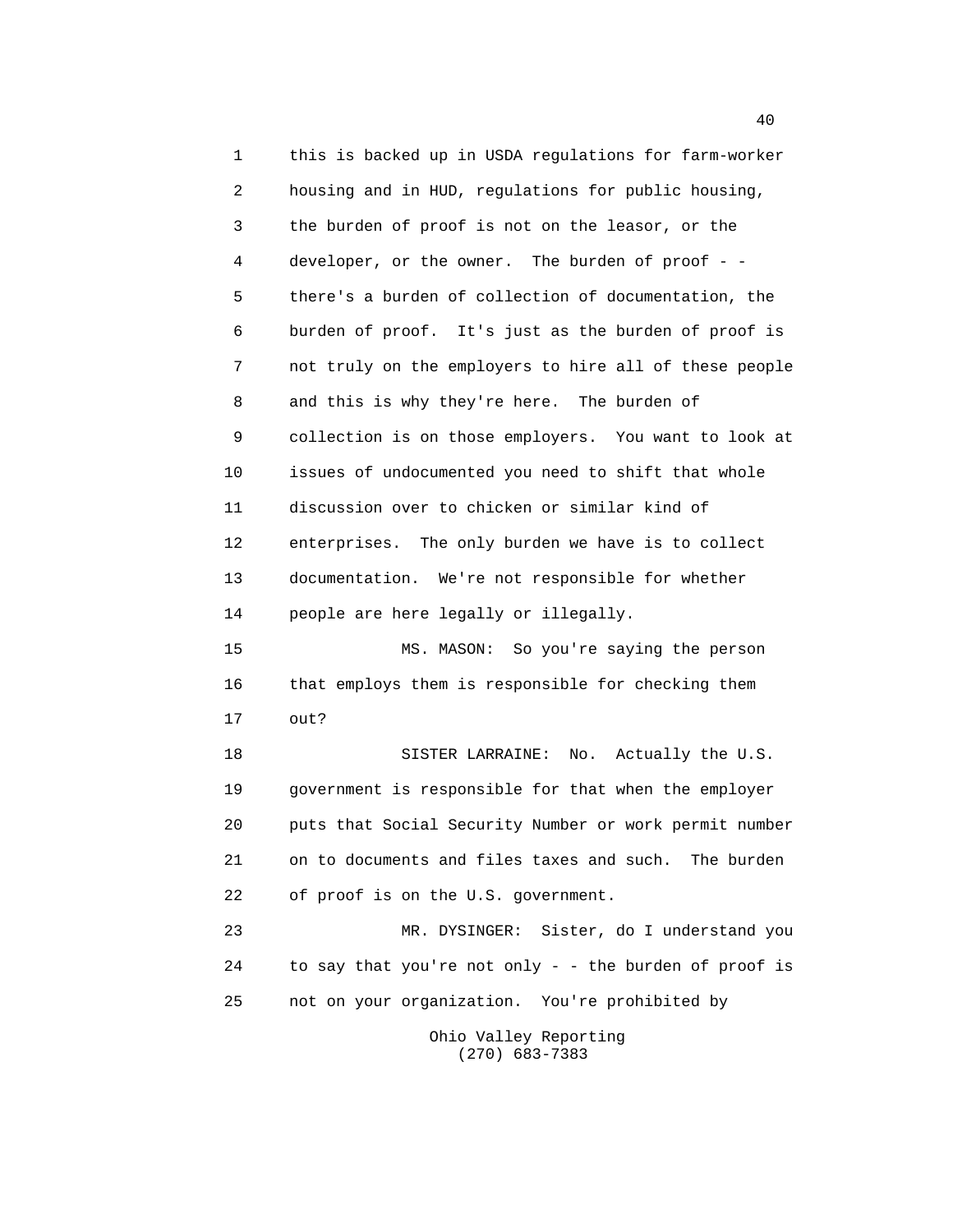1 Kentucky state law, are you not?

 2 SISTER LARRAINE: Yes. Burden of proof 3 really can't be on us. 4 MR. DYSINGER: You're prohibited by law 5 from inquiring as to status? 6 SISTER LARRAINE: From making an issue of 7 that. If we were built under certain USDA projects 8 funded, then there's a congressional mandate to do 9 that. Even then the burden of proof is on collection. 10 The U.S. government wants to step in and inspect that. 11 MR. DYSINGER: I guess just to follow up 12 on my question. For me in your situation, Sister, 13 it's not so much whose responsibility is it. I think 14 it's more important for these proceedings that you're 15 prohibited by law from doing it? 16 SISTER LARRAINE: Yes. 17 MR. DYSINGER: I think that's the 18 important aspect. 19 SISTER LARRAINE: I think we also have the 20 presumption and perhaps the fear and the presumption 21 that if people's documents did prove to be 22 unverifiable, then there will be an immediate 23 implication that those people were of danger to the 24 neighborhood. 25 MR. DYSINGER: Again, I don't think that's Ohio Valley Reporting (270) 683-7383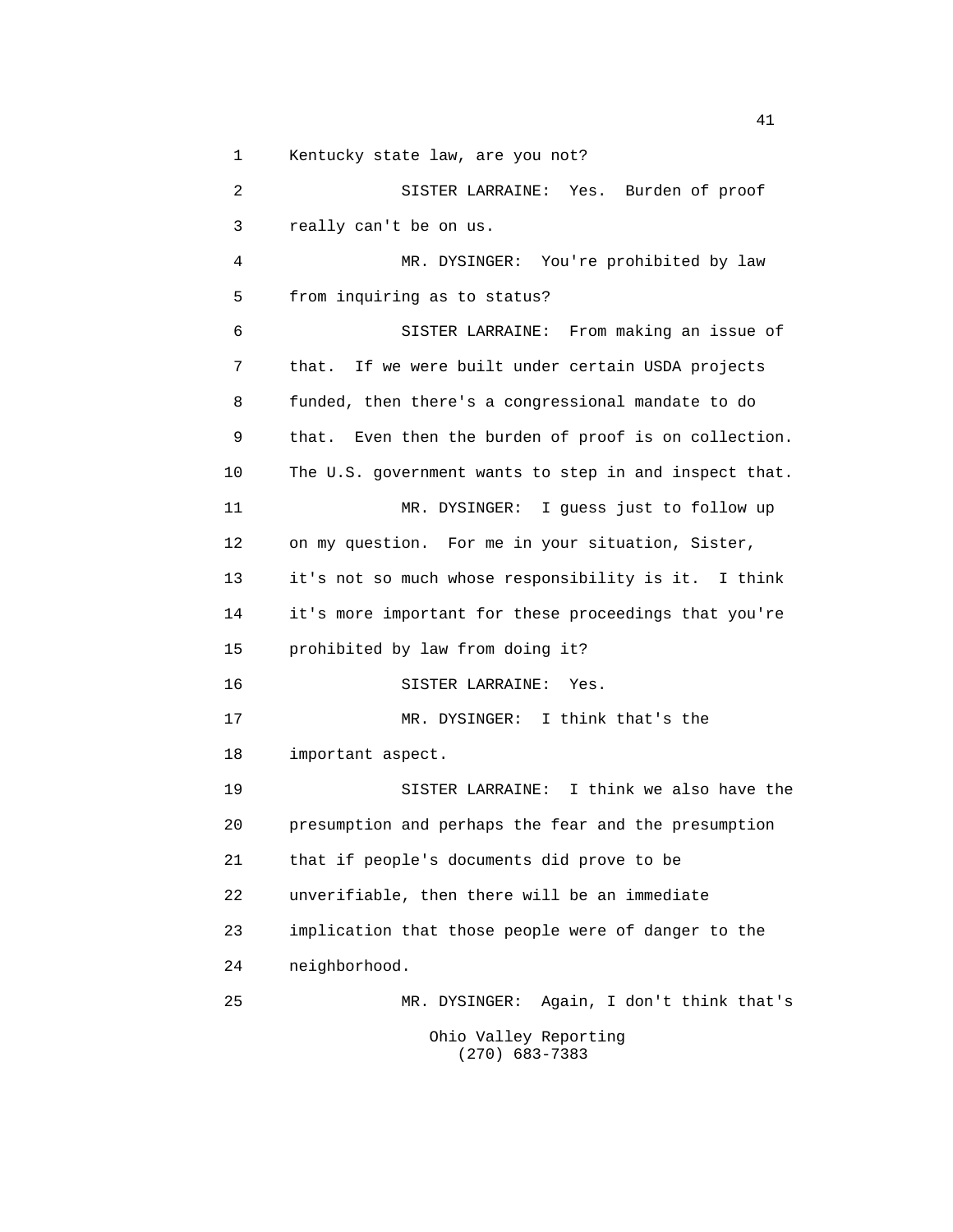1 neither here nor there.

 2 SISTER LARRAINE: The concern of document 3 versus undocumented I think that's a discussion for 4 employers. 5 CHAIRMAN: I think we've faced this 6 further enough now. Let's proceed on. 7 Next you got anything else you want to 8 add? 9 MR. MEYER: I do want to say a couple of 10 things. 11 I didn't mean to be presumptuous in 12 anything that I said. I asked the pointed questions 13 based upon the information that was provided. I did 14 not attend the prior meeting, but the information was 15 supplied to me by those that did. 16 I do have one question and that is: 17 Sister, will you be receiving support from the 18 Kentucky Housing Corporation under the Section 8 19 Housing laws? 20 SISTER LARRAINE: No. 21 MR. MEYER: I think the concerns - - 22 SISTER LARRAINE: Maybe I better clarify. 23 Are you asking do our applicants have to go through 24 Section 8? 25 MR. MEYER: Yes.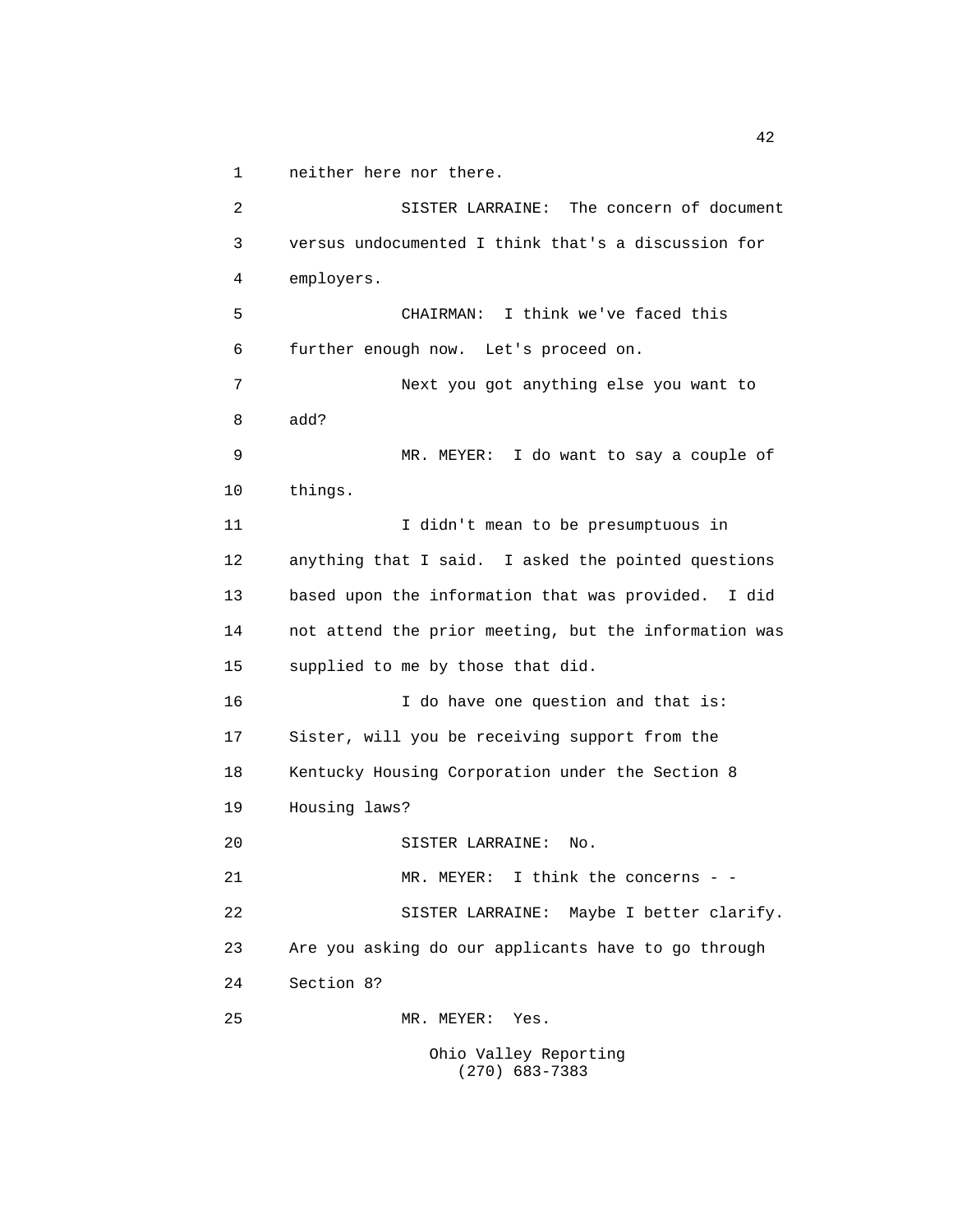1 SISTER LARRAINE: No. It's not Section 8 2 enterprise.

 3 MR. MEYER: I posed several questions to 4 the board. I don't really at this point feel that any 5 of those questions have been talked about but answered 6 to a specific, yes, here a policies and procedures 7 manual. It's not going to help us guide through - - 8 you can't predict everything. There's can't be a 9 manual for everything, but there has to be some 10 guidelines to something. I haven't heard that. She 11 mentioned that someone was in training. I would like 12 to pose who was training the live-in mentor and who 13 was providing that training and what were they going 14 through. She did represent that fact. 15 I do have Nita Kincaid who is a neighbor 16 in the J.Z. Moore district that did attend the meeting 17 and would like to address the board. 18 CHAIRMAN: Come forward and state your 19 name, please. 20 MS. KINCAID: Nita Kincaid. 21 (MS. NITA KINCAID SWORN BY ATTORNEY.) 22 MS. KINCAID: Sister Larraine mentioned 23 the article in the newspaper which I have right here. 24 I would like to say that I was at that meeting and 25 that those people that are here tonight that was at

 Ohio Valley Reporting (270) 683-7383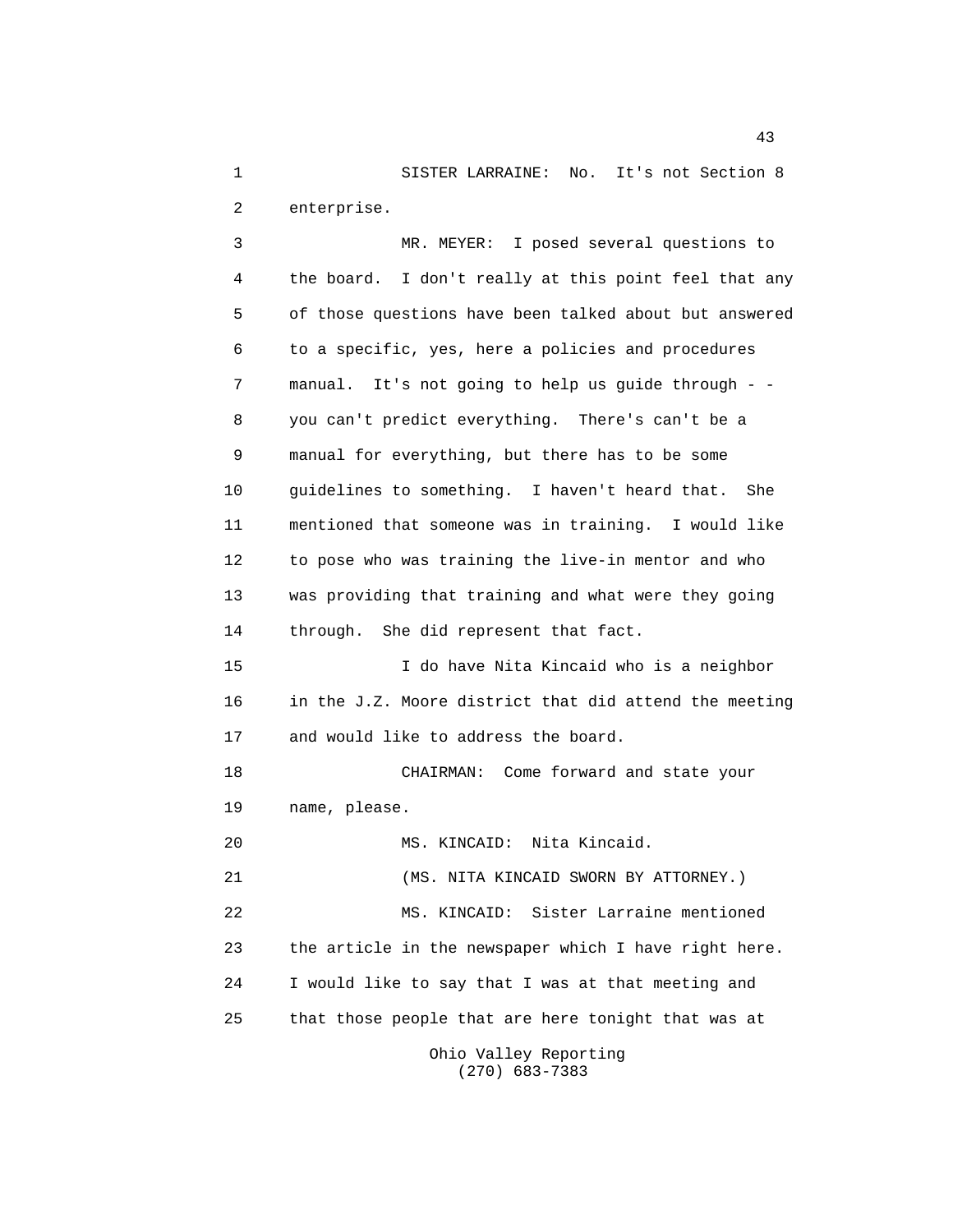1 that meeting would you please raise your hand? 2 (AUDIENCE COMPLIES WITH REQUEST.) 3 MS. KINCAID: The person that authored 4 this article was not at the meeting so she didn't 5 interview me. She didn't interview any of the other 6 neighbors. When I read this article Sunday evening, 7 it came out on Saturday, March 27th, I was kind of 8 surprised by the tone of the article. 9 These are my notes from the meeting. I 10 read them and I've got the questions here if you all 11 would like to see them. I have a copy. I read every 12 question. I made notes. Most of the questions were 13 not answered. Would you like a copy of the questions? 14 CHAIRMAN: You wish to submit them to the 15 board? 16 MS. KINCAID: It was at that time after 17 the meeting when the questions weren't specifically 18 answered. That's when we were a little bit concerned 19 because most of the statements were very vague. 20 We asked: What is your mission statement? 21 What is your vision statement? And especially the 22 first question because it said in the project proposal 23 that the project will enhance the property values in 24 the surrounding neighborhood. I asked her 25 specifically that evening, a week ago, how is that Ohio Valley Reporting (270) 683-7383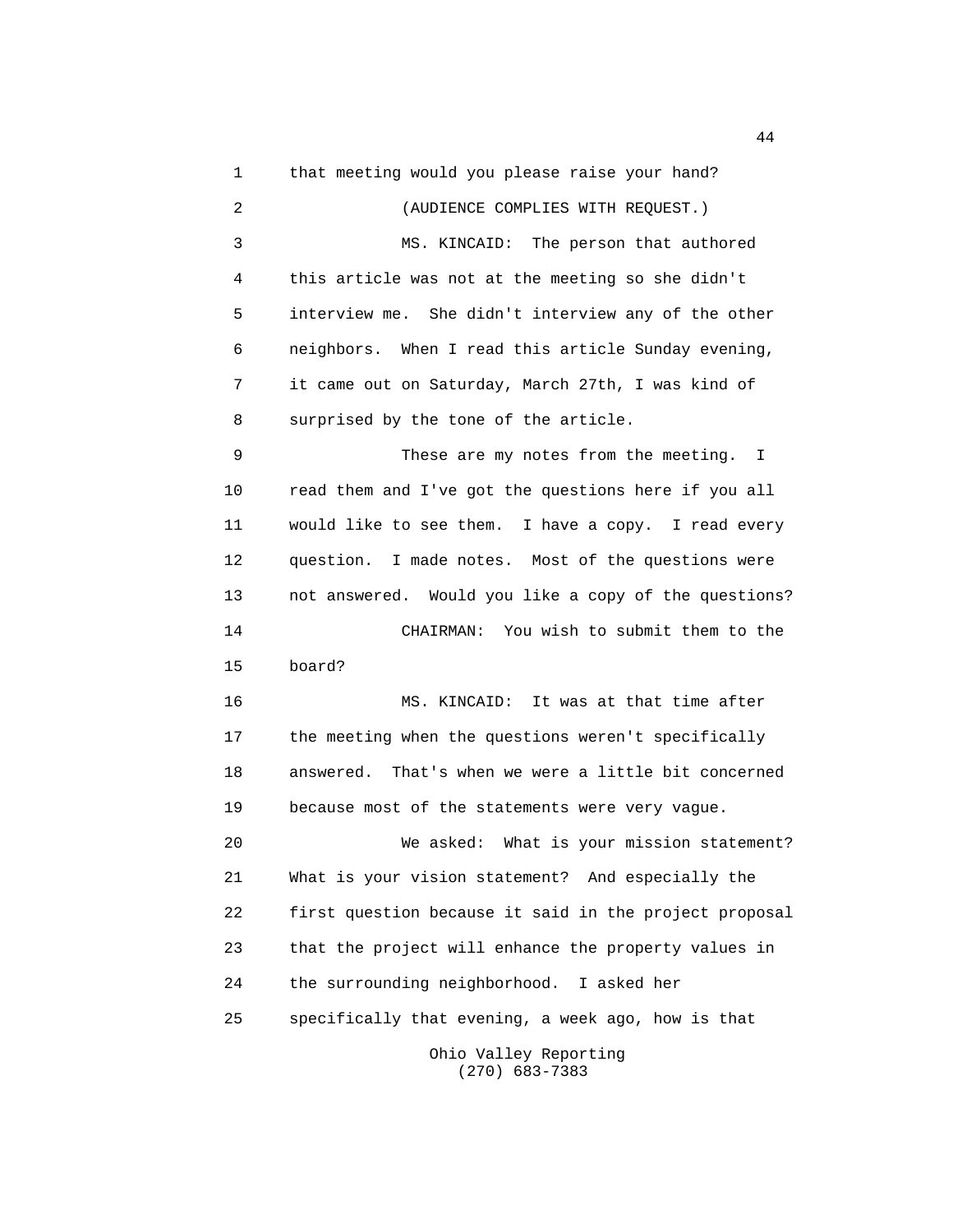1 going to happen? I didn't hear an answer. That's why 2 we're here tonight. That's why we have representation 3 because we didn't get our questions answered last 4 week. 5 SISTER LARRAINE: Can I respond? 6 CHAIRMAN: Yes, ma'am. 7 SISTER LARRAINE: I am not sure when I 8 quoted the article earlier tonight "The questions were 9 not specifically answered," and I will say again at 10 the meeting I asked, "Are there any more questions?" 11 and there were no more questions. 12 The question was asked about mission and 13 vision. As everyone around me can attest to their 14 whatever, I can roll out the mission and vision 15 statement of MISAS at the drop of a hat and I did so 16 that night. 17 Again, there seems to be a presumption 18 that we would be up to something that is intentionally 19 detrimental to society. I do remember at length the 20 question was asked about enhancing property values. I 21 answered it repeatedly and I don't know what other 22 answer to give than to say when you put \$50,000 into a 23 home that is appraised at 102,500 I believe, somewhere 24 in there, you're enhancing property values. 25 Especially when you pump most of that into exterior.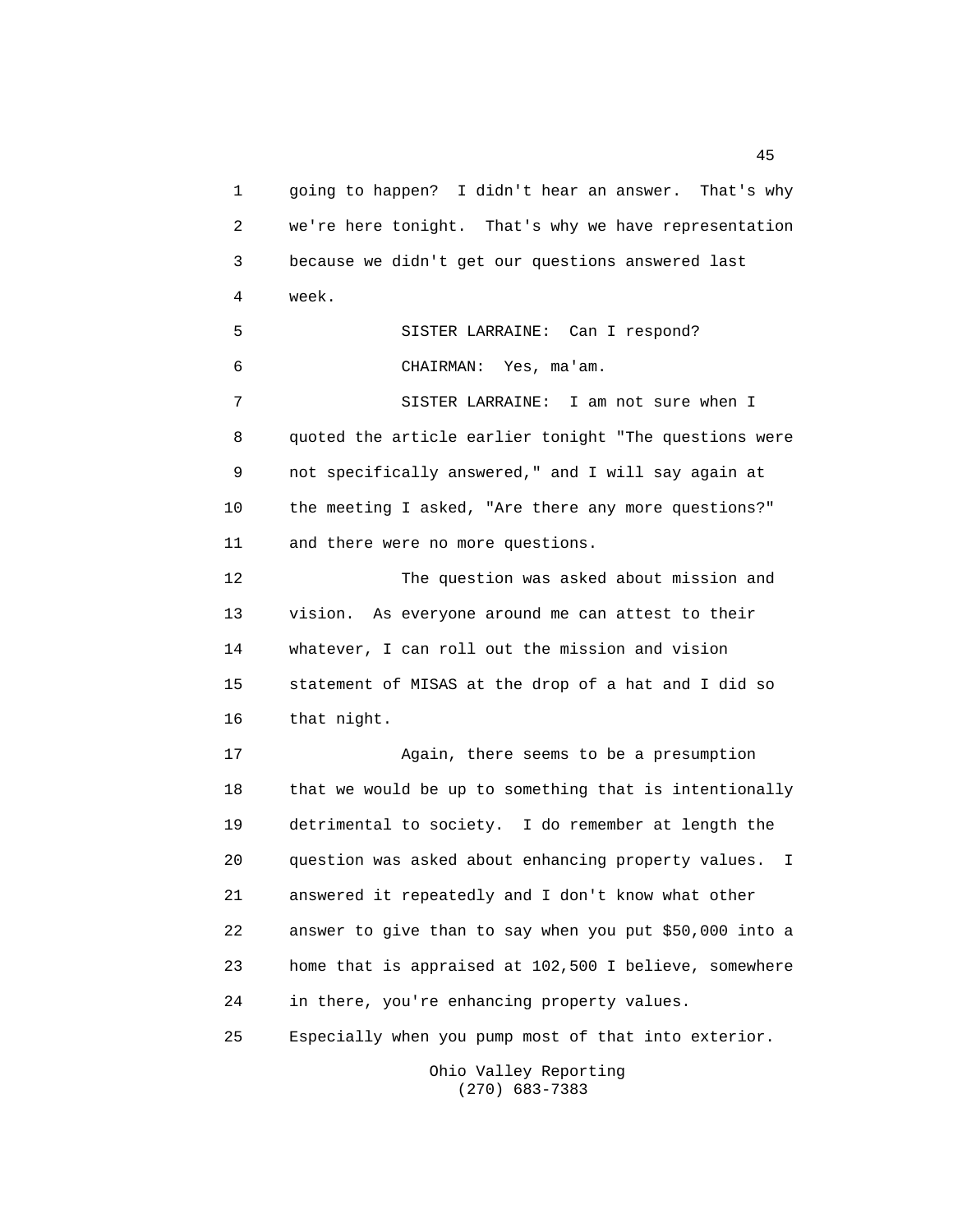1 It's an enhancement of the neighborhood. The house 2 looks better. If I lived next door, I'd be happy to 3 see that happen. My property values would be enhanced 4 because part of property values, at least in public 5 perception and when houses are up for sale, have to do 6 with exterior appearance of the neighborhood. If by 7 the same token if the house is not rehabilitated, and 8 I doubt it will be sold to a private homeowner who 9 will rehabilitate it, but if it were not rehabilitated 10 or if it's rehabilitated for less, it will not enhance 11 the neighborhood for the same degree. I don't know 12 how to say that more clearly. 13 CHAIRMAN: Thank you. 14 Any other questions over there? 15 State your name for the record. 16 MR. WILLIAMS: Ron Williams. 17 (MR. RON WILLIAMS SWORN BY ATTORNEY.) 18 MR. WILLIAMS: I guess I'm just a little 19 lost here. I guess for the last few years I'm 20 constantly reading the papers where, you know, the 21 city, the community would like to see investments in 22 older property. Would like to see older areas rehabed 23 to increase tax rolls. I know I constantly see where 24 we talk about doing stuff downtown. Possibly putting 25 in condos and so forth.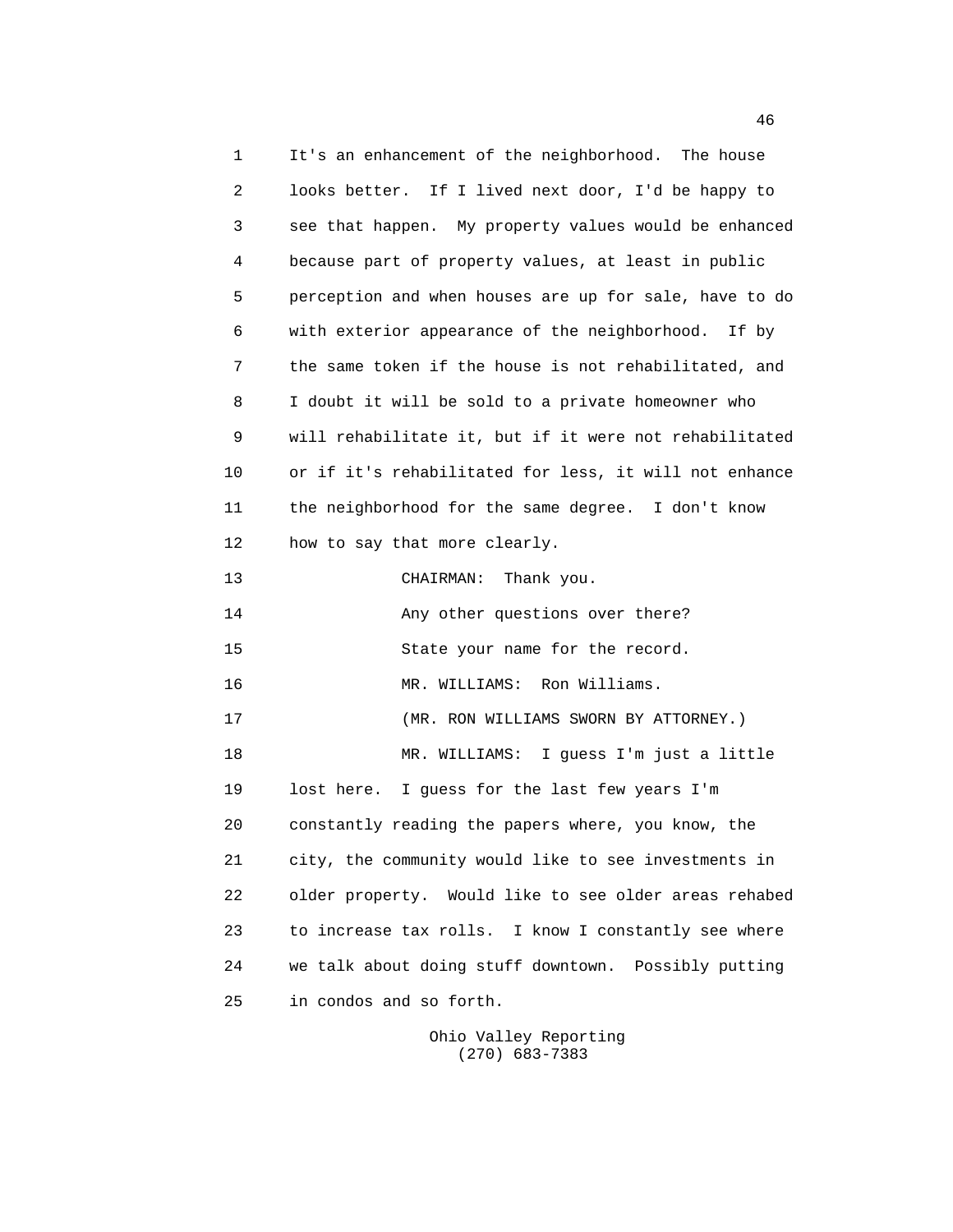1 When you look at the J.Z. Moore history, 2 you're talking about an area that not that many years 3 ago really that there were no property values there. 4 A lot of people put a lot of money there. I probably 5 have added in excess of 150,000 to my property. 6 I'm sitting here scratching my head 7 thinking I can't believe that there's a person on this 8 board that can say, gee, if I could get a migrant 9 house next to me or a boarding house, migrant or not, 10 it doesn't matter, that this would somehow increase my 11 property. I know Mr. Pedley here is a developer. I 12 got to believe that he'd just about have a cow if I 13 asked him about buying property in his subdivision so 14 I can build me a training center and have six or seven 15 students. I don't believe that any of the people that 16 would potentially buy in that subdivision would be 17 real excited about that. I don't think it would 18 increase the value of any of the property in Mr. 19 Pedley's developments. I don't believe that a 20 boarding house would increase the property of 21 anybody's house.

 22 I heard this lady constantly telling me 23 about migrant farmers and I heard her make, I think 24 I've heard her make reference for chickens a minute 25 ago. I'm sure we can find some farm property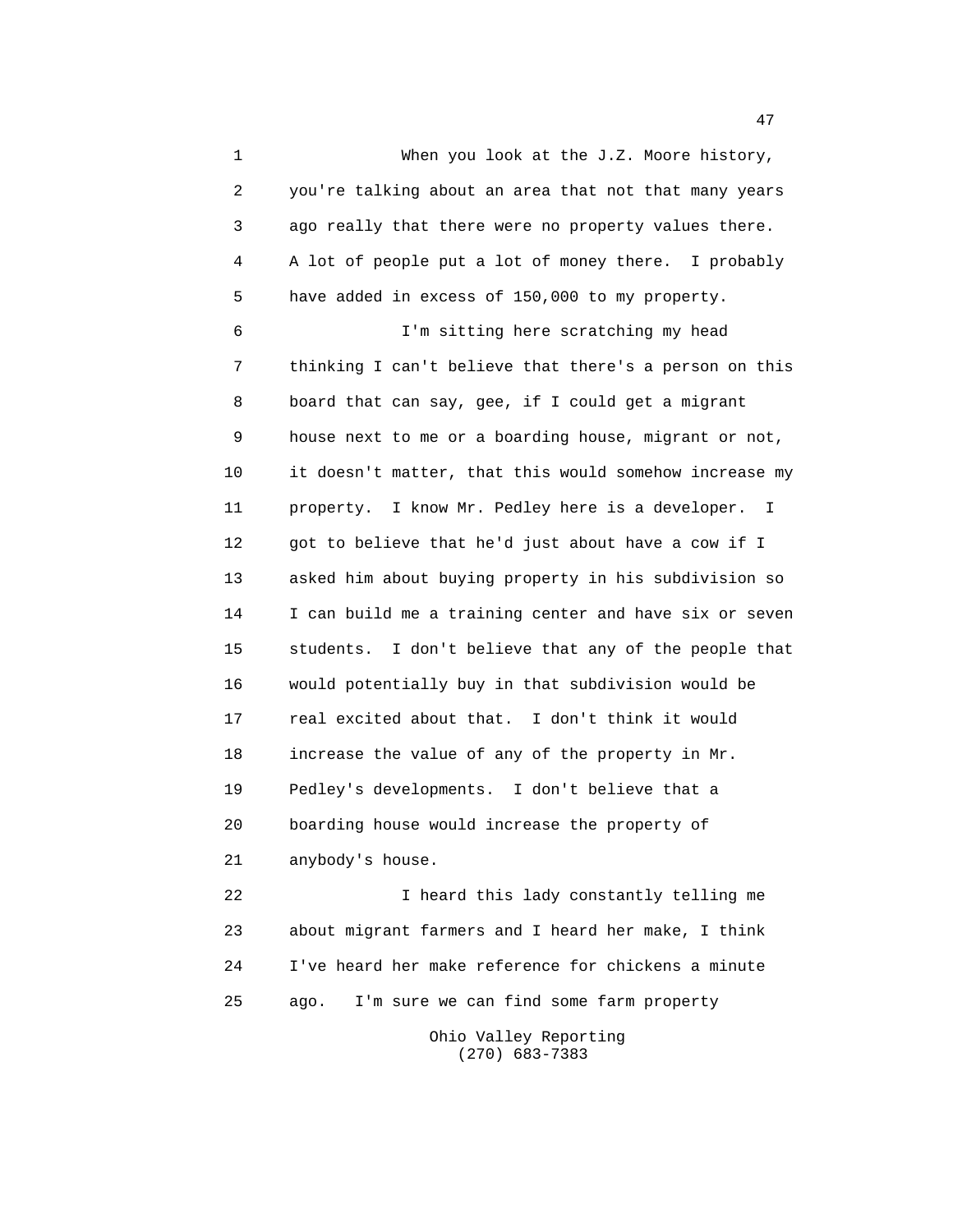1 somewhere and they can work on the farm if it's such a 2 great development or maybe Tyson or somebody would 3 like to build. I don't know. I do have a problem - - 4 I don't have a problem because of their nationality. 5 That's irrelevant to me. I think they have every 6 right to be here, but I would think that - - I don't 7 want to presume to know the responsibility of this 8 board. I would think one of the responsibilities 9 would be to protect people. Not necessarily in a 10 safety manner, but in a value manner. I've invested a 11 lot of money in my property. If I could had known 12 five years ago or three years ago that, hey, look, 13 property value means nothing, hell, I'd stopped a long 14 time ago. I haven't worked and invested and worked 15 and invested just to watch my value go down. 16 Now, she's saying that they're going to do 17 some work on this property and it will increase the 18 value. I'm not going to argue that point. I think 19 any time you do work on property it helps it. It 20 makes the area more attractive. I won't argue that, 21 but I will tell you this much: I just had a couple 22 from Atlanta, Georgia in over the weekend that looked 23 at my home. Very interested in my home until they 24 read the newspaper article. They're not really 25 interested. That's all I can say. I don't have to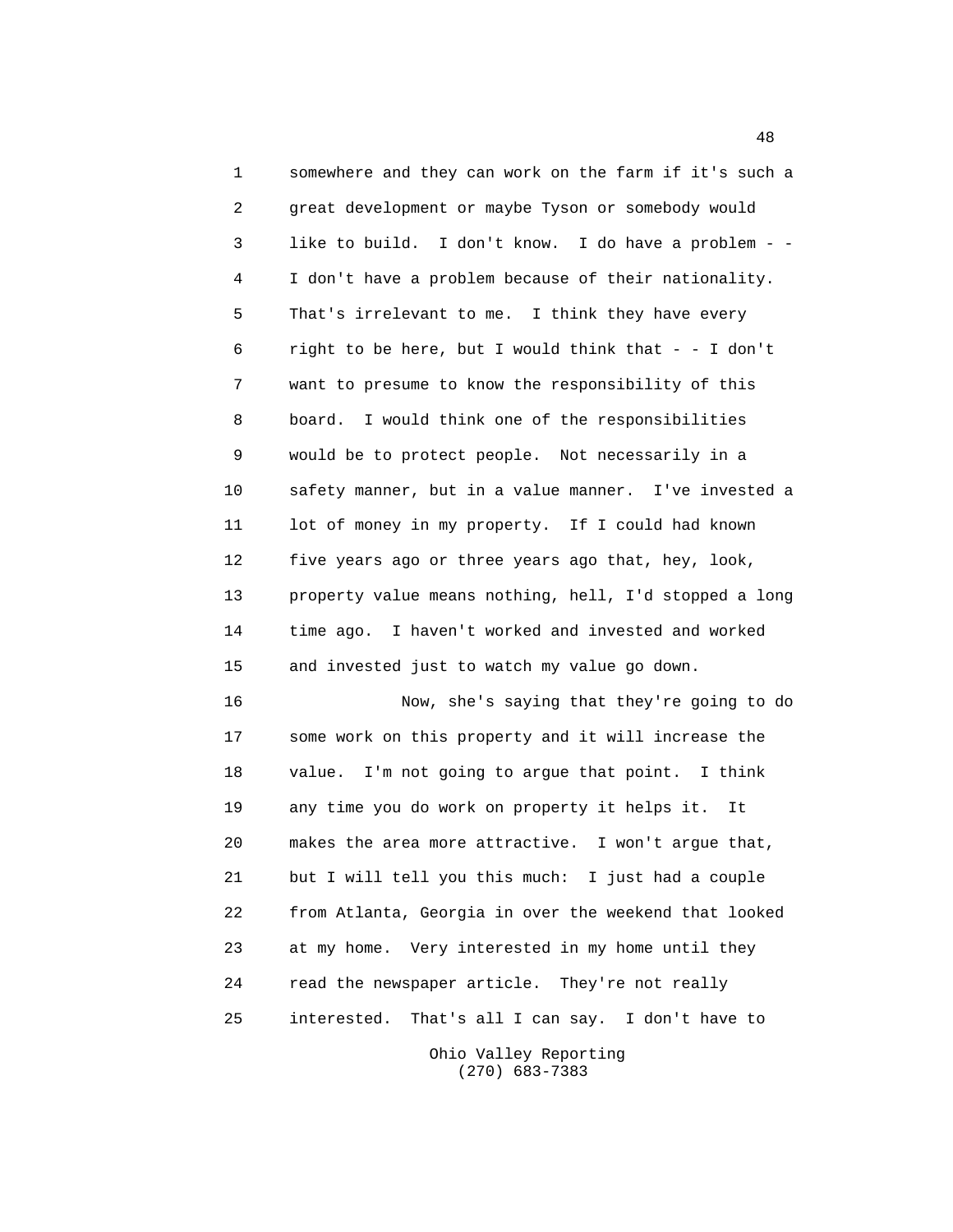1 guess whether they're going to want my property. I 2 got to see it this weekend. I was contacted from the 3 people in Atlanta, Georgia. They said, look, great 4 house, but we're not sure about that. I don't see 5 that it's going to help us. They felt like I misled 6 them as far as I told them that this was an area that 7 was developing. That was being transported from 8 multi-dwellings to single-dwellings. Then they see 9 the paper and read that, gee, fixing to have a tenant 10 house there in the area. That didn't sit well.

 11 I don't want to see this turn into an 12 ethnicity issue because to me it's not. It's about 13 property value. I can't believe that when you put a 14 boarding house in an area that's trying, not only is 15 trying but has dramatically increased their property 16 values.

 17 Ten years ago my home was purchased for 18 35,000. I have a written appraisal at 215 now and 19 there's other homes. Ten years ago you could have 20 bought any house in there just about in the low 20s 21 and low 30s. Now these homes are at 100, 150. Some 22 at 200. This is because people like myself fall into 23 a lot of what the city has been saying. That they 24 want to see these areas developed. They want to see 25 tax rolls increased. They want to see them brought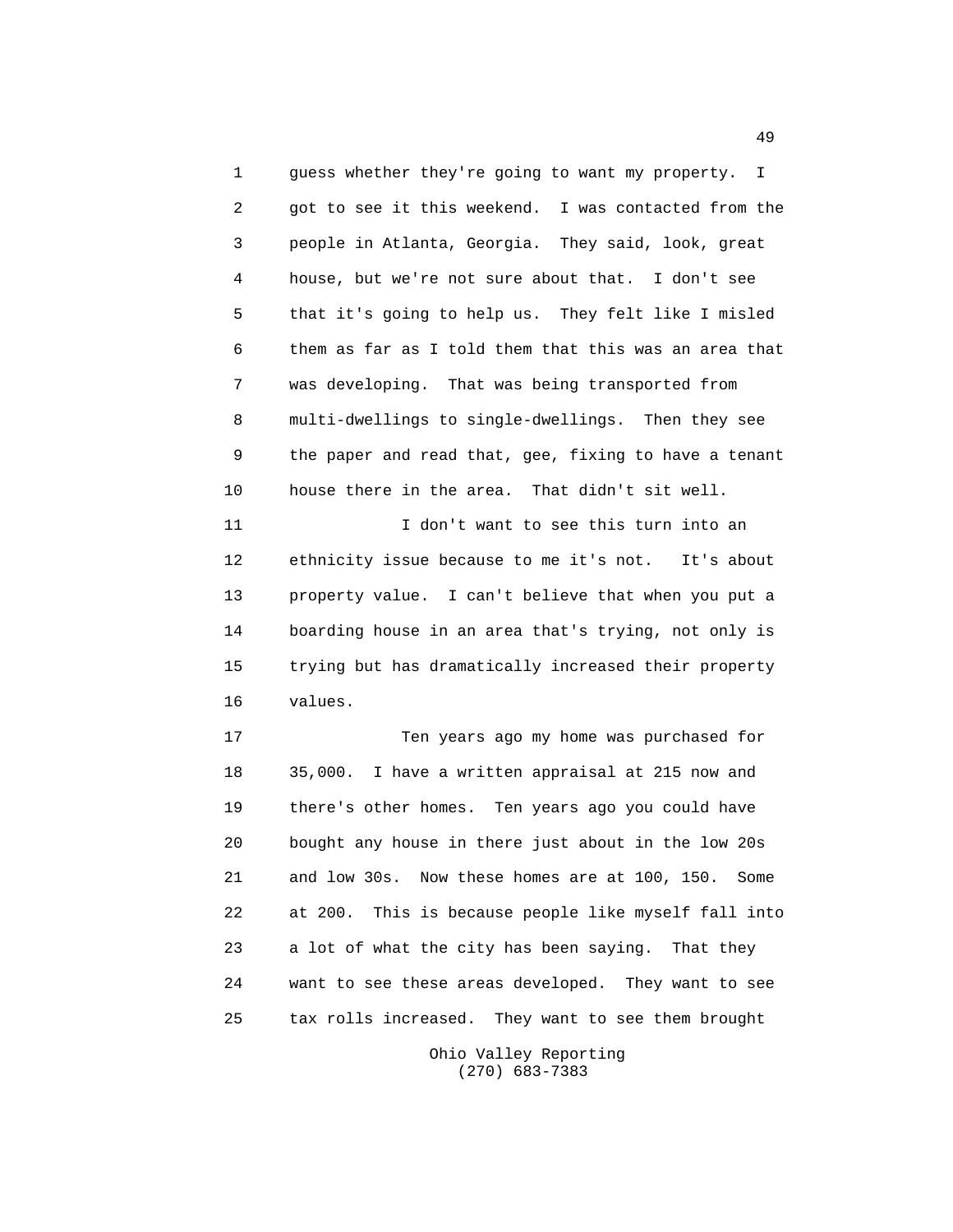1 up.

| 2  | I won't necessarily say really a tourist                 |
|----|----------------------------------------------------------|
| 3  | attraction, but there are a lot of people that do        |
| 4  | enjoy coming into older cities. I know myself I enjoy    |
| 5  | going to Henderson. I enjoy going to Evansville and      |
| 6  | seeing some of the beautiful areas they have there. I    |
| 7  | believe think we could have that eventually. That's      |
| 8  | one of the reasons I've done the work I've done in my    |
| 9  | I just hate to see it, I hate to see boards not<br>area. |
| 10 | at least consider that. I think I have a right to ask    |
| 11 | my value of my property to be protected.                 |
| 12 | Sister can say anything she wants to say,                |
| 13 | but you're not going to convince me that a single        |
| 14 | person sitting out here that wants a tenant house        |
| 15 | right across the street from them. They can sit there    |
| 16 | and say, I think it's going to really increase the       |
| 17 | value of my home because it's not. I can assure you      |
| 18 | of that. Thank you.                                      |
| 19 | SISTER LARRAINE: May I respond?                          |
| 20 | Yes, ma'am.<br>CHAIRMAN:                                 |
| 21 | SISTER LARRAINE: First of all I'm                        |
| 22 | interested to knowing, Mr. Williams, exactly where       |
| 23 | your house is?                                           |
| 24 | MR. WILLIAMS: On St. Ann Street.                         |
| 25 | Where on St. Ann?<br>SISTER LARRAINE:                    |
|    | Ohio Valley Reporting<br>$(270)$ 683-7383                |

 $50<sub>50</sub>$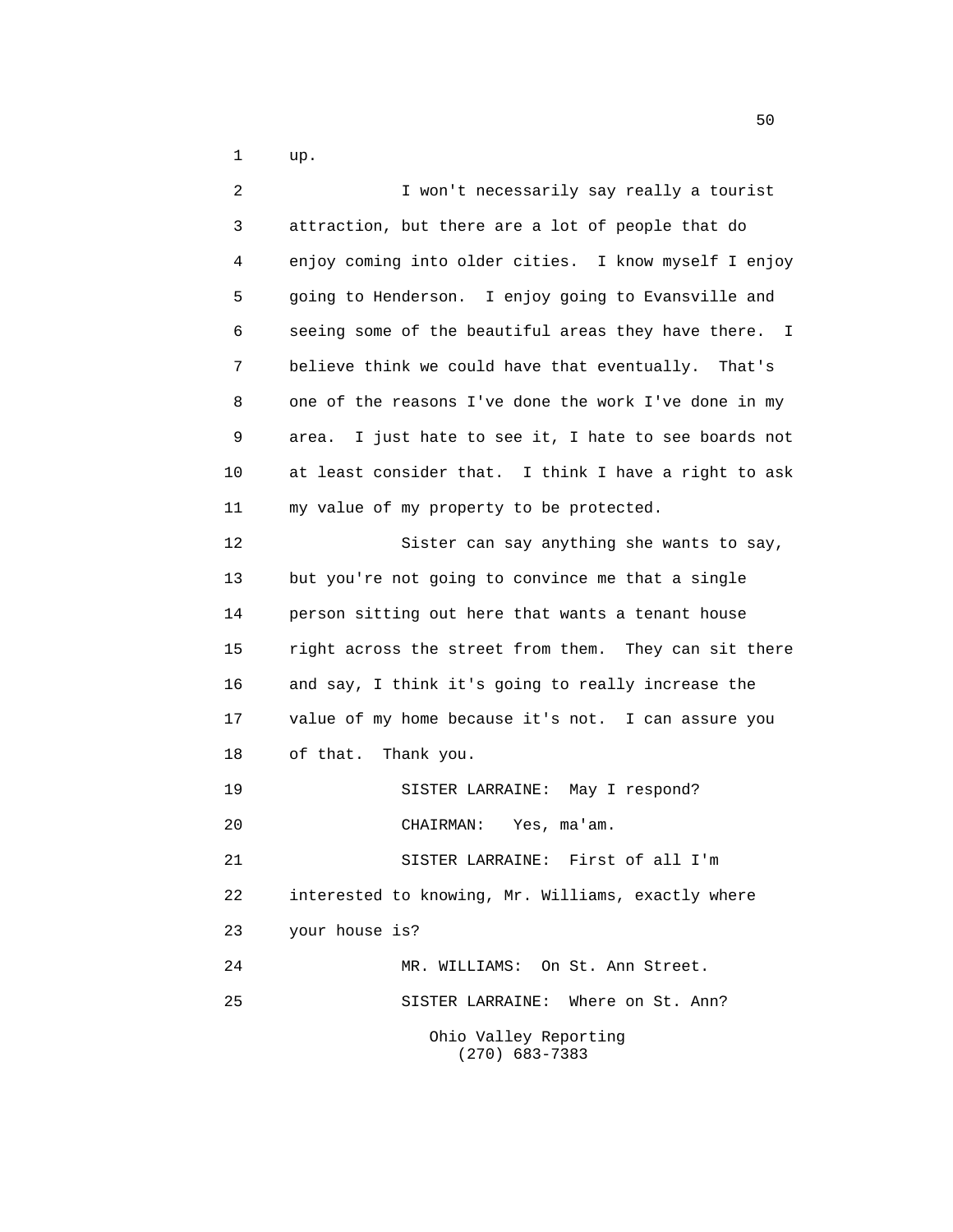1 MR. WILLIAMS: 1215. 2 SISTER LARRAINE: This is 1125 Allen. 3 MR. WILLIAMS: So you're talking probably 4 120 feet, 150 feet, somewhere in that area. 5 SISTER LARRAINE: Secondly, this house is 6 next door to a house that I believe from the kind of 7 entrances it looks like there are three separate 8 dwellings within the house. 9 MR. WILLIAMS: There is two or three. 10 SISTER LARRAINE: It's two or three. It 11 is in increasing disrepair and I understand that it's 12 been the subject of at least one drug raid. I only 13 make this point to say that - - 14 MR. WILLIAMS: Ron Williams. 15 You are correct. The house next door to 16 it is a multi-family dwelling. Whether there's two or 17 three, I don't know. I will still say that a 18 multi-dwelling is not a tenant house. That's not a 19 migrant workers house. It's not a farm house. 20 SISTER LARRAINE: We have not used the 21 word tenant house first of all. Tenant house in my 22 mind refers to a house that is rented or that is 23 allotted to a farm worker on a farm. 24 MR. WILLIAMS: I think I've heard you say 25 farmers work about a dozen times since I've been in Ohio Valley Reporting (270) 683-7383

 $\sim$  51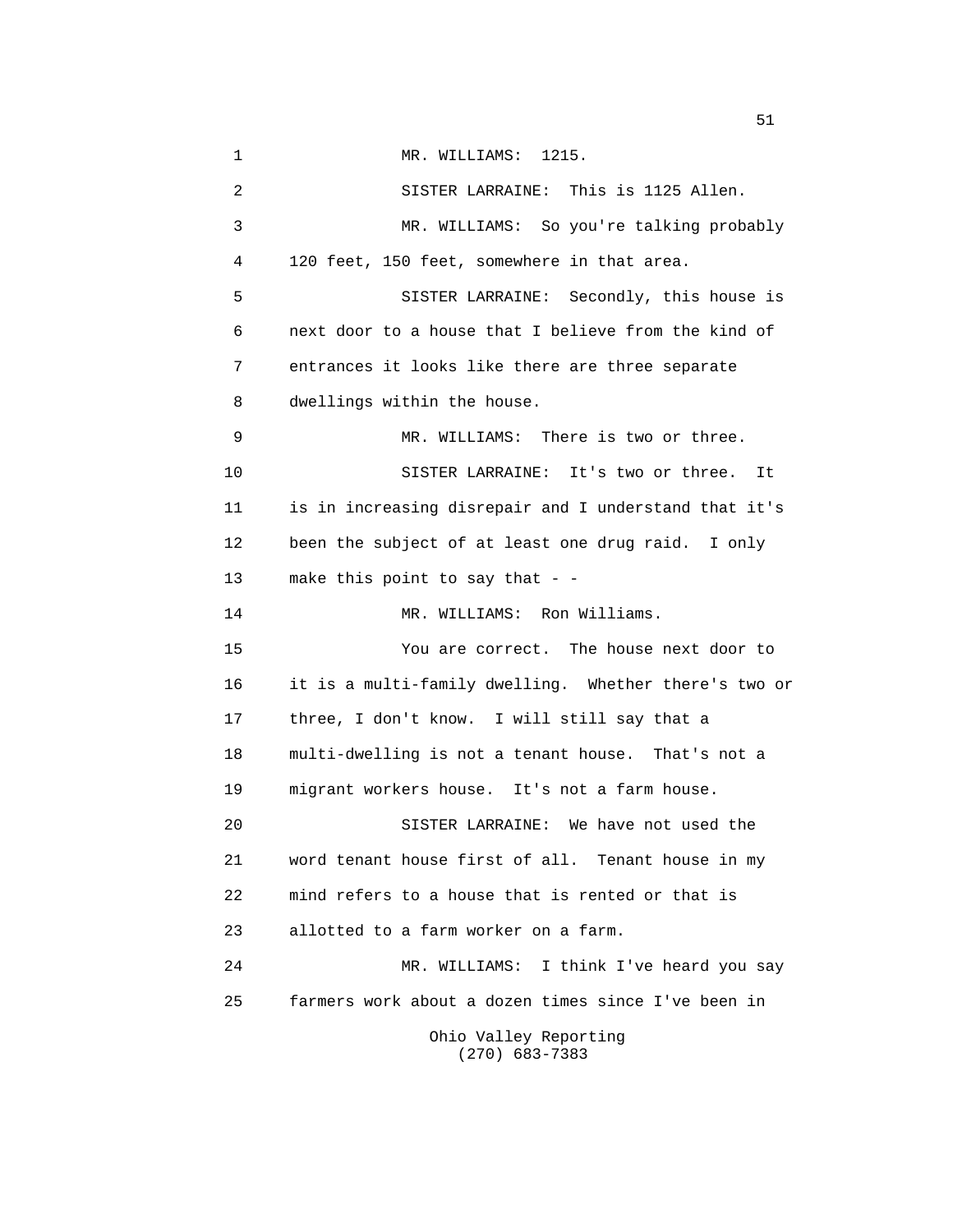1 here.

 2 SISTER LARRAINE: Right, farm worker, but 3 a tenant house is like a single-family dwelling for 4 one thing. It's my understanding that of the 18 5 houses between the railroad tracks and Parrish Avenue, 6 12 are Section 8 with absentee landowners. Maybe 7 that's no longer true, but it's - - 8 MR. WILLIAMS: I don't have information to 9 agree or not agree with that. 10 SISTER LARRAINE: And I'm not saying that  $11 - -$  12 CHAIRMAN: Sister, make the comments to 13 the chair. 14 SISTER LARRAINE: I'm not saying that it's 15 a degradation. I'm just saying that I understand the 16 concerns of the neighbors to want to be aware of what 17 happens to their property and the impact on their 18 property. I don't think that there is any 19 justification, legal justification for excluding one 20 kind of program over another or a program versus 21 multi-family dwelling in the same neighborhood. I'm 22 sure there are more than one multi-family dwellings in 23 the neighborhood. I'm sure there's more than one 24 house that houses seven or more people. That being 25 said, why I can understand that people have fears, we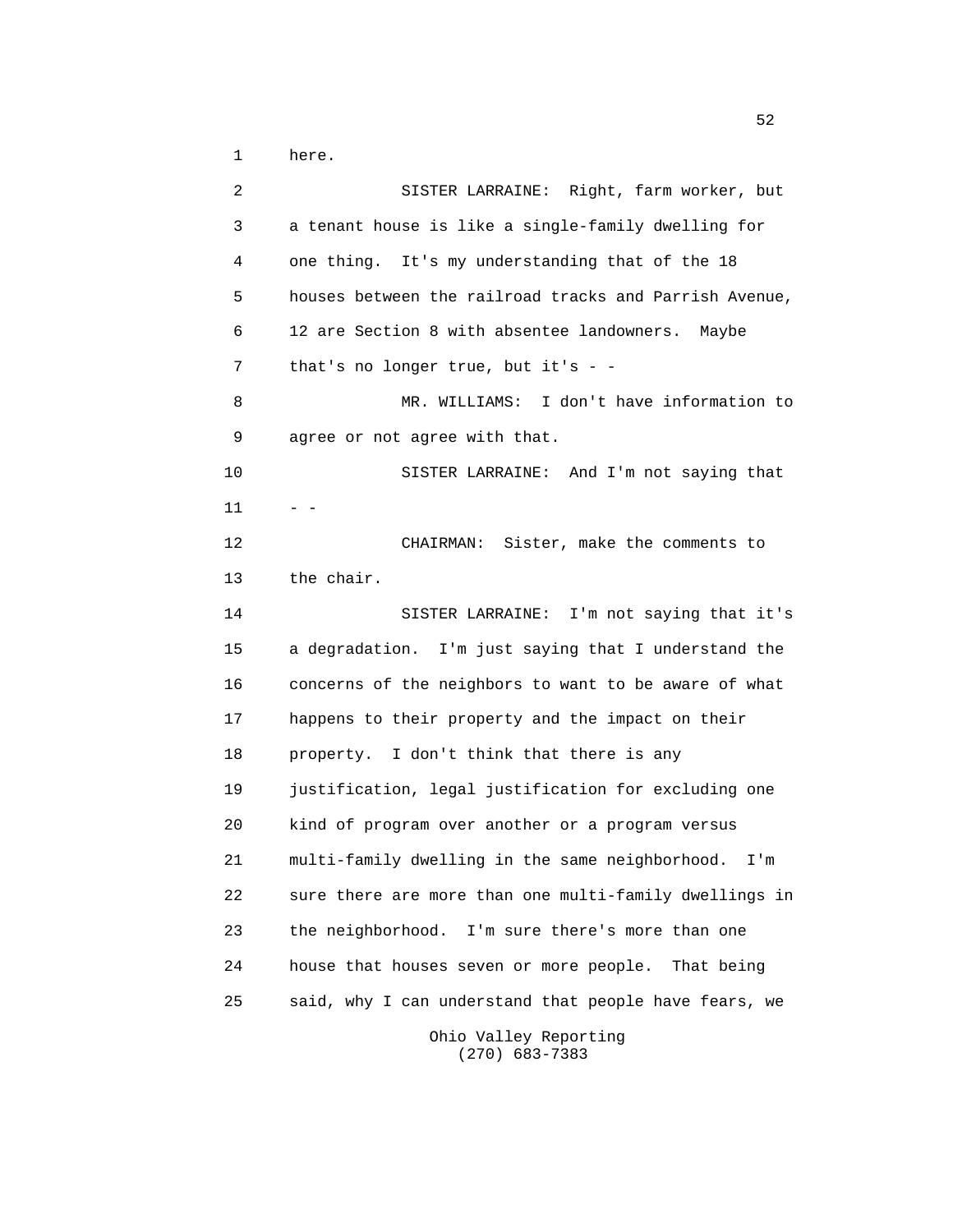1 can only give our personal, and I say our for the 2 board as well, the MISAS board, our personal assurance 3 that what we've said is what we've done and that this 4 will be a well kept program just as the last program 5 in that building was. 6 MR. DYSINGER: Can I ask a question? 7 CHAIRMAN: Yes. 8 MR. DYSINGER: Sister, the house that 9 you're speaking of, the two to three families that you 10 characterized as being in disrepair, where is that in 11 relation to the home that you - - 12 SISTER LARRAINE: Right next door. 13 MR. DYSINGER: And where is that in 14 relation to your home, sir? 15 MR. WILLIAMS: Same distance. 16 MR. DYSINGER: Would you characterize the 17 house as being in disrepair? 18 MR. WILLIAMS: No. No, I would not. It 19 is a house like a lot of houses. If it was mine, 20 would I do a few things to it? Yes. The only thing I 21 know of in disrepair is it did have a stone retaining 22 wall out front. That wall is coming down. It's my 23 understanding they're going to put another one up. 24 But as far as disrepair, that is the only thing I know 25 of on that home.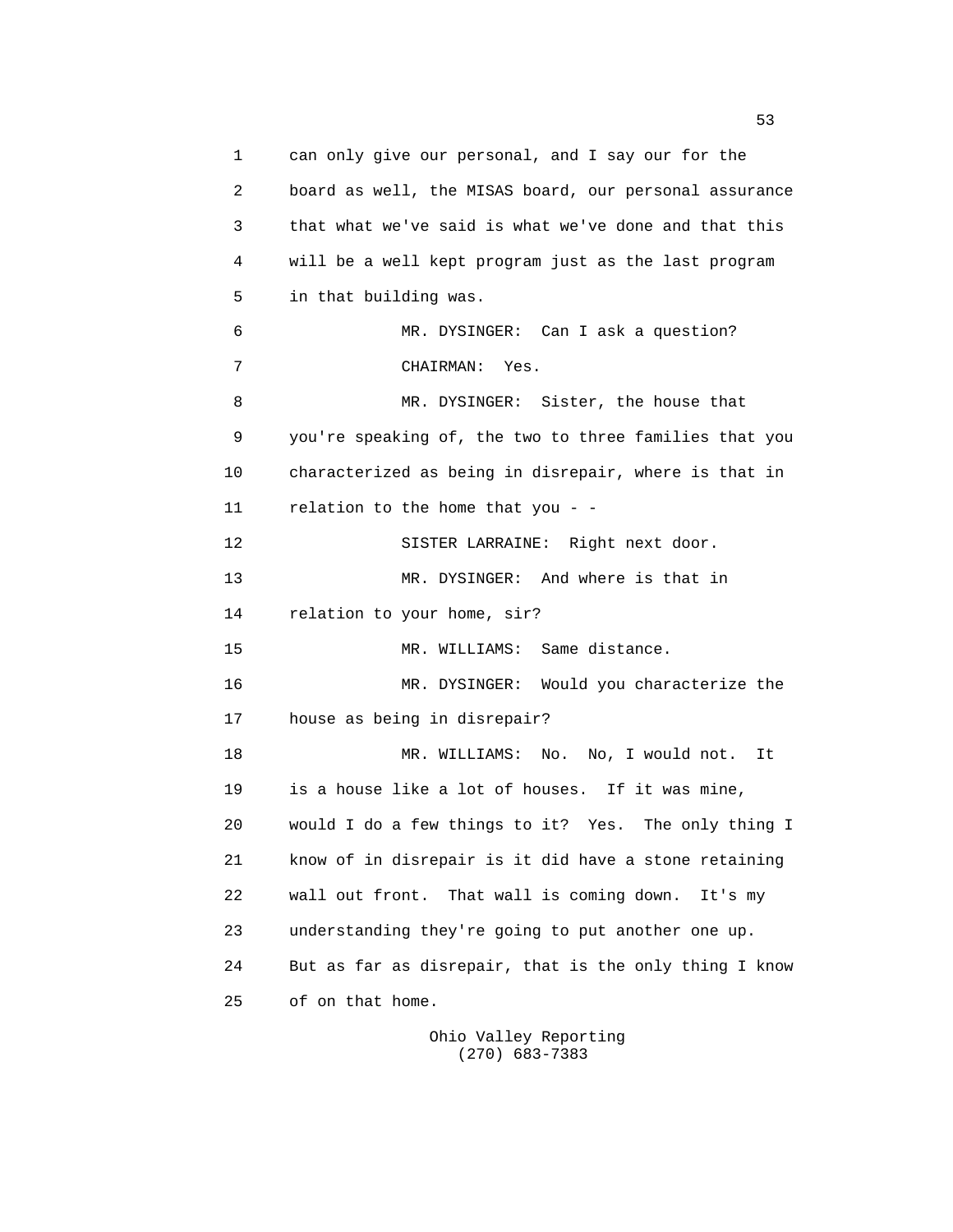1 I would say that she is correct that there 2 are some multi-family dwelling properties in there. 3 What number that is, I really don't know. I do know 4 that in a ten year period that number has been reduced 5 significantly. Many of those homes I think once they 6 are sold do not go back to multi-dwelling from 7 single-dwelling. I do know the number of rental homes 8 have been decreasing, but I would also say that I 9 would still argue the point that there is still a very 10 big difference between say a home that has two 11 apartments in it versus whichever term she'd like to 12 use for her home, a migrant farmer workhouse or 13 learning, whatever you want to call it, six males in 14 it and a tutor. I feel like there's a big difference. 15 CHAIRMAN: Thank you. 16 Anyone else over there have anything else? 17 Step forward and state your name, please. 18 MR. ELLIOTT: State your name, please. 19 MS. CONNOR: Kristine Connor. 20 (MS. KRISTINE CONNOR SWORN BY ATTORNEY.) 21 MS. CONNOR: The property that Sister is 22 talking about is 1129 Allen. I live at 1201 which is 23 next door to it. It has two units. One unit is 24 slightly smaller than the other one. It is I believe 25 owned by Lanham, Steve Lanham and I think his mother. Ohio Valley Reporting

(270) 683-7383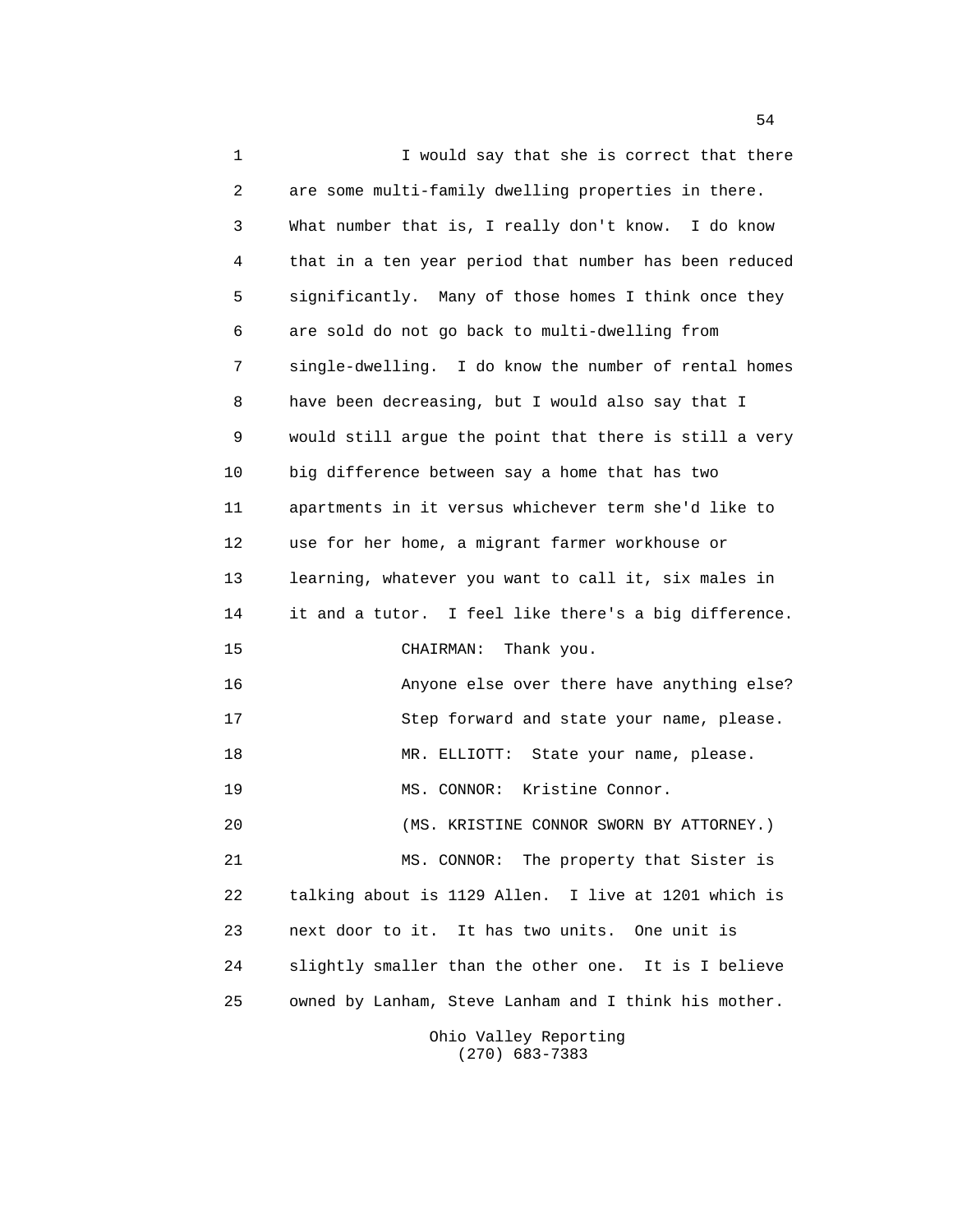1 I'm not sure what her name is.

 2 MR. WILLIAMS: Steve Lambert. 3 MS. CONNOR: Lambert, excuse me. 4 Whenever there is a problem she - - over 5 the two years I've lived there the only problems we've 6 had so far is from one family that's currently living 7 there. They have teenage sons. When there is a 8 problem we promptly call the police. I also have 9 their phone numbers. I do call the landlady and tell 10 her. There is a problem with your tenant. You know, 11 the people that lived there before them were quiet. 12 Never had any problems. 13 As far as Sister's assumption that all the 14 properties are all tenants, you know, landlord owned, 15 I do know Kimberly Miller owns 1206 Allen and she's a 16 very nice lady. I met her. Talked with her. Voiced 17 the concerns that I had. There was a lady that was 18 living there. She left or was evicted. There's two 19 families that live in there now. No problems at all. 20 They try to improve the property, the people that 21 lived downstairs. You know, really nice couple. 22 So the swing of the neighborhood is 23 towards more family oriented units. The only one that 24 - - Phoebe lives at the corner of Parrish. That's a 25 privately owned. There's an apartment building next Ohio Valley Reporting

(270) 683-7383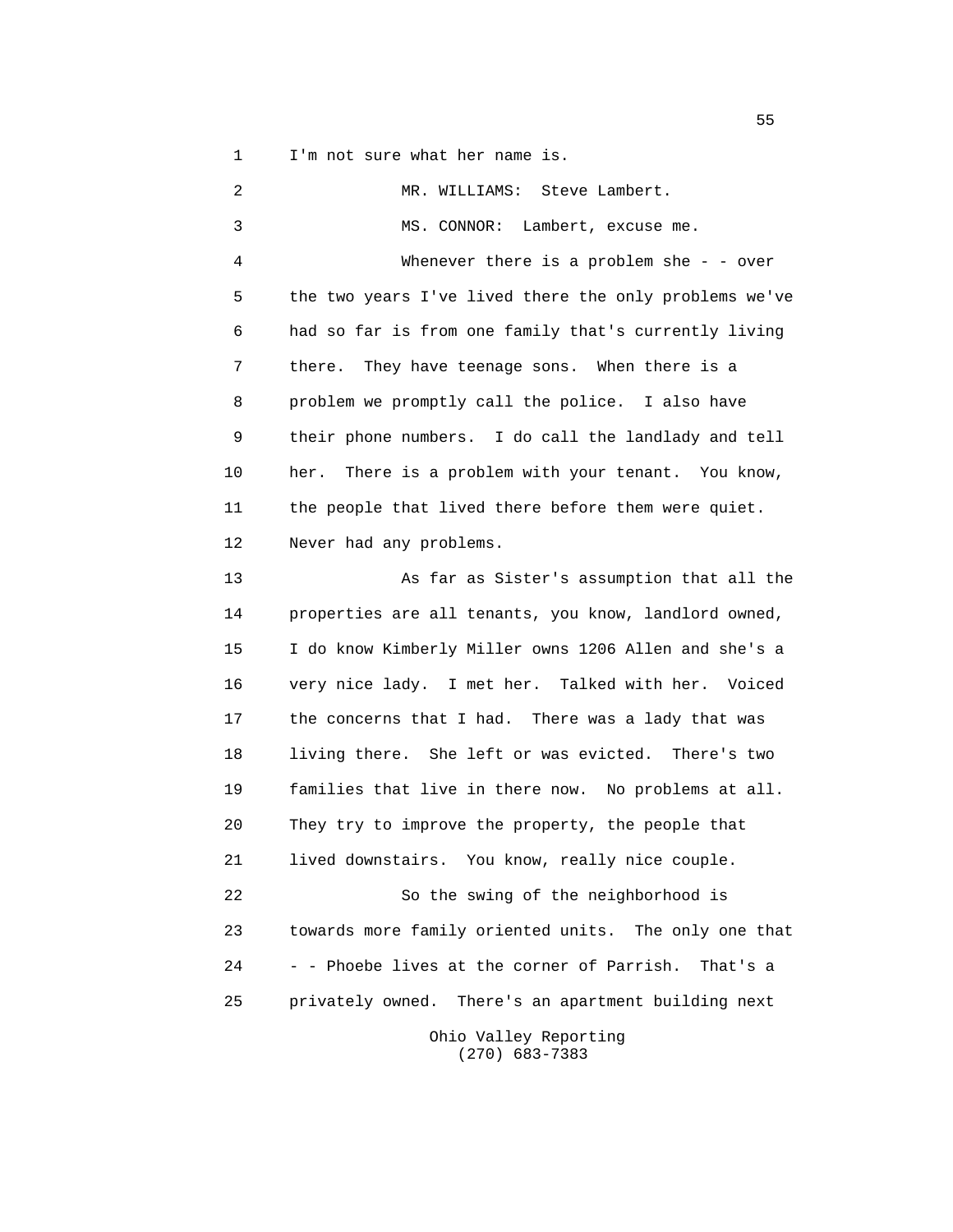1 to that. I'm not sure if it's Section 8 or not. The 2 one next to that is for sale, vacant right now. The 3 one next to that is Bob and Dawn's house. They've put 4 a considerable lot of money over the years in 5 rehabbing that. It's a beautiful house. The one next 6 to that was just sold. John and Vickie Combs owned 7 it. Now I think it's Mark and Sherry Hedges. They 8 just moved in. Single-family home. Then it's my 9 home. You know, the one directly across the street 10 from me is 1202 Allen, single-family home. People are 11 rehabbing it. It was a multi-family. It was vacant 12 for three years. They rehabbed it. They are 13 currently living in this property. They've put new 14 doors, windows, you know, all kinds of improvements 15 into it. 16 So the neighborhood definitely is evolving 17 and changing into more of trying to take these homes 18 and rehab them because they do have historical value 19 in them.

 20 Although I think the program is a good 21 one, one of my concerns is is it going to be historic 22 neighborhood or is it going to be other things too. I 23 don't know how that's going to affect the property 24 values. That's all I have to say.

 25 CHAIRMAN: Thank you. Ohio Valley Reporting (270) 683-7383

 $\sim$  56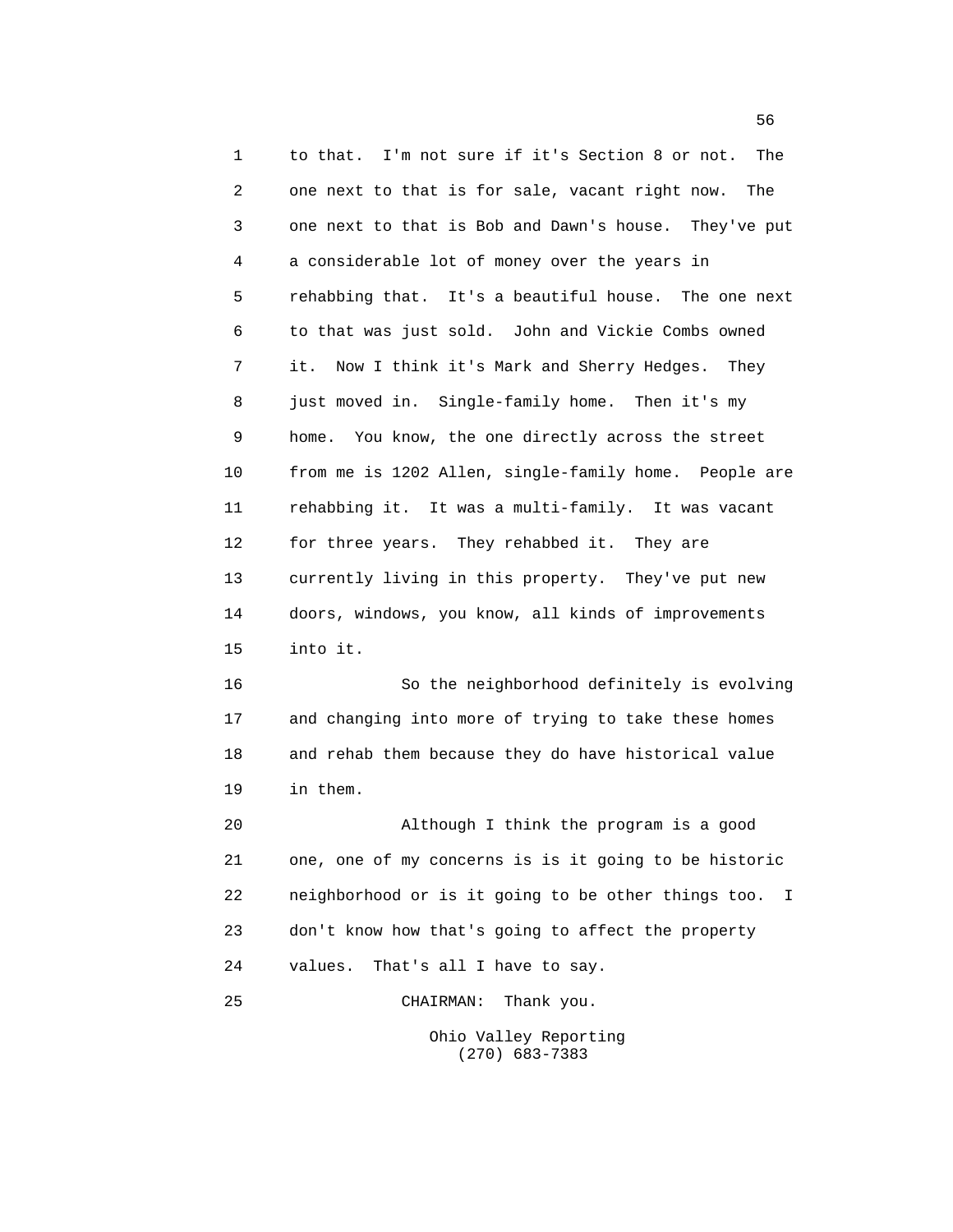| $\mathbf 1$ | Anyone else have anything else?                        |
|-------------|--------------------------------------------------------|
| 2           | MR. MEYER:<br>J.D. Meyer.                              |
| 3           | One final thing.<br>In my initial                      |
| 4           | presentation, I did ask the board to hold rendering a  |
| 5           | decision on this matter until some more information    |
| 6           | could be provided. Again, as I mentioned earlier, I    |
| 7           | don't know that all the questions that I had were      |
| 8           | specifically answered, but in the event that the board |
| 9           | decides to go ahead tonight and approve the motion or  |
| 10          | vote on the conditional use permit, I would ask that   |
| 11          | you place as a condition to the approval some type of  |
| 12          | requirement that MISAS report back to the board within |
| 13          | three months of its progress and what its done and     |
| 14          | some of the policies and procedures and other points   |
| 15          | that we brought out tonight. Again, that's plan B as   |
| 16          | an alternative that I pose for the board as well.      |
| 17          | Thank you.                                             |
| 18          | MR. NOFFSINGER: You want to make sure                  |
| 19          | that we properly enter into the record as Exhibit B    |
| 20          | this La Academia A MISAS Project, Project Description, |
| 21          | Program Design, Points of Consideration. Enter that    |
| 22          | into the record without reading. The date on that,     |
| 23          | the only date I have at the bottom of the pages is     |
| 24          | April 1st of '04 at 12:41 p.m. So that would be the    |
| 25          | time in which this was faxed. For descriptive          |

 Ohio Valley Reporting (270) 683-7383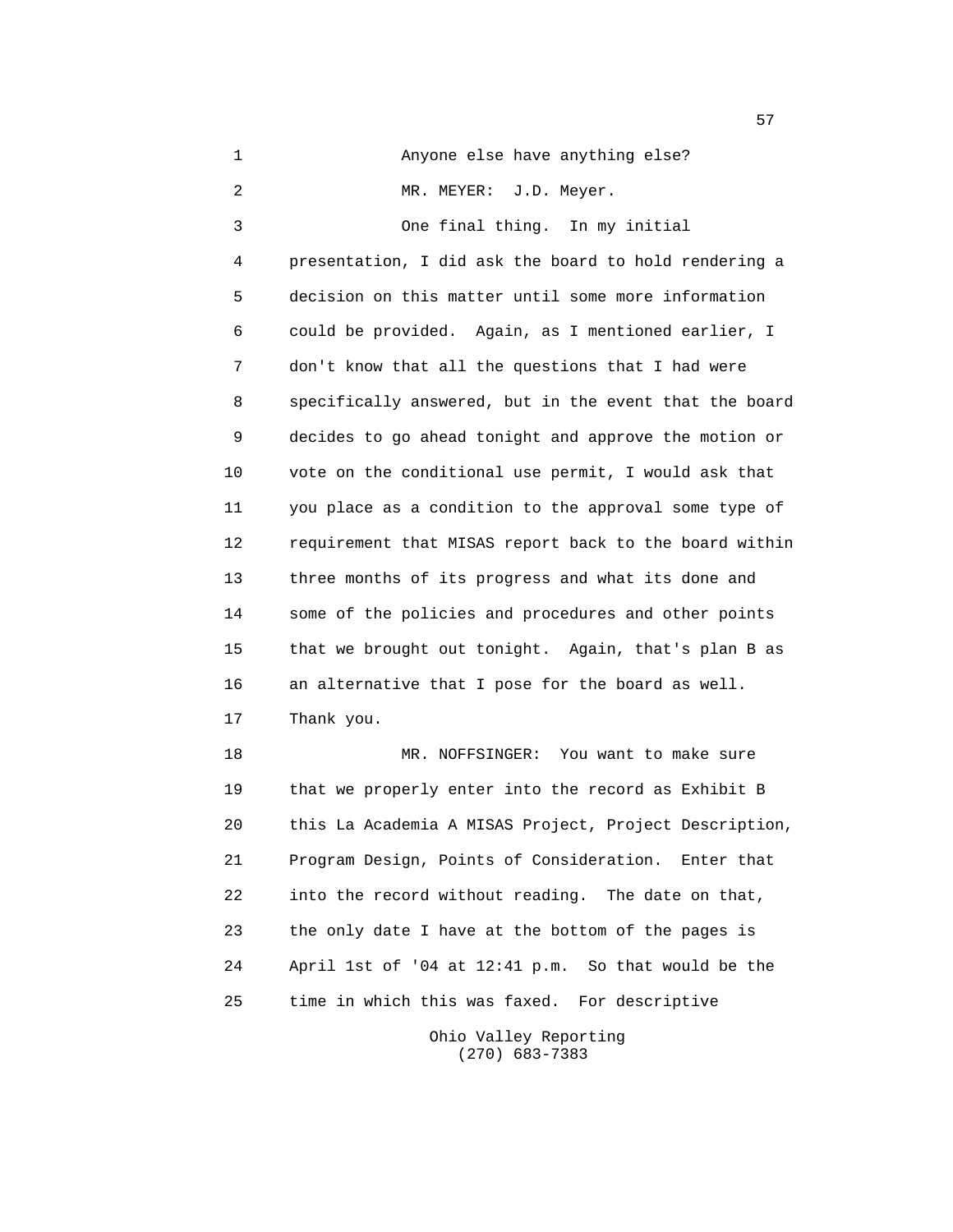1 purposes only. Just make sure the applicant agrees to 2 enter that into the record without reading. 3 SISTER LARRAINE: I agree to that; 4 however, I didn't fax this. I don't think the date is 5 relevant. 6 MR. NOFFSINGER: Only as a descriptor so 7 that we know that that's what we're entering into the 8 record. That's the only thing. 9 SISTER LARRAINE: Again, this is not part 10 of the application. I have no problem with this being 11 on the record. 12 MR. NOFFSINGER: You may not wish to 13 submit it as a part of the application, but it is a 14 part of the record and it will be made a part of what 15 this board will be acting on tonight without reading 16 Exhibit B. 17 CHAIRMAN: Sister, let me ask you one 18 question and you can answer it however you desire. Do 19 you feel meeting with the people in that area one more 20 time to work things out a little better for you and 21 them before we decide we need to vote or not would be 22 beneficial? 23 SISTER LARRAINE: One of the last things I 24 said at the meeting was - - 25 CHAIRMAN: Well, some of them weren't Ohio Valley Reporting (270) 683-7383

the state of the state of the state of the state of the state of the state of the state of the state of the state of the state of the state of the state of the state of the state of the state of the state of the state of t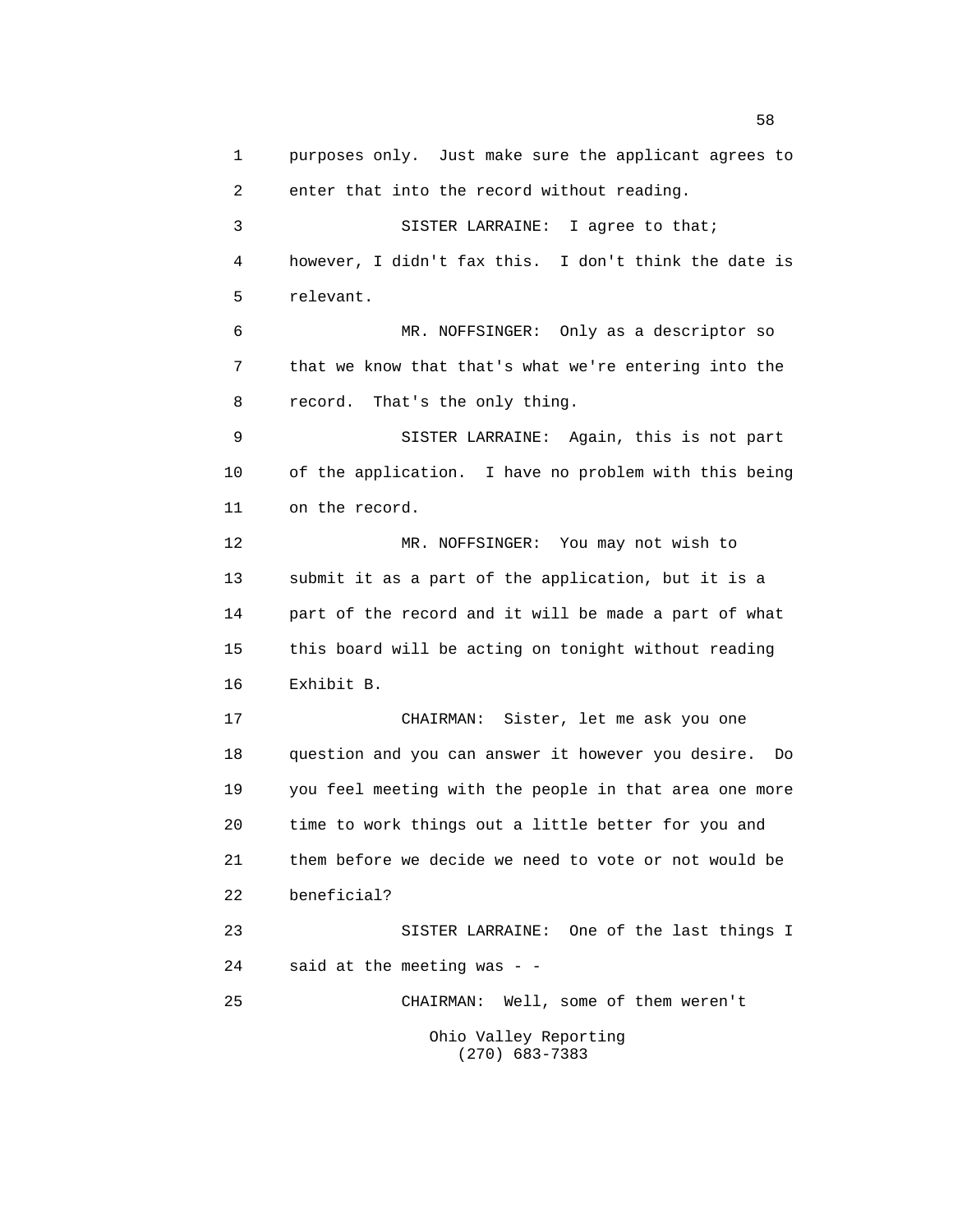1 there. I'm just asking you: Would that work out? 2 SISTER LARRAINE: It would. One of the 3 last things I said at the meeting was that we would 4 invite those who were interested in being in the 5 neighborhood advisory counsel for the project. I have 6 not had a call. I also made it clear, I think this 7 has been over and over characterized as being vague 8 about what the program was. The program was a 9 development and that that was a transparent process 10 and an advisory counsel could be part of that. 11 So I think the next step would be for 12 persons who are interested in that call me. Gave out 13 cards and made that invitation. 14 CHAIRMAN: Be sure I understand what 15 you're saying. You're saying you think it might be 16 good to postpone it and meet again with them or not? 17 SISTER LARRAINE: I really would prefer it 18 not be postponed obviously. I think we gave a full 19 accepted application. We are once again trying to 20 move something forward on a timely manner. I don't 21 think that there is any kind of legal justification 22 for denying it. I'm happy. I hereby make the 23 invitation again for anyone to not only to meet with 24 us, but also to serve as a member on a neighborhood 25 advisory counsel.

> Ohio Valley Reporting (270) 683-7383

 $\sim$  59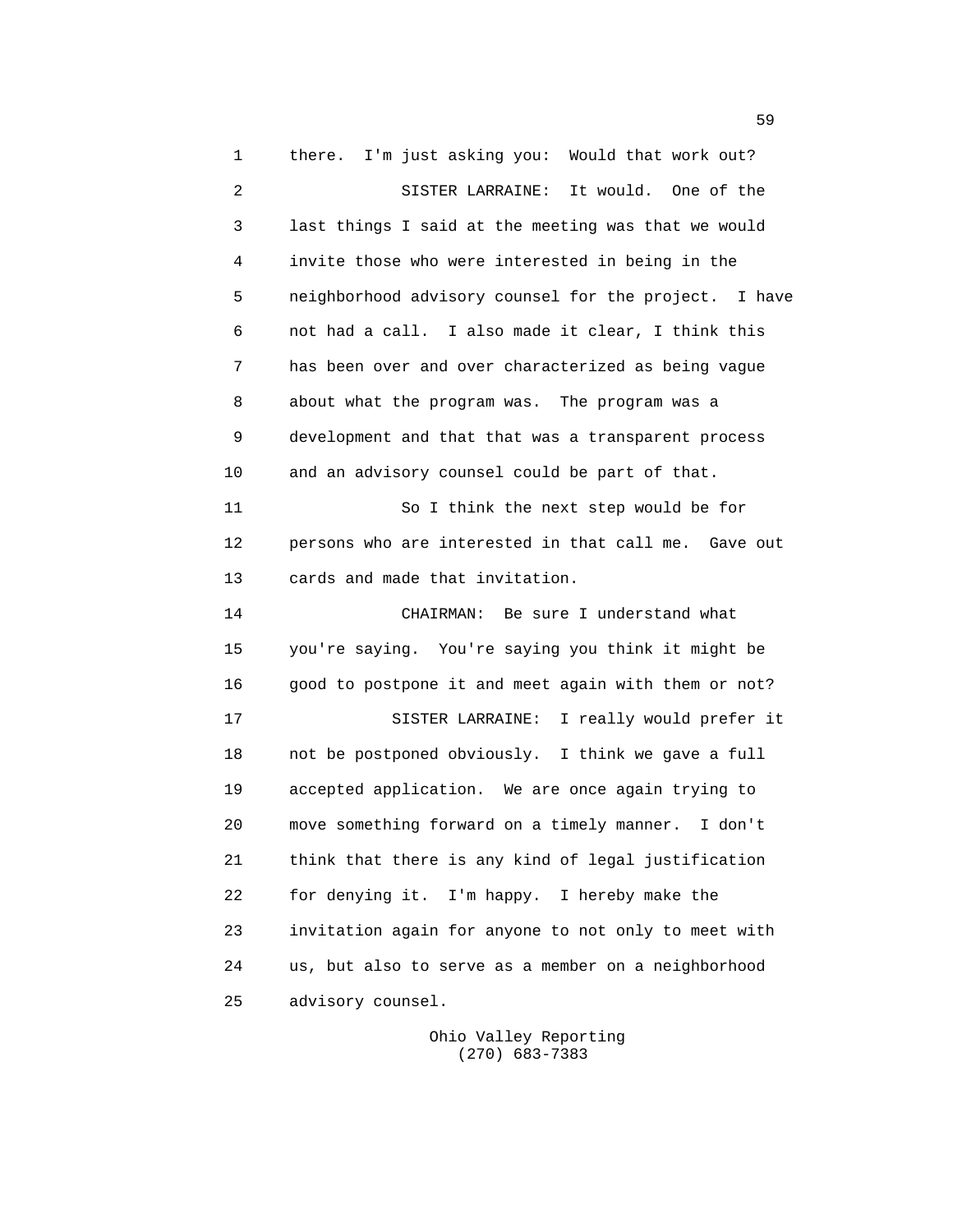| $\mathbf 1$    | Thank you.<br>CHAIRMAN:                                |
|----------------|--------------------------------------------------------|
| $\overline{2}$ | With that we're going to recess for about              |
| 3              | 15 minutes to talk with our attorney to be sure        |
| 4              | everything is correct where we need to go.             |
| 5              | $- - (OFF THE RECORD) - - -$                           |
| 6              | CHAIRMAN: Call the meeting to order.                   |
| 7              | Does any other member on the board have                |
| 8              | any other questions or comments?                       |
| 9              | (NO RESPONSE)                                          |
| 10             | I think we have discussed this<br>CHAIRMAN:            |
| 11             | for and against from both the people out front         |
| 12             | expressing their interest at this time. With that      |
| 13             | we'll proceed and entertain a motion from the board    |
| 14             | one way or the other at this time.                     |
| 15             | MR. DYSINGER: Mr. Chairman, I move that                |
| 16             | we grant the conditional use permit given the findings |
| 17             | based on the information presented tonight and the     |
| 18             | application and Exhibits A and B. That it will not     |
| 19             | negatively impact the neighborhood and it is not       |
| 20             | contrary to the master plan.                           |
| 21             | CHAIRMAN: You've heard the motion.<br>Is               |
| 22             | there a second?                                        |
| 23             | Second.<br>MR. WARREN:                                 |
| 24             | Is there any other discussion,<br>CHAIRMAN:            |
| 25             | comments from the board or the staff?                  |
|                | Ohio Valley Reporting<br>$(270)$ 683-7383              |

 $\sim$  60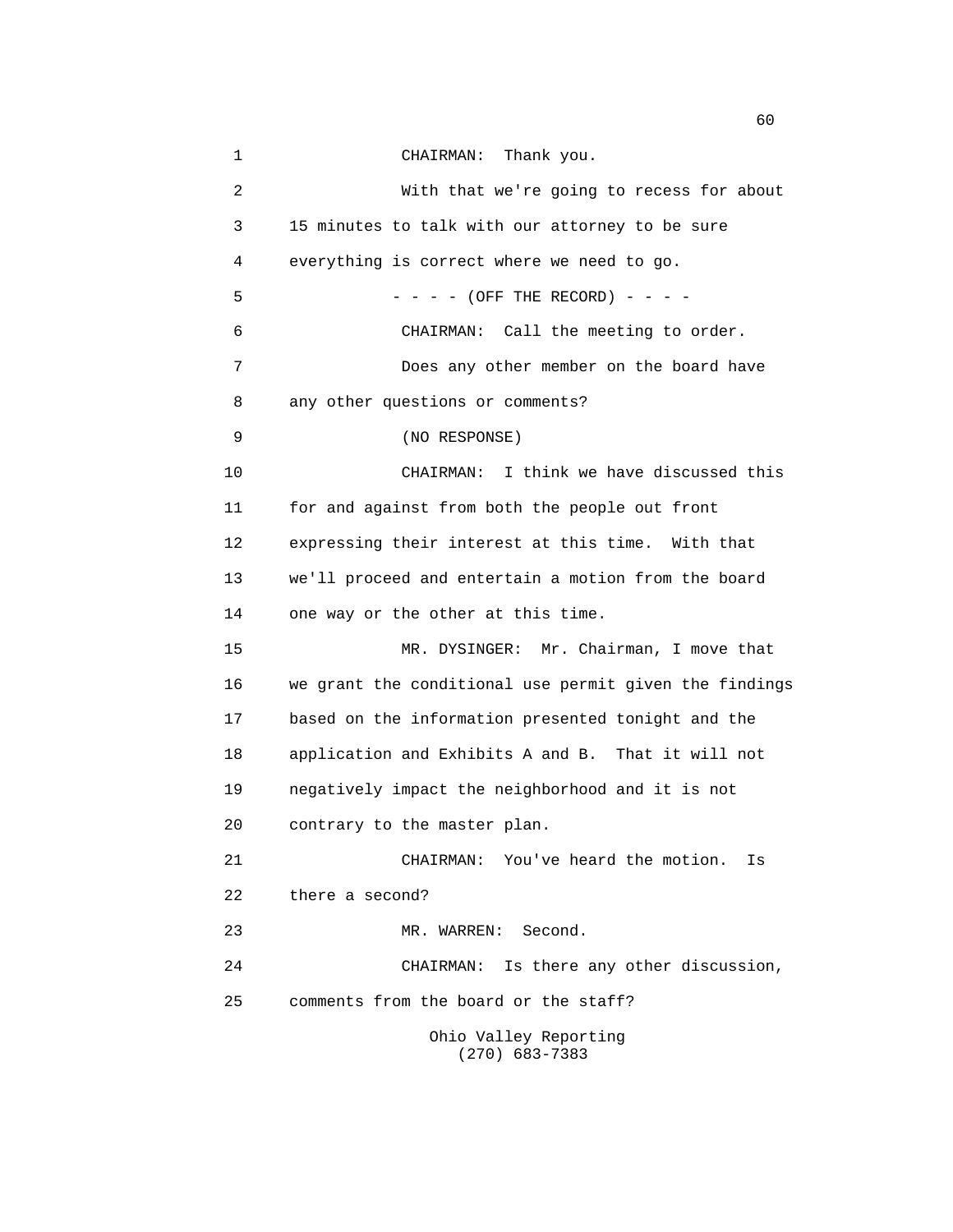| $\mathbf 1$    | MR. NOFFSINGER: No, sir.                   |
|----------------|--------------------------------------------|
| $\overline{c}$ | CHAIRMAN: Hearing none all in favor raise  |
| 3              | your right hand.                           |
| $\overline{4}$ | (ALL BOARD MEMBERS PRESENT RESPONDED AYE.) |
| 5              | CHAIRMAN: Motion carries.                  |
| 6              | Any other item?                            |
| 7              | MR. WARREN: Motion to adjourn.             |
| 8              | MS. MASON: Second.                         |
| $\mathsf 9$    | CHAIRMAN: All in favor raise your right    |
| 10             | hand.                                      |
| 11             | (ALL BOARD MEMBERS PRESENT RESPONDED AYE.) |
| 12             | CHAIRMAN: We are adjourned.                |
| 13             |                                            |
| 14             |                                            |
| 15             |                                            |
| 16             |                                            |
| 17             |                                            |
| 18             |                                            |
| 19             |                                            |
| 20             |                                            |
| 21             |                                            |
| 22             |                                            |
| 23             |                                            |
| 24             |                                            |
| 25             |                                            |
|                | Ohio Valley Reporting<br>$(270)$ 683-7383  |